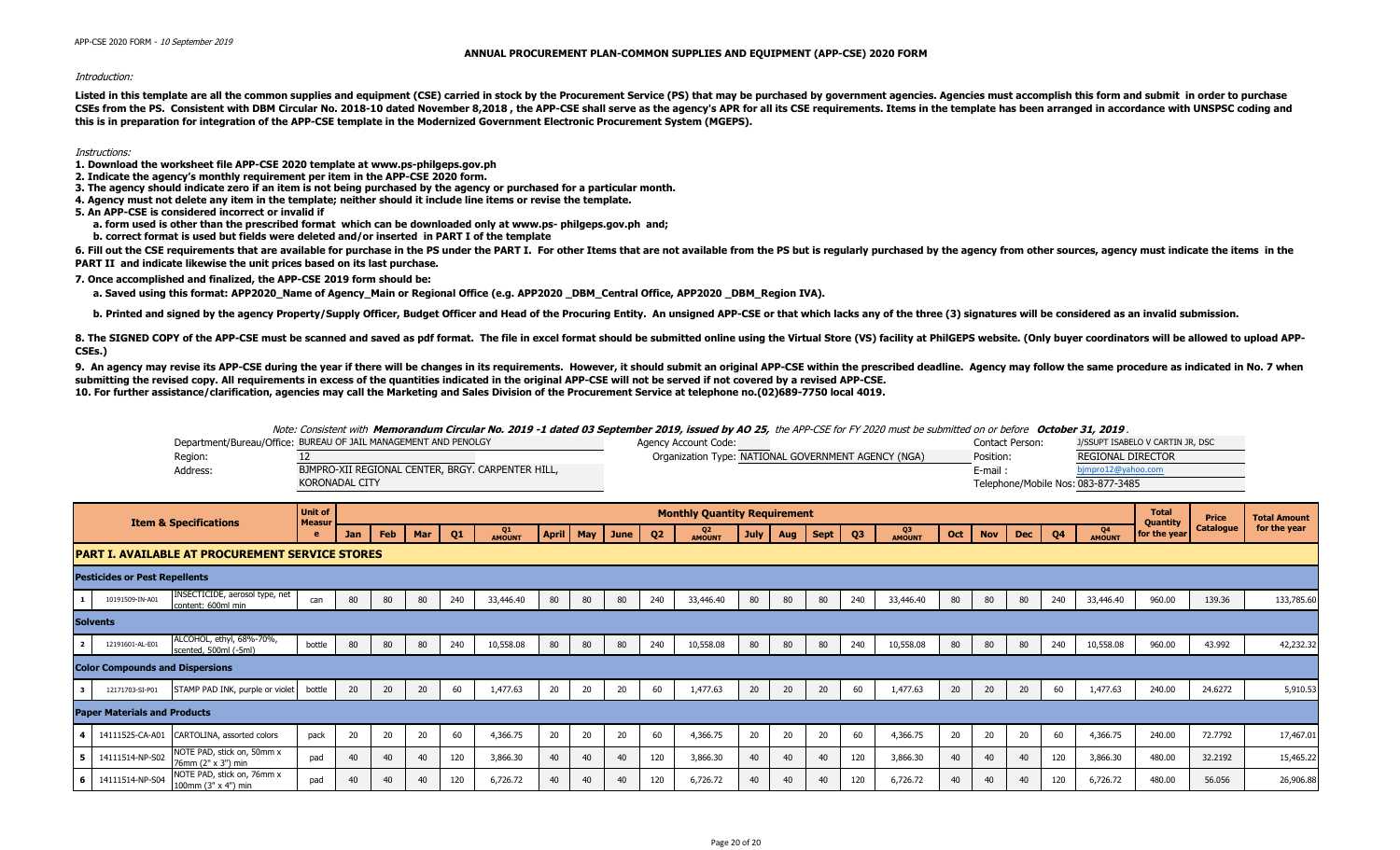|            | 14111514-NP-S03                            | VOTE PAD, stick on, 76mm x<br>'6mm (3" x 3") min     | pad   | 20  | 20  | 20  | 60   | 2,489.76  | 20  | 20  | 20              | 60   | 2,489.76  | 20  | 20  | 20  | 60   | 2,489.76  | 20  | 20  | 20  | 60   | 2,489.76  | 240.00   | 41.496    | 9,959.04   |
|------------|--------------------------------------------|------------------------------------------------------|-------|-----|-----|-----|------|-----------|-----|-----|-----------------|------|-----------|-----|-----|-----|------|-----------|-----|-----|-----|------|-----------|----------|-----------|------------|
| 8          | 14111514-NB-S0                             | NOTEBOOK, STENOGRAPHER,<br>piral, 40 leaves          | piece | 350 | 350 | 350 | 1050 | 12,645.36 | 350 | 350 | 350             | 1050 | 12,645.36 | 350 | 350 | 350 | 1050 | 12,645.36 | 350 | 350 | 350 | 1050 | 12,645.36 | 4,200.00 | 12.0432   | 50,581.44  |
| 9          | 14111507-PP-M0                             | PAPER, MULTICOPY, 80gsm,<br>size: 210mm x 297mm      | ream  | 200 | 200 | 200 | 600  | 79,422.72 | 200 | 200 | 200             | 600  | 79,422.72 | 200 | 200 | 200 | 600  | 79,422.72 | 200 | 200 | 200 | 600  | 79,422.72 | 2,400.00 | 132.3712  | 317,690.88 |
| 10         | 14111507-PP-M02                            | APER, MULTICOPY, 80gsm,<br>size: 216mm x 330mm       | ream  | 200 | 200 | 200 | 600  | 92,851.20 | 200 | 200 | 200             | 600  | 92,851.20 | 200 | 200 | 200 | 600  | 92,851.20 | 200 | 200 | 200 | 600  | 92,851.20 | 2,400.00 | 154.752   | 371,404.80 |
| 11         | 14111507-PP-C0                             | PAPER, Multi-Purpose (COPY)<br>4,70 qsm              | ream  | 30  | 30  | 30  | 90   | 10,306.30 | 30  | 30  | 30 <sup>°</sup> | 90   | 10,306.30 | 30  | 30  | 30  | 90   | 10,306.30 | 30  | 30  | 30  | 90   | 10,306.30 | 360.00   | 114.5144  | 41,225.18  |
| 12         | 14111507-PP-C02                            | PAPER, Multi-Purpose (COPY)<br>egal, 70 gsm.         | ream  | 100 | 100 | 100 | 300  | 38,993.76 | 100 | 100 | 100             | 300  | 38,993.76 | 100 | 100 | 100 | 300  | 38,993.76 | 100 | 100 | 100 | 300  | 38,993.76 | 1,200.00 | 129.9792  | 155,975.04 |
| 13         | 14111531-RE-B0                             | RECORD BOOK, 300 PAGES,<br>size: 214mm x 278mm min   | book  | 130 | 130 | 130 | 390  | 27,580.80 | 130 | 130 | 130             | 390  | 27,580.80 | 130 | 130 | 130 | 390  | 27,580.80 | 130 | 130 | 130 | 390  | 27,580.80 | 1,560.00 | 70.72     | 110,323.20 |
| 14         | 14111531-RE-B02                            | RECORD BOOK, 500 PAGES,<br>size: 214mm x 278mm min   | book  | 130 | 130 | 130 | 390  | 39,748.80 | 130 | 130 | 130             | 390  | 39,748.80 | 130 | 130 | 130 | 390  | 39,748.80 | 130 | 130 | 130 | 390  | 39,748.80 | 1,560.00 | 101.92    | 158,995.20 |
| 15         | 14111704-TT-P02                            | FOILET TISSUE PAPER 2-plys<br>sheets, 150 pulls      | pack  | 130 | 130 | 130 | 390  | 25,512.24 | 130 | 130 | 130             | 390  | 25,512.24 | 130 | 130 | 130 | 390  | 25,512.24 | 130 | 130 | 130 | 390  | 25,512.24 | 1,560.00 | 65.416    | 102,048.96 |
|            | <b>Batteries and Cells and Accessories</b> |                                                      |       |     |     |     |      |           |     |     |                 |      |           |     |     |     |      |           |     |     |     |      |           |          |           |            |
| 16         | 26111702-BT-A02                            | BATTERY, dry cell, AA, 2 pieces<br>oer blister pack  | pack  | 70  | 70  | 70  | 210  | 4,143.05  | 70  | 70  | 70              | 210  | 4,143.05  | 70  | 70  | 70  | 210  | 4,143.05  | 70  | 70  | 70  | 210  | 4,143.05  | 840.00   | 19.7288   | 16,572.19  |
| 17         | 26111702-BT-A01                            | BATTERY, dry cell, AAA, 2<br>pieces per blister pack | pack  | 70  | 70  | 70  | 210  | 4,095.00  | 70  | 70  | 70              | 210  | 4,095.00  | 70  | 70  | 70  | 210  | 4,095.00  | 70  | 70  | 70  | 210  | 4,095.00  | 840.00   | 19.5      | 16,380.00  |
| 18         | 26111702-BT-A03                            | BATTERY, dry cell, D, 1.5 volts,<br><b>Ikaline</b>   | pack  | 70  | 70  | 70  | 210  | 18,564.00 | 70  | 70  | 70              | 210  | 18,564.00 | 70  | 70  | 70  | 210  | 18,564.00 | 70  | 70  | 70  | 210  | 18,564.00 | 840.00   | 88.4      | 74,256.00  |
|            |                                            | <b>Manufacturing Components and Supplies</b>         |       |     |     |     |      |           |     |     |                 |      |           |     |     |     |      |           |     |     |     |      |           |          |           |            |
| 19         | 31201610-GL-J01                            | GLUE, all purpose, gross<br>weight: 200 grams min    | jar   | 35  | 35  | 35  | 105  | 5,021.02  | 35  | 35  | 35              | 105  | 5,021.02  | 35  | 35  | 35  | 105  | 5,021.02  | 35  | 35  | 35  | 105  | 5,021.02  | 420.00   | 47.8192   | 20,084.06  |
| 20         | 31151804-SW-H01                            | STAPLE WIRE, for heavy duty<br>taplers, (23/13)      | box   | 50  | 50  | 50  | 150  | 3,101.28  | 50  | 50  | 50              | 150  | 3,101.28  | 50  | 50  | 50  | 150  | 3,101.28  | 50  | 50  | 50  | 150  | 3,101.28  | 600.00   | 20.6752   | 12,405.12  |
| ${\bf 21}$ | 31151804-SW-S01                            | STAPLE WIRE, STANDARD,<br>26/6)                      | box   | 20  | 20  | 20  | 60   | 1,203.07  | 20  | 20  | 20              | 60   | 1,203.07  | 20  | 20  | 20  | 60   | 1,203.07  | 20  | 20  | 20  | 60   | 1,203.07  | 240.00   | 20.0512   | 4,812.29   |
| 22         | 31201502-TA-E01                            | TAPE, ELECTRICAL, 18mm x<br>16M min                  | roll  | 35  | 35  | 35  | 105  | 1,911.00  | 35  | 35  | 35              | 105  | 1,911.00  | 35  | 35  | 35  | 105  | 1,911.00  | 35  | 35  | 35  | 105  | 1,911.00  | 420.00   | 18.2      | 7,644.00   |
| 23         | 31201503-TA-M01                            | TAPE, MASKING, width: 24mm<br>±1mm)                  | roll  | 35  | 35  | 35  | 105  | 5,787.60  | 35  | 35  | 35              | 105  | 5,787.60  | 35  | 35  | 35  | 105  | 5,787.60  | 35  | 35  | 35  | 105  | 5,787.60  | 420.00   | 55.12     | 23,150.40  |
| ${\bf 24}$ | 31201503-TA-M02                            | TAPE, MASKING, width: 48mm<br>±1mm)                  | roll  | 35  | 35  | 35  | 105  | 11,193.00 | 35  | 35  | 35              | 105  | 11,193.00 | 35  | 35  | 35  | 105  | 11,193.00 | 35  | 35  | 35  | 105  | 11,193.00 | 420.00   | 106.6     | 44,772.00  |
| 25         | 31201517-TA-P01                            | FAPE, PACKAGING, width:<br>48mm (±1mm)               | roll  | 35  | 35  | 35  | 105  | 1,911.00  | 35  | 35  | 35              | 105  | 1,911.00  | 35  | 35  | 35  | 105  | 1,911.00  | 35  | 35  | 35  | 105  | 1,911.00  | 420.00   | 18.2      | 7,644.00   |
| 26         | 31201512-TA-T01                            | FAPE, TRANSPARENT, width:<br>!4mm (±1mm)             | roll  | 20  | 20  | 20  | 60   | 546.00    | 20  | 20  | 20              | 60   | 546.00    | 20  | 20  | 20  | 60   | 546.00    | 20  | 20  | 20  | 60   | 546.00    | 240.00   | 9.1       | 2,184.00   |
| 27         | 31201512-TA-T02                            | TAPE, TRANSPARENT, width:<br>48mm (±1mm)             | roll  | 20  | 20  | 20  | 60   | 1,092.00  | 20  | 20  | 20              | 60   | 1,092.00  | 20  | 20  | 20  | 60   | 1,092.00  | 20  | 20  | 20  | 60   | 1,092.00  | 240.00   | 18.2      | 4,368.00   |
| 28         | 31151507-TW-P01                            | TWINE, plastic, one (1) kilo per<br>roll             | roll  | 10  | 10  | 10  | 30   | 1,528.80  | 10  | 10  | 10              | 30   | 1,528.80  | 10  | 10  | 10  | 30   | 1,528.80  | 10  | 10  | 10  | 30   | 1,528.80  | 120.00   | 50.96     | 6,115.20   |
|            |                                            | Heating and Ventilation and Air Circulation          |       |     |     |     |      |           |     |     |                 |      |           |     |     |     |      |           |     |     |     |      |           |          |           |            |
| 29         | 40101604-EF-G01                            | ELECTRIC FAN, INDUSTRIAL<br>round type, metal blade  | unit  | 15  | 15  | 15  | 45   | 43,851.60 | 15  | 15  | 15              | 45   | 43,851.60 | 15  | 15  | 15  | 45   | 43,851.60 | 15  | 15  | 15  | 45   | 43,851.60 | 180.00   | 974.48    | 175,406.40 |
| 30         | 40101604-EF-C01                            | ELECTRIC FAN, ORBIT type,<br>ceiling, metal blade    | unit  | 15  | 15  | 15  | 45   | 53,679.60 | 15  | 15  | 15              | 45   | 53,679.60 | 15  | 15  | 15  | 45   | 53,679.60 | 15  | 15  | 15  | 45   | 53,679.60 | 180.00   | 1192.88   | 214,718.40 |
| 31         | 40101604-EF-S01                            | ELECTRIC FAN, STAND type,<br>plastic blade           | unit  | 15  | 15  | 15  | 45   | 45,287.42 | 15  | 15  | 15              | 45   | 45,287.42 | 15  | 15  | 15  | 45   | 45,287.42 | 15  | 15  | 15  | 45   | 45,287.42 | 180.00   | 1006.3872 | 181,149.70 |
| 32         | 40101604-EF-W01                            | ELECTRIC FAN, WALL type,<br>plastic blade            | unit  | 15  | 15  | 15  | 45   | 30,134.52 | 15  | 15  | 15              | 45   | 30,134.52 | 15  | 15  | 15  | 45   | 30,134.52 | 15  | 15  | 15  | 45   | 30,134.52 | 180.00   | 669.656   | 120,538.08 |
|            |                                            | <b>Lighting and Fixtures and Accessories</b>         |       |     |     |     |      |           |     |     |                 |      |           |     |     |     |      |           |     |     |     |      |           |          |           |            |
| 33         | 39101605-FL-T01                            | FLUORESCENT LAMP, 18<br>WATTS, linear tubular (T8)   | piece | 80  | 80  | 80  | 240  | 9,734.40  | 80  | 80  | 80              | 240  | 9,734.40  | 80  | 80  | 80  | 240  | 9,734.40  | 80  | 80  | 80  | 240  | 9,734.40  | 960.00   | 40.56     | 38,937.60  |
| 34         | 39101628-LB-L01                            | Ligth Bulb, LED, 7 watts 1 pc in<br>ndividual box    | piece | 350 | 350 | 350 | 1050 | 76,112.40 | 350 | 350 | 350             | 1050 | 76,112.40 | 350 | 350 | 350 | 1050 | 76,112.40 | 350 | 350 | 350 | 1050 | 76,112.40 | 4,200.00 | 72.488    | 304,449.60 |
|            |                                            | <b>Measuring and Observing and Testing Equipment</b> |       |     |     |     |      |           |     |     |                 |      |           |     |     |     |      |           |     |     |     |      |           |          |           |            |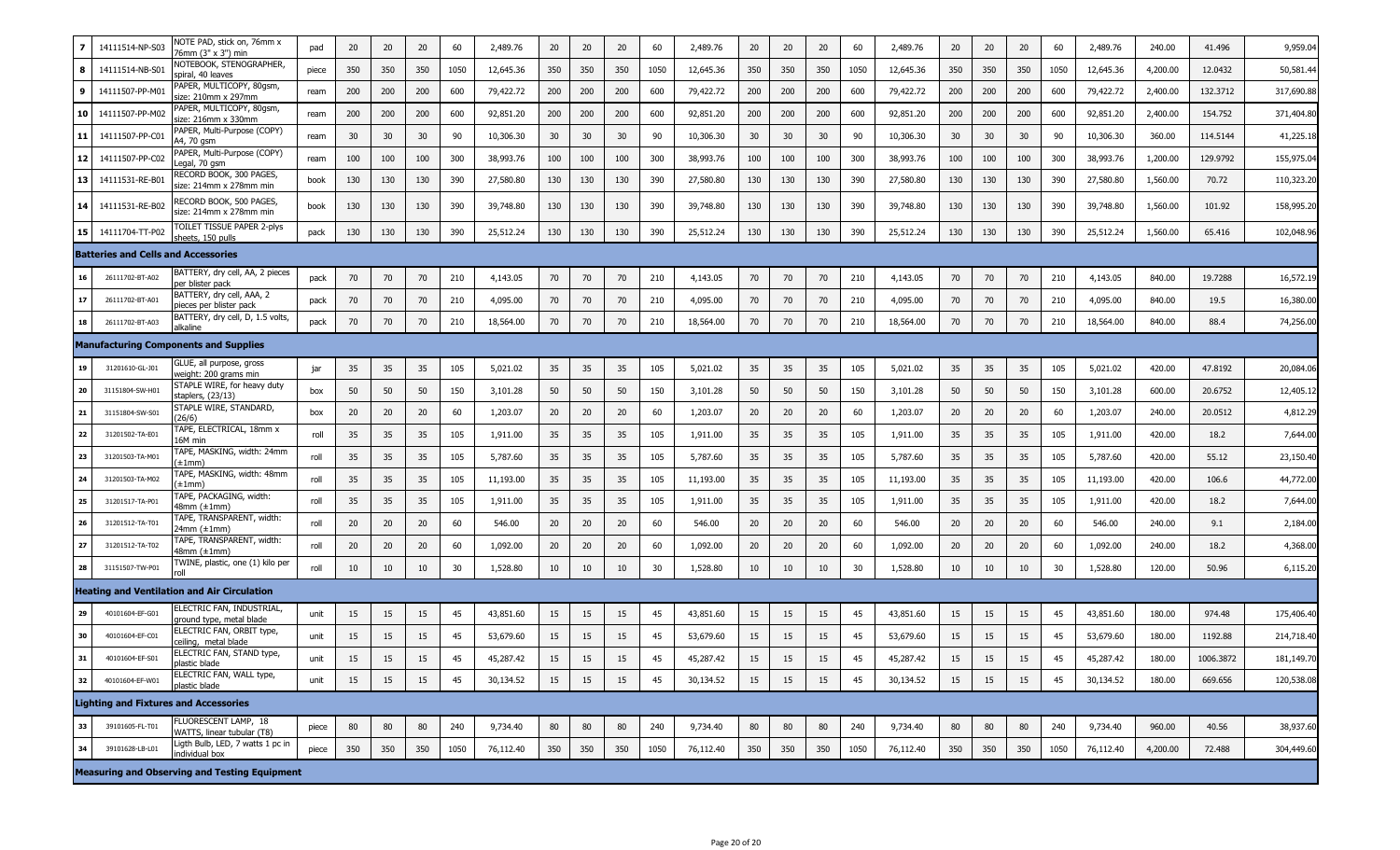| 35 | 41111604-RU-P02                        | RULER, plastic, 450mm (18"),<br>width: 38mm min                                      | piece  | 50             | 50             | 50             | 150   | 2,321.28   | 50             | 50             | 50             | 150   | 2,321.28   | 50             | 50             | 50             | 150            | 2,321.28   | 50             | 50             | 50             | 150   | 2,321.28   | 600.00    | 15.4752 | 9,285.12     |
|----|----------------------------------------|--------------------------------------------------------------------------------------|--------|----------------|----------------|----------------|-------|------------|----------------|----------------|----------------|-------|------------|----------------|----------------|----------------|----------------|------------|----------------|----------------|----------------|-------|------------|-----------|---------|--------------|
|    | <b>Cleaning Equipment and Supplies</b> |                                                                                      |        |                |                |                |       |            |                |                |                |       |            |                |                |                |                |            |                |                |                |       |            |           |         |              |
| 36 | 47131812-AF-A01                        | AIR FRESHENER, aerosol,<br>280ml/150g min                                            | can    | 55             | 55             | 55             | 165   | 14,199.90  | 55             | 55             | 55             | 165   | 14,199.90  | 55             | 55             | 55             | 165            | 14,199.90  | 55             | 55             | 55             | 165   | 14,199.90  | 660.00    | 86.06   | 56,799.60    |
| 37 | 47131604-BR-S01                        | BROOM, soft (tambo)                                                                  | piece  | 220            | 220            | 220            | 660   | 85,800.00  | 220            | 220            | 220            | 660   | 85,800.00  | 220            | 220            | 220            | 660            | 85,800.00  | 220            | 220            | 220            | 660   | 85,800.00  | 2,640.00  | 130     | 343,200.00   |
| 38 | 47131604-BR-T01                        | BROOM, STICK (TING-TING),<br>sable length: 760mm min                                 | piece  | 220            | 220            | 220            | 660   | 20,180.16  | 220            | 220            | 220            | 660   | 20,180.16  | 220            | 220            | 220            | 660            | 20,180.16  | 220            | 220            | 220            | 660   | 20,180.16  | 2,640.00  | 30.576  | 80,720.64    |
| 39 | 47131829-TB-C01                        | LEANER, TOILET BOWL AND<br>JRINAL, 900ml-1000ml cap                                  | bottle | 350            | 350            | 350            | 1050  | 43,680.00  | 350            | 350            | 350            | 1050  | 43,680.00  | 350            | 350            | 350            | 1050           | 43,680.00  | 350            | 350            | 350            | 1050  | 43,680.00  | 4,200.00  | 41.6    | 174,720.00   |
| 40 | 47131805-CL-P01                        | LEANSER, SCOURING<br>POWDER, 350g min./can                                           | can    | 3000           | 3000           | 3000           | 9000  | 215,280.00 | 3000           | 3000           | 3000           | 9000  | 215,280.00 | 3000           | 3000           | 3000           | 9000           | 215,280.00 | 3000           | 3000           | 3000           | 9000  | 215,280.00 | 36,000.00 | 23.92   | 861,120.00   |
| 41 | 47131811-DE-B02                        | DETERGENT BAR, 140 grams as<br>acked                                                 | bar    | 5000           | 5000           | 5000           | 15000 | 120,120.00 | 5000           | 5000           | 5000           | 15000 | 120,120.00 | 5000           | 5000           | 5000           | 15000          | 120,120.00 | 5000           | 5000           | 5000           | 15000 | 120,120.00 | 60,000.00 | 8.008   | 480,480.00   |
| 42 | 47131811-DE-P02                        | DETERGENT POWDER, all<br>ourpose, 1kg                                                | pack   | 5000           | 5000           | 5000           | 15000 | 561,444.00 | 5000           | 5000           | 5000           | 15000 | 561,444.00 | 5000           | 5000           | 5000           | 15000          | 561,444.00 | 5000           | 5000           | 5000           | 15000 | 561,444.00 | 60,000.00 | 37.4296 | 2,245,776.00 |
| 43 | 47131803-DS-A01                        | DISINFECTANT SPRAY, aerosol<br>ype, 400-550 grams                                    | can    | 100            | 100            | 100            | 300   | 36,894.00  | 100            | 100            | 100            | 300   | 36,894.00  | 100            | 100            | 100            | 300            | 36,894.00  | 100            | 100            | 100            | 300   | 36,894.00  | 1,200.00  | 122.98  | 147,576.00   |
| 44 | 47131601-DU-P01                        | DUST PAN, non-rigid plastic, w/<br>detachable handle                                 | piece  | 50             | 50             | 50             | 150   | 3,725.28   | 50             | 50             | 50             | 150   | 3,725.28   | 50             | 50             | 50             | 150            | 3,725.28   | 50             | 50             | 50             | 150   | 3,725.28   | 600.00    | 24.8352 | 14,901.12    |
| 45 | 47131802-FW-P02                        | FLOOR WAX, PASTE, RED                                                                | can    | 40             | 40             | 40             | 120   | 32,323.20  | 40             | 40             | 40             | 120   | 32,323.20  | 40             | 40             | 40             | 120            | 32,323.20  | 40             | 40             | 40             | 120   | 32,323.20  | 480.00    | 269.36  | 129,292.80   |
| 46 | 47131830-FC-A01                        | FURNITURE CLEANER, aerosol<br>ype, 300ml min per can                                 | can    | 25             | 25             | 25             | 75    | 6,552.00   | 25             | 25             | 25             | 75    | 6,552.00   | 25             | 25             | 25             | 75             | 6,552.00   | 25             | 25             | 25             | 75    | 6,552.00   | 300.00    | 87.36   | 26,208.00    |
| 47 | 47121804-MP-B01                        | MOP BUCKET, heavy duty, hard<br>ilastic                                              | unit   | 55             | 55             | 55             | 165   | 315,315.00 | 55             | 55             | 55             | 165   | 315,315.00 | 55             | 55             | 55             | 165            | 315,315.00 | 55             | 55             | 55             | 165   | 315,315.00 | 660.00    | 1911    | 1,261,260.00 |
| 48 | 47131613-MP-H02                        | MOPHANDLE, heavy duty,<br>aluminum, screw type                                       | piece  | 55             | 55             | 55             | 165   | 24,024.00  | 55             | 55             | 55             | 165   | 24,024.00  | 55             | 55             | 55             | 165            | 24,024.00  | 55             | 55             | 55             | 165   | 24,024.00  | 660.00    | 145.6   | 96,096.00    |
| 49 | 47131619-MP-R01                        | MOPHEAD, made of rayon,<br>veight: 400 grams min                                     | piece  | 55             | 55             | 55             | 165   | 18,189.60  | 55             | 55             | 55             | 165   | 18,189.60  | 55             | 55             | 55             | 165            | 18,189.60  | 55             | 55             | 55             | 165   | 18,189.60  | 660.00    | 110.24  | 72,758.40    |
| 50 | 47131501-RG-C01                        | RAGS, all cotton, 32 pieces per<br>ilogram min                                       | bundle | 80             | 80             | 80             | 240   | 11,925.89  | 80             | 80             | 80             | 240   | 11,925.89  | 80             | 80             | 80             | 240            | 11,925.89  | 80             | 80             | 80             | 240   | 11,925.89  | 960.00    | 49.6912 | 47,703.55    |
| 51 | 47131602-SC-N01                        | <b>SCOURING PAD, made of</b><br>ynthetic nylon, 140 x 220mm                          | pack   | 80             | 80             | 80             | 240   | 24,710.40  | 80             | 80             | 80             | 240   | 24,710.40  | 80             | 80             | 80             | 240            | 24,710.40  | 80             | 80             | 80             | 240   | 24,710.40  | 960.00    | 102.96  | 98,841.60    |
| 52 | 47121701-TB-P04                        | FRASHBAG, plastic, transparent                                                       | roll   | 300            | 300            | 300            | 900   | 125,892.00 | 300            | 300            | 300            | 900   | 125,892.00 | 300            | 300            | 300            | 900            | 125,892.00 | 300            | 300            | 300            | 900   | 125,892.00 | 3,600.00  | 139.88  | 503,568.00   |
| 53 | 47121702-WB-P01                        | WASTEBASKET, non-rigid plastic                                                       | piece  | 300            | 300            | 300            | 900   | 21,228.48  | 300            | 300            | 300            | 900   | 21,228.48  | 300            | 300            | 300            | 900            | 21,228.48  | 300            | 300            | 300            | 900   | 21,228.48  | 3,600.00  | 23.5872 | 84,913.92    |
|    |                                        | Information and Communication Technology (ICT) Equipment and Devices and Accessories |        |                |                |                |       |            |                |                |                |       |            |                |                |                |                |            |                |                |                |       |            |           |         |              |
| 54 | 43211507-DCT-03                        | Desktop Computer, branded                                                            | unit   | 5              | 5              | -5             | 15    | 588,120.00 | -5             | 5              | -5             | 15    | 588,120.00 | -5             | -5             | 5              | 15             | 588,120.00 | -5             |                | 5              | 15    | 588,120.00 | 60.00     | 39208   | 2,352,480.00 |
| 55 | 43201827-HD-X02                        | EXTERNAL HARD DRIVE, 1TB,<br>2.5"HDD, USB 3.0                                        | piece  | $\overline{2}$ | $\overline{2}$ | $\overline{2}$ | 6     | 16,348.80  | $\overline{2}$ | $\overline{2}$ | $\overline{2}$ | 6     | 16,348.80  | $\overline{2}$ | $\overline{2}$ | $\overline{2}$ | 6              | 16,348.80  | $\overline{2}$ | $\overline{2}$ | $\overline{2}$ | 6     | 16,348.80  | 24.00     | 2724.8  | 65,395.20    |
| 56 | 43202010-FD-U01                        | FLASH DRIVE, 16 GB capacity                                                          | piece  | 5              | 5              | 5              | 15    | 4,149.60   | 5              | 5 <sub>5</sub> | -5             | 15    | 4,149.60   | 5              | 5              | 5              | 15             | 4,149.60   | 5              | 5              | -5             | 15    | 4,149.60   | 60.00     | 276.64  | 16,598.40    |
| 57 | 43211503-LCT-03                        | aptop Computer, branded.                                                             | unit   | 5              | 5              | 5              | 15    | 538,746.00 | 5              | 5              | -5             | 15    | 538,746.00 | 5              | 5              | 5              | 15             | 538,746.00 | 5              | 5              | 5              | 15    | 538,746.00 | 60.00     | 35916.4 | 2,154,984.00 |
| 58 | 43211708-MO-O01                        | MOUSE, optical, USB connection<br>ype.                                               | unit   | 10             | 10             | 10             | 30    | 4,049.76   | 10             | 10             | 10             | 30    | 4,049.76   | 10             | 10             | 10             | 30             | 4,049.76   | 10             | 10             | 10             | 30    | 4,049.76   | 120.00    | 134.992 | 16,199.04    |
|    |                                        | <b>Office Equipment and Accessories and Supplies</b>                                 |        |                |                |                |       |            |                |                |                |       |            |                |                |                |                |            |                |                |                |       |            |           |         |              |
| 62 | 44121710-CH-W01                        | CHALK, molded, white, dustless,<br>enath: 78mm min                                   | box    | 1              | -1             |                | 3     | 77.03      | 1              | -1             |                | 3     | 77.03      | 1              | -1             | 1              | $\overline{3}$ | 77.03      | 1              |                | 1              | 3     | 77.03      | 12.00     | 25.6776 | 308.13       |
| 63 | 44122105-BF-C01                        | CLIP, BACKFOLD, all metal,<br>clamping: 19mm (-1mm)                                  | box    | 25             | 25             | 25             | 75    | 567.84     | 25             | 25             | 25             | 75    | 567.84     | 25             | 25             | 25             | 75             | 567.84     | 25             | 25             | 25             | 75    | 567.84     | 300.00    | 7.5712  | 2,271.36     |
| 64 | 44122105-BF-C02                        | CLIP, BACKFOLD, all metal,<br>clamping: 25mm (-1mm)                                  | box    | 25             | 25             | 25             | 75    | 1,004.64   | 25             | 25             | 25             | 75    | 1,004.64   | 25             | 25             | 25             | 75             | 1,004.64   | 25             | 25             | 25             | 75    | 1,004.64   | 300.00    | 13.3952 | 4,018.56     |
| 65 | 44122105-BF-C03                        | CLIP, BACKFOLD, all metal,<br>clamping: 32mm (-1mm)                                  | box    | 25             | 25             | 25             | 75    | 1,541.28   | 25             | 25             | 25             | 75    | 1,541.28   | 25             | 25             | 25             | 75             | 1,541.28   | 25             | 25             | 25             | 75    | 1,541.28   | 300.00    | 20.5504 | 6,165.12     |
| 66 | 44122105-BF-C04                        | CLIP, BACKFOLD, all metal,<br>clamping: 50mm (-1mm)                                  | box    | 25             | 25             | 25             | 75    | 2,964.00   | 25             | 25             | 25             | 75    | 2,964.00   | 25             | 25             | 25             | 75             | 2,964.00   | 25             | 25             | 25             | 75    | 2,964.00   | 300.00    | 39.52   | 11,856.00    |
| 67 | 44121801-CT-R01                        | CORRECTION TAPE, film base<br>type, UL 6m min                                        | piece  | 50             | 50             | 50             | 150   | 2,633.28   | 50             | 50             | 50             | 150   | 2,633.28   | 50             | 50             | 50             | 150            | 2,633.28   | 50             | 50             | 50             | 150   | 2,633.28   | 600.00    | 17.5552 | 10,533.12    |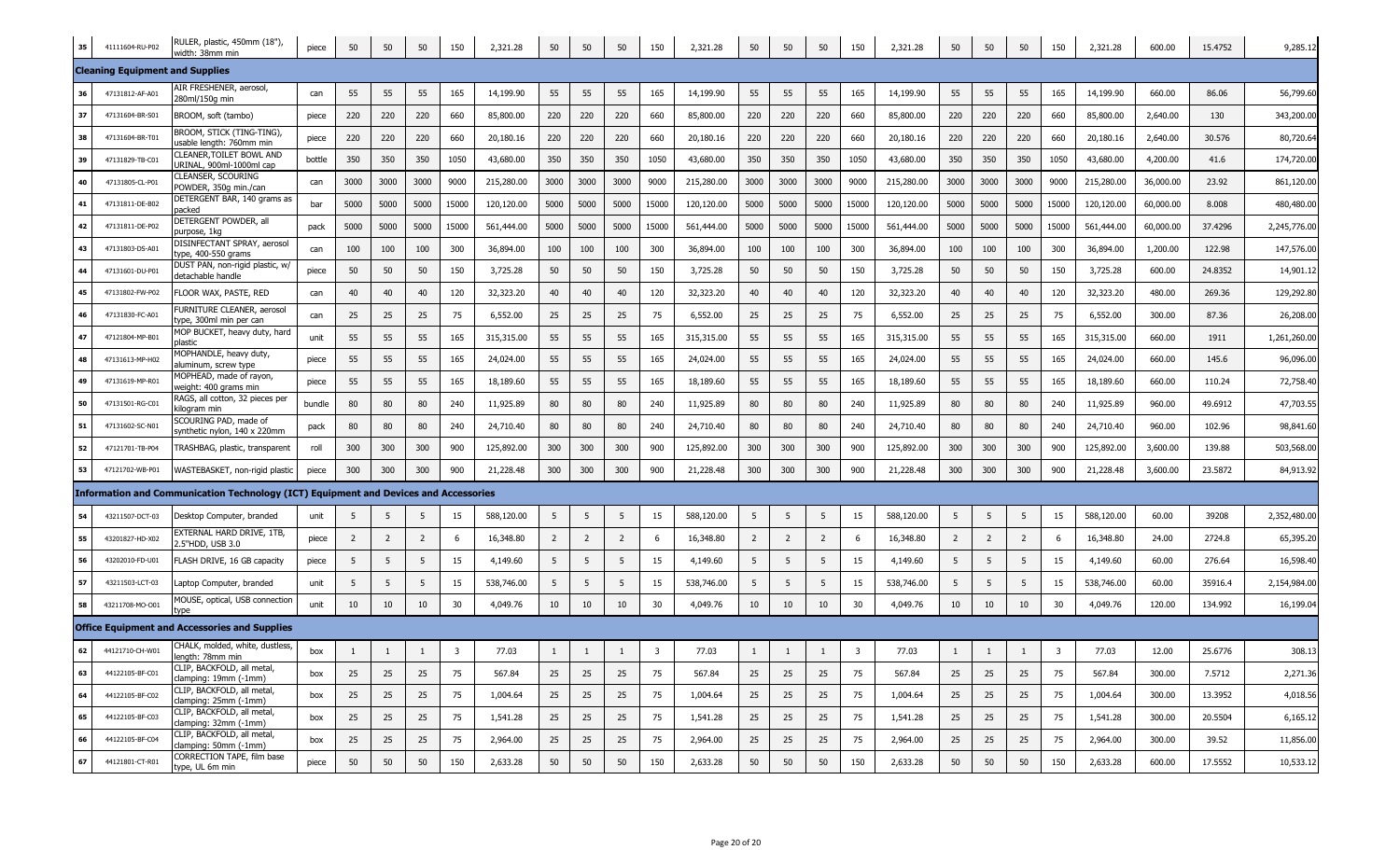| 68  | 44111515-DF-B01 | DATA FILE BOX, made of<br>chipboard, with closed ends  | piece  | 25             | 25             | 25              | 75   | 5,233.80  | 25             | 25             | 25              | 75   | 5,233.80  | 25             | 25             | 25             | 75   | 5,233.80  | 25              | 25             | 25             | 75   | 5,233.80  | 300.00   | 69.784   | 20,935.20  |
|-----|-----------------|--------------------------------------------------------|--------|----------------|----------------|-----------------|------|-----------|----------------|----------------|-----------------|------|-----------|----------------|----------------|----------------|------|-----------|-----------------|----------------|----------------|------|-----------|----------|----------|------------|
| 69  | 44122011-DF-F01 | DATA FOLDER, made of<br>hipboard, taglia lock:         | piece  | 25             | 25             | 25              | 75   | 5,148.00  | 25             | 25             | 25              | 75   | 5,148.00  | 25             | 25             | 25             | 75   | 5,148.00  | 25              | 25             | 25             | 75   | 5,148.00  | 300.00   | 68.64    | 20,592.00  |
| 70  | 44121506-EN-D01 | ENVELOPE, DOCUMENTARY, for<br>44 size document         | box    | 20             | 20             | 20 <sub>2</sub> | 60   | 24,488.26 | 20             | 20             | 20 <sub>2</sub> | 60   | 24,488.26 | 20             | 20             | 20             | 60   | 24,488.26 | 20              | 20             | 20             | 60   | 24,488.26 | 240.00   | 408.1376 | 97,953.02  |
| 71  | 44121506-EN-D02 | ENVELOPE, DOCUMENTARY, for<br>legal size document      | box    | 20             | 20             | 20 <sub>2</sub> | 60   | 31,084.56 | 20             | 20             | 20 <sub>2</sub> | 60   | 31,084.56 | 20             | 20             | 20             | 60   | 31,084.56 | 20              | 20             | 20             | 60   | 31,084.56 | 240.00   | 518.076  | 124,338.24 |
| 72  | 44121506-EN-X01 | ENVELOPE, EXPANDING,<br>KRAFTBOARD, for legal size doc | box    | 10             | 10             | 10              | 30   | 22,152.00 | 10             | 10             | 10              | 30   | 22,152.00 | 10             | 10             | 10             | 30   | 22,152.00 | 10              | 10             | 10             | 30   | 22,152.00 | 120.00   | 738.4    | 88,608.00  |
| 73  | 44121506-EN-X02 | ENVELOPE, EXPANDING,<br>PLASTIC, 0.50mm thickness min  | piece  | 100            | 100            | 100             | 300  | 9,147.84  | 100            | 100            | 100             | 300  | 9,147.84  | 100            | 100            | 100            | 300  | 9,147.84  | 100             | 100            | 100            | 300  | 9,147.84  | 1,200.00 | 30.4928  | 36,591.36  |
| 74  | 44121506-EN-M02 | ENVELOPE, MAILING, white,<br>30qsm (-5%)               | box    | 10             | 10             | 10              | 30   | 9,859.20  | 10             | 10             | 10              | 30   | 9,859.20  | 10             | 10             | 10             | 30   | 9,859.20  | 10              | 10             | 10             | 30   | 9,859.20  | 120.00   | 328.64   | 39,436.80  |
| 75  | 44111912-ER-B01 | ERASER, FELT, for<br>blackboard/whiteboard             | piece  | 25             | 25             | 25              | 75   | 833.04    | 25             | 25             | 25              | 75   | 833.04    | 25             | 25             | 25             | 75   | 833.04    | 25              | 25             | 25             | 75   | 833.04    | 300.00   | 11.1072  | 3,332.16   |
| 76  | 44122118-FA-P0: | FASTENER, METAL, 70mm<br>between prongs                | box    | 25             | 25             | 25              | 75   | 5,918.64  | 25             | 25             | 25              | 75   | 5,918.64  | 25             | 25             | 25             | 75   | 5,918.64  | 25              | 25             | 25             | 75   | 5,918.64  | 300.00   | 78.9152  | 23,674.56  |
| 77  | 44111515-FO-X01 | FILE ORGANIZER, expanding,<br>»lastic, 12 pockets      | piece  | 12             | 12             | 12              | 36   | 2,541.80  | 12             | 12             | 12              | 36   | 2,541.80  | 12             | 12             | 12             | 36   | 2,541.80  | 12              | 12             | 12             | 36   | 2,541.80  | 144.00   | 70.6056  | 10,167.21  |
| 78  | 44122011-FO-F01 | FOLDER, FANCY, for A4 size<br>documents                | bundle | 20             | 20             | 20              | 60   | 15,197.52 | 20             | 20             | 20              | 60   | 15,197.52 | 20             | 20             | 20             | 60   | 15,197.52 | 20              | 20             | 20             | 60   | 15,197.52 | 240.00   | 253.292  | 60,790.08  |
| 79  | 44122011-FO-F02 | FOLDER, FANCY, for legal size<br>documents             | bundle | 20             | 20             | 20              | 60   | 17,472.00 | 20             | 20             | 20 <sub>2</sub> | 60   | 17,472.00 | 20             | 20             | 20             | 60   | 17,472.00 | 20              | 20             | 20             | 60   | 17,472.00 | 240.00   | 291.2    | 69,888.00  |
| 80  | 44122011-FO-L01 | FOLDER, L-TYPE, PLASTIC, for<br>A4 size documents      | pack   | 20             | 20             | 20              | 60   | 10,264.80 | 20             | 20             | 20              | 60   | 10,264.80 | 20             | 20             | 20             | 60   | 10,264.80 | 20              | 20             | 20             | 60   | 10,264.80 | 240.00   | 171.08   | 41,059.20  |
|     | 44122011-FO-L02 | FOLDER, L-TYPE, PLASTIC, for<br>legal size documents   | pack   | 20             | 20             | 20              | 60   | 12,823.20 | 20             | 20             | 20              | 60   | 12,823.20 | 20             | 20             | 20             | 60   | 12,823.20 | 20              | 20             | 20             | 60   | 12,823.20 | 240.00   | 213.72   | 51,292.80  |
| 82  | 44122027-FO-P01 | FOLDER, PRESSBOARD, size:<br>240mm x 370mm (-5mm)      | box    | 20             | 20             | 20 <sub>2</sub> | 60   | 44,803.20 | 20             | 20             | 20 <sub>2</sub> | 60   | 44,803.20 | 20             | 20             | 20             | 60   | 44,803.20 | 20              | 20             | 20             | 60   | 44,803.20 | 240.00   | 746.72   | 179,212.80 |
| 83  | 44122011-FO-T03 | OLDER, TAGBOARD, for A4<br>size documents              | pack   | 20             | 20             | 20              | 60   | 13,041.60 | 20             | 20             | 20              | 60   | 13,041.60 | 20             | 20             | 20             | 60   | 13,041.60 | 20              | 20             | 20             | 60   | 13,041.60 | 240.00   | 217.36   | 52,166.40  |
| 84  | 44122011-FO-T04 | FOLDER, TAGBOARD, for legal<br>size documents          | pack   | 20             | 20             | 20              | 60   | 16,778.11 | 20             | 20             | 20              | 60   | 16,778.11 | 20             | 20             | 20             | 60   | 16,778.11 | 20              | 20             | 20             | 60   | 16,778.11 | 240.00   | 279.6352 | 67,112.45  |
| 85  | 44122008-IT-T01 | INDEX TAB, self-adhesive,<br>transparent               | box    | 5              | 5              | 5               | 15   | 778.13    | 5              | 5              | 5               | 15   | 778.13    | 5              | 5              | 5              | 15   | 778.13    | 5               | 5              |                | 10   | 518.75    | 55.00    | 51.8752  | 2,853.14   |
| 86  | 44111515-MF-B02 | MAGAZINE FILE BOX, LARGE<br>size, made of chipboard    | piece  | 15             | 15             | 15              | 45   | 1,872.00  | 15             | 15             | 15              | 45   | 1,872.00  | 15             | 15             | 15             | 45   | 1,872.00  | 15              | 15             | 15             | 45   | 1,872.00  | 180.00   | 41.6     | 7,488.00   |
| 87  | 44121708-MW-B01 | MARKER, whiteboard, black, felt<br>ip, bullet type:    | piece  | 120            | 120            | 120             | 360  | 3,710.30  | 120            | 120            | 120             | 360  | 3,710.30  | 120            | 120            | 120            | 360  | 3,710.30  | 120             | 120            | 120            | 360  | 3,710.30  | 1,440.00 | 10.3064  | 14,841.22  |
| 88  | 44121708-MW-B02 | MARKER, whiteboard, blue, felt<br>ip, bullet type:     | piece  | 50             | 50             | 50              | 150  | 1,545.96  | 50             | 50             | 50              | 150  | 1,545.96  | 50             | 50             | 50             | 150  | 1,545.96  | 50              | 50             | 50             | 150  | 1,545.96  | 600.00   | 10.3064  | 6,183.84   |
| 89  | 44121708-MW-B03 | MARKER, whiteboard, red, felt<br>ip, bullet type:      | piece  | 15             | 15             | 15              | 45   | 463.79    | 15             | 15             | 15              | 45   | 463.79    | 15             | 15             | 15             | 45   | 463.79    | 15              | 15             | 15             | 45   | 463.79    | 180.00   | 10.3064  | 1,855.15   |
| 90  | 44121708-MP-B01 | MARKER, PERMANENT, bullet<br>ype, black                | piece  | 120            | 120            | 120             | 360  | 3,474.43  | 120            | 120            | 120             | 360  | 3,474.43  | 120            | 120            | 120            | 360  | 3,474.43  | 120             | 120            | 120            | 360  | 3,474.43  | 1,440.00 | 9.6512   | 13,897.73  |
| 91  | 44121708-MP-B02 | MARKER, PERMANENT, bullet<br>ype, blue:                | piece  | 50             | 50             | 50              | 150  | 1,447.68  | 50             | 50             | 50              | 150  | 1,447.68  | 50             | 50             | 50             | 150  | 1,447.68  | 50              | 50             | 50             | 150  | 1,447.68  | 600.00   | 9.6512   | 5,790.72   |
| 92  | 44121708-MP-B03 | MARKER, PERMANENT, bullet<br>ype, red:                 | piece  | 15             | 15             | 15              | 45   | 434.30    | 15             | 15             | 15              | 45   | 434.30    | 15             | 15             | 15             | 45   | 434.30    | 15              | 15             | 15             | 45   | 434.30    | 180.00   | 9.6512   | 1,737.22   |
| 93  | 44122104-PC-G01 | PAPER CLIP, vinyl/plastic coat,<br>enath: 32mm min     | box    | 35             | 35             | 35              | 105  | 627.90    | 35             | 35             | 35              | 105  | 627.90    | 35             | 35             | 35             | 105  | 627.90    | 35              | 35             | 35             | 105  | 627.90    | 420.00   | 5.98     | 2,511.60   |
| 94  | 44122104-PC-J02 | PAPER CLIP, vinyl/plastic coat,<br>length: 48mm min    | box    | 35             | 35             | 35              | 105  | 1,337.70  | 35             | 35             | 35              | 105  | 1,337.70  | 35             | 35             | 35             | 105  | 1,337.70  | 35              | 35             | 35             | 105  | 1,337.70  | 420.00   | 12.74    | 5,350.80   |
| 95  | 44121706-PE-L01 | PENCIL, lead, w/ eraser, wood<br>cased, hardness: HB   | box    | 350            | 350            | 350             | 1050 | 21,829.08 | 350            | 350            | 350             | 1050 | 21,829.08 | 350            | 350            | 350            | 1050 | 21,829.08 | 350             | 350            | 350            | 1050 | 21,829.08 | 4,200.00 | 20.7896  | 87,316.32  |
| 96  | 44122037-RB-P10 | RING BINDER, 80 rings, plastic,<br>32mm x 1.12m        | bundle | 10             | 10             | 10              | 30   | 6,049.06  | 10             | 10             | 10              | 30   | 6,049.06  | 10             | 10             | 10             | 30   | 6,049.06  | 10              | 10             | 10             | 30   | 6,049.06  | 120.00   | 201.6352 | 24,196.22  |
| 97  | 44122101-RU-B01 | RUBBER BAND, 70mm min lay<br>flat length $(+18)$       | box    | $\overline{4}$ | $\overline{4}$ | $\overline{4}$  | 12   | 1,160.64  | $\overline{4}$ | $\overline{4}$ | $\overline{4}$  | 12   | 1,160.64  | $\overline{4}$ | $\overline{4}$ | $\overline{4}$ | 12   | 1,160.64  | $\overline{4}$  | $\overline{4}$ | $\overline{4}$ | 12   | 1,160.64  | 48.00    | 96.72    | 4,642.56   |
| 98  | 44121905-SP-F01 | STAMP PAD, FELT, bed<br>dimension: 60mm x 100mm min    | piece  | 30             | 30             | 30 <sup>°</sup> | 90   | 2,489.76  | 30             | 30             | 30 <sup>°</sup> | 90   | 2,489.76  | 30             | 30             | 30             | 90   | 2,489.76  | 30 <sup>°</sup> | 30             | 30             | 90   | 2,489.76  | 360.00   | 27.664   | 9,959.04   |
| 99  | 44121612-BL-H01 | CUTTER BLADE, for heavy duty<br>cutter                 | piece  | 50             | 50             | 50              | 150  | 1,765.92  | 50             | 50             | 50              | 150  | 1,765.92  | 50             | 50             | 50             | 150  | 1,765.92  | 50              | 50             | 50             | 150  | 1,765.92  | 600.00   | 11.7728  | 7,063.68   |
| 100 | 44121612-CU-H01 | CUTTER KNIFE, for general<br>purpose                   | piece  | 50             | 50             | 50              | 150  | 4,110.60  | 50             | 50             | 50              | 150  | 4,110.60  | 50             | 50             | 50             | 150  | 4,110.60  | 50              | 50             | 50             | 150  | 4,110.60  | 600.00   | 27.404   | 16,442.40  |
| 101 | 44103202-DS-M01 | DATING AND STAMPING<br>MACHINE, heavy duty             | piece  | 12             | 12             | 12              | 36   | 17,221.65 | 12             | 12             | 12              | 36   | 17,221.65 | 12             | 12             | 12             | 36   | 17,221.65 | 12              | 12             | 12             | 36   | 17,221.65 | 144.00   | 478.3792 | 68,886.60  |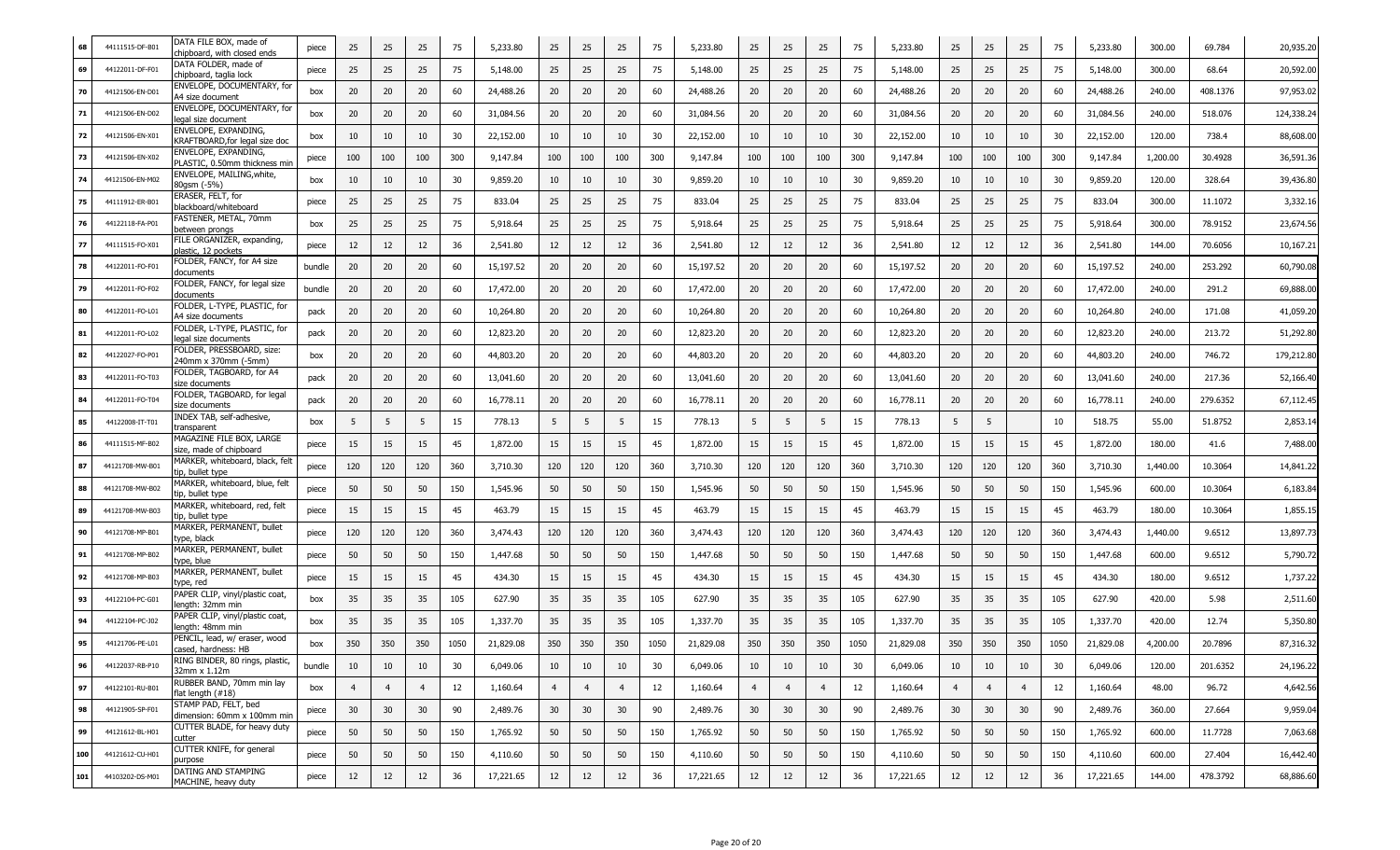| 102 | 44121619-PS-M01             | PENCIL SHARPENER, manual,<br>single cutter head          | piece | 100            | 100          | 100            | 300                     | 56,160.00  | 100                     | 100          | 100                     | 300 | 56,160.00  | 100            | 100            | 100          | 300      | 56,160.00  | 100                     | 100          | 100          | 300                     | 56,160.00  | 1,200.00 | 187.2    | 224,640.00 |
|-----|-----------------------------|----------------------------------------------------------|-------|----------------|--------------|----------------|-------------------------|------------|-------------------------|--------------|-------------------------|-----|------------|----------------|----------------|--------------|----------|------------|-------------------------|--------------|--------------|-------------------------|------------|----------|----------|------------|
| 103 | 44101602-PU-P01             | PUNCHER, paper, heavy duty,<br>with two hole guide       | piece | 12             | 12           | 12             | 36                      | 4,750.39   | 12                      | 12           | 12                      | 36  | 4,750.39   | 12             | 12             | 12           | 36       | 4,750.39   | 12                      | 12           | 12           | 36                      | 4,750.39   | 144.00   | 131.9552 | 19,001.55  |
| 104 | 44121618-SS-S01             | SCISSORS, symmetrical, blade<br>ength: 65mm min          | pair  | 35             | 35           | 35             | 105                     | 1,638.00   | 35                      | 35           | 35                      | 105 | 1,638.00   | 35             | 35             | 35           | 105      | 1,638.00   | 35                      | 35           | 35           | 105                     | 1,638.00   | 420.00   | 15.6     | 6,552.00   |
| 105 | 44121615-ST-S01             | STAPLER, STANDARD TYPE,<br>load cap: 200 staples min     | piece | 30             | 30           | 30             | 90                      | 7,394.40   | 30                      | 30           | 30                      | 90  | 7,394.40   | 30             | 30             | 30           | 90       | 7,394.40   | 30                      | 30           | 30           | 90                      | 7,394.40   | 360.00   | 82.16    | 29,577.60  |
| 106 | 44121615-ST-B0              | STAPLER, BINDER TYPE, heavy<br>duty, desktop             | unit  | 3              | 3            | $\overline{3}$ | 9                       | 7,909.20   | $\overline{\mathbf{3}}$ | 3            | $\overline{3}$          | 9   | 7,909.20   | $\overline{3}$ | 3              | 3            | 9        | 7,909.20   | $\overline{\mathbf{3}}$ | 3            | 3            | 9                       | 7,909.20   | 36.00    | 878.8    | 31,636.80  |
| 107 | 44121613-SR-P01             | STAPLE REMOVER, PLIER-TYPE                               | piece | 50             | 50           | 50             | 150                     | 2,726.88   | 50                      | 50           | 50                      | 150 | 2,726.88   | 50             | 50             | 50           | 150      | 2,726.88   | 50                      | 50           | 50           | 150                     | 2,726.88   | 600.00   | 18.1792  | 10,907.52  |
| 108 | 44121605-TD-T01             | <b>TAPE DISPENSER, TABLE TOP,</b><br>for 24mm width tape | piece | 5              | 5            | 5              | 15                      | 837.41     | 5                       | 5            | -5                      | 15  | 837.41     | 5              | 5              | 5            | 15       | 837.41     | 5                       | 5            | 5            | 15                      | 837.41     | 60.00    | 55.8272  | 3,349.63   |
| 109 | 44101602-PB-M0:             | BINDING AND PUNCHING<br>MACHINE, binding cap: 50mm       | unit  | -1             | 1            | 1              | $\overline{\mathbf{3}}$ | 31,200.00  | 1                       | 1            | -1                      | 3   | 31,200.00  | 1              | 1              | 1            | 3        | 31,200.00  | 1                       | 1            | -1           | $\overline{\mathbf{3}}$ | 31,200.00  | 12.00    | 10400    | 124,800.00 |
| 110 | 44101807-CA-C01             | CALCULATOR, compact, 12<br>digits                        | unit  | 12             | 12           | 12             | 36                      | 4,867.20   | 12                      | 12           | 12                      | 36  | 4,867.20   | 12             | 12             | 12           | 36       | 4,867.20   | 12                      | 12           | 12           | 36                      | 4,867.20   | 144.00   | 135.2    | 19,468.80  |
| 111 | 44101714-FX-M01             | FACSIMILE MACHINE, uses<br>hermal paper.                 | unit  | 3              | 3            | 3              | 9                       | 42,400.80  | 3                       | 3            | $\overline{\mathbf{3}}$ | 9   | 42,400.80  | 3              | -3             | 3            | 9        | 42,400.80  | 3                       | 3            | 3            | 9                       | 42,400.80  | 36.00    | 4711.2   | 169,603.20 |
| 112 | 44101601-PT-M01             | PAPER TRIMMER/CUTTING<br>MACHINE, max paper size: B4     | unit  | $\overline{2}$ | 2            | $\overline{2}$ | 6                       | 48,528.48  | $\overline{2}$          | 2            | $\overline{2}$          | 6   | 48,528.48  | $\overline{2}$ | $\overline{2}$ | 2            | -6       | 48,528.48  | $\overline{2}$          | 2            | 2            | 6                       | 48,528.48  | 24.00    | 8088.08  | 194,113.92 |
| 113 | 44101603-PS-M01             | PAPER SHREDDER, cutting<br>width: 3mm-4mm (Entry Level)  | unit  |                |              |                | 3                       | 17,097.60  | $\mathbf{0}$            | $\mathbf{0}$ | $\mathbf{0}$            | 0   | 0.00       | 1              |                |              | 3        | 17,097.60  | 1                       |              | -1           | $\overline{\mathbf{3}}$ | 17,097.60  | 9.00     | 5699.2   | 51,292.80  |
| 114 | 44101603-PS-M02             | PAPER SHREDDER, cutting<br>width: 3mm-4mm (Mid-Level)    | unit  | $\mathbf 0$    | $\mathbf{0}$ | $\mathbf{0}$   | 0                       | 0.00       | $\mathbf{1}$            | 1            | -1                      | 3   | 14,700.00  |                | 1              | $\mathbf{1}$ | 3        | 14,700.00  | $\mathbf 0$             | $\mathbf 0$  | $\mathbf{0}$ | $\mathbf 0$             | 0.00       | 6.00     | 4900     | 29,400.00  |
|     |                             | Printer or Facsimile or Photocopier Supplies             |       |                |              |                |                         |            |                         |              |                         |     |            |                |                |              |          |            |                         |              |              |                         |            |          |          |            |
| 115 | 44103105-CA-C04             | INK CART, CANON CL-741, Col.                             | cart  | 20             | 20           | 20             | 60                      | 60,091.20  | 20                      | 20           | 20                      | 60  | 60,091.20  | 20             | 20             | 20           | 60       | 60,091.20  | 20                      | 20           | 20           | 60                      | 60,091.20  | 240.00   | 1001.52  | 240,364.80 |
| 116 | 44103105-CA-C02             | INK CART, CANON CL-811,<br>Colored                       | cart  | 20             | 20           | 20             | 60                      | 61,776.00  | 20                      | 20           | 20                      | 60  | 61,776.00  | 20             | 20             | 20           | 60       | 61,776.00  | 20                      | 20           | 20           | 60                      | 61,776.00  | 240.00   | 1029.6   | 247,104.00 |
| 117 | 44103105-CA-B04             | INK CART, CANON PG-740, Black                            | cart  | 20             | 20           | 20             | 60                      | 45,240.00  | 20                      | 20           | 20                      | 60  | 45,240.00  | 20             | 20             | 20           | 60       | 45,240.00  | 20                      | 20           | 20           | 60                      | 45,240.00  | 240.00   | 754      | 180,960.00 |
| 118 | 44103105-CA-B02             | INK CART, CANON PG-810, Black                            | cart  | 20             | 20           | 20             | 60                      | 46,800.00  | 20                      | 20           | 20                      | 60  | 46,800.00  | 20             | 20             | 20           | 60       | 46,800.00  | 20                      | 20           | 20           | 60                      | 46,800.00  | 240.00   | 780      | 187,200.00 |
| 119 | 44103105-EP-B17             | INK CART, EPSON C13T664100<br>T6641), Black              | cart  | 60             | 60           | 60             | 180                     | 45,864.00  | 60                      | 60           | 60                      | 180 | 45,864.00  | 60             | 60             | 60           | 180      | 45,864.00  | 60                      | 60           | 60           | 180                     | 45,864.00  | 720.00   | 254.8    | 183,456.00 |
| 120 | 44103105-EP-C1              | INK CART, EPSON C13T664200<br>T6642), Cyan               | cart  | 60             | 60           | 60             | 180                     | 45,864.00  | 60                      | 60           | 60                      | 180 | 45,864.00  | 60             | 60             | 60           | 180      | 45,864.00  | 60                      | 60           | 60           | 180                     | 45,864.00  | 720.00   | 254.8    | 183,456.00 |
| 121 | 44103105-EP-M17             | INK CART, EPSON C13T664300<br>T6643), Magenta            | cart  | 60             | 60           | 60             | 180                     | 45,864.00  | 60                      | 60           | 60                      | 180 | 45,864.00  | 60             | 60             | 60           | 180      | 45,864.00  | 60                      | 60           | 60           | 180                     | 45,864.00  | 720.00   | 254.8    | 183,456.00 |
| 122 | 44103105-EP-Y17             | INK CART, EPSON C13T664400<br>T6644), Yellow             | cart  | 60             | 60           | 60             | 180                     | 45,864.00  | 60                      | 60           | 60                      | 180 | 45,864.00  | 60             | 60             | 60           | 180      | 45,864.00  | 60                      | 60           | 60           | 180                     | 45,864.00  | 720.00   | 254.8    | 183,456.00 |
| 123 | 44103103-BR-B03             | ONER CART, BROTHER TN-<br>2025, Black                    | cart  | 20             | 20           | 20             | 60                      | 153,379.20 | 20                      | 20           | 20                      | 60  | 153,379.20 | 20             | 20             | 20           | 60       | 153,379.20 | 20                      | 20           | 20           | 60                      | 153,379.20 | 240.00   | 2556.32  | 613,516.80 |
| 124 | 44103103-BR-B04             | TONER CART, BROTHER TN-<br>2130, Black                   | cart  | 20             | 20           | 20             | 60                      | 109,200.00 | 20                      | 20           | 20                      | 60  | 109,200.00 | 20             | 20             | 20           | 60       | 109,200.00 | 20                      | 20           | 20           | 60                      | 109,200.00 | 240.00   | 1820     | 436,800.00 |
| 125 | 44103103-BR-B05             | TONER CART, BROTHER TN-<br>150, Black                    | cart  | 20             | 20           | 20             | 60                      | 156,936.00 | 20                      | 20           | 20                      | 60  | 156,936.00 | 20             | 20             | 20           | 60       | 156,936.00 | 20                      | 20           | 20           | 60                      | 156,936.00 | 240.00   | 2615.6   | 627,744.00 |
| 126 | 44103103-BR-B09             | TONER CART, BROTHER TN-<br>3320, Black                   | cart  | 20             | 20           | 20             | 60                      | 176,517.12 | 20                      | 20           | 20                      | 60  | 176,517.12 | 20             | 20             | 20           | 60       | 176,517.12 | 20                      | 20           | 20           | 60                      | 176,517.12 | 240.00   | 2941.952 | 706,068.48 |
|     |                             | Audio and Visual Equipment and Supplies                  |       |                |              |                |                         |            |                         |              |                         |     |            |                |                |              |          |            |                         |              |              |                         |            |          |          |            |
| 127 | 45121517-DO-C01             | DOCUMENT CAMERA, 3.2M<br>pixels                          | unit  |                | $\Omega$     | $\mathbf{0}$   |                         | 28,860.00  | $\mathbf{1}$            | $\mathbf{0}$ | $\mathbf{0}$            |     | 28,860.00  | $\mathbf{0}$   | $\mathbf{0}$   | $\mathbf{0}$ | $\Omega$ | 0.00       | 0                       | $\mathbf{0}$ | $\mathbf{0}$ | $\overline{0}$          | 0.00       | 2.00     | 28860    | 57,720.00  |
| 128 | 45111609-MM-P01             | MULTIMEDIA PROJECTOR,<br>4000 min ANSI Lumens            | unit  | 1              | $\mathbf{1}$ | 1              | $\overline{\mathbf{3}}$ | 55,848.00  | $\mathbf{1}$            | $\mathbf{1}$ | 1                       | 3   | 55,848.00  | 1              | 1              | $\mathbf{1}$ | 3        | 55,848.00  | 1                       | $\mathbf{1}$ | 1            | $\overline{3}$          | 55,848.00  | 12.00    | 18616    | 223,392.00 |
|     | <b>Flag or Accessories</b>  |                                                          |       |                |              |                |                         |            |                         |              |                         |     |            |                |                |              |          |            |                         |              |              |                         |            |          |          |            |
| 129 | 55121905-PH-F01             | PHILIPPINE NATIONAL FLAG,<br>.00% polyester              | piece | 50             | 50           | 50             | 150                     | 47,892.00  | 50                      | 50           | 50                      | 150 | 47,892.00  | 50             | 50             | 50           | 150      | 47,892.00  | 50                      | 50           | 50           | 150                     | 47,892.00  | 600.00   | 319.28   | 191,568.00 |
|     | <b>Printed Publications</b> |                                                          |       |                |              |                |                         |            |                         |              |                         |     |            |                |                |              |          |            |                         |              |              |                         |            |          |          |            |
| 130 | 55101524-RA-H01             | HANDBOOK (RA 9184), 7th<br>Edition                       | book  | 10             | 10           | 10             | 30                      | 1,388.40   | 10                      | 10           | 10                      | 30  | 1,388.40   | 10             | 10             | 10           | 30       | 1,388.40   | 10                      | 10           | 10           | 30                      | 1,388.40   | 120.00   | 46.28    | 5,553.60   |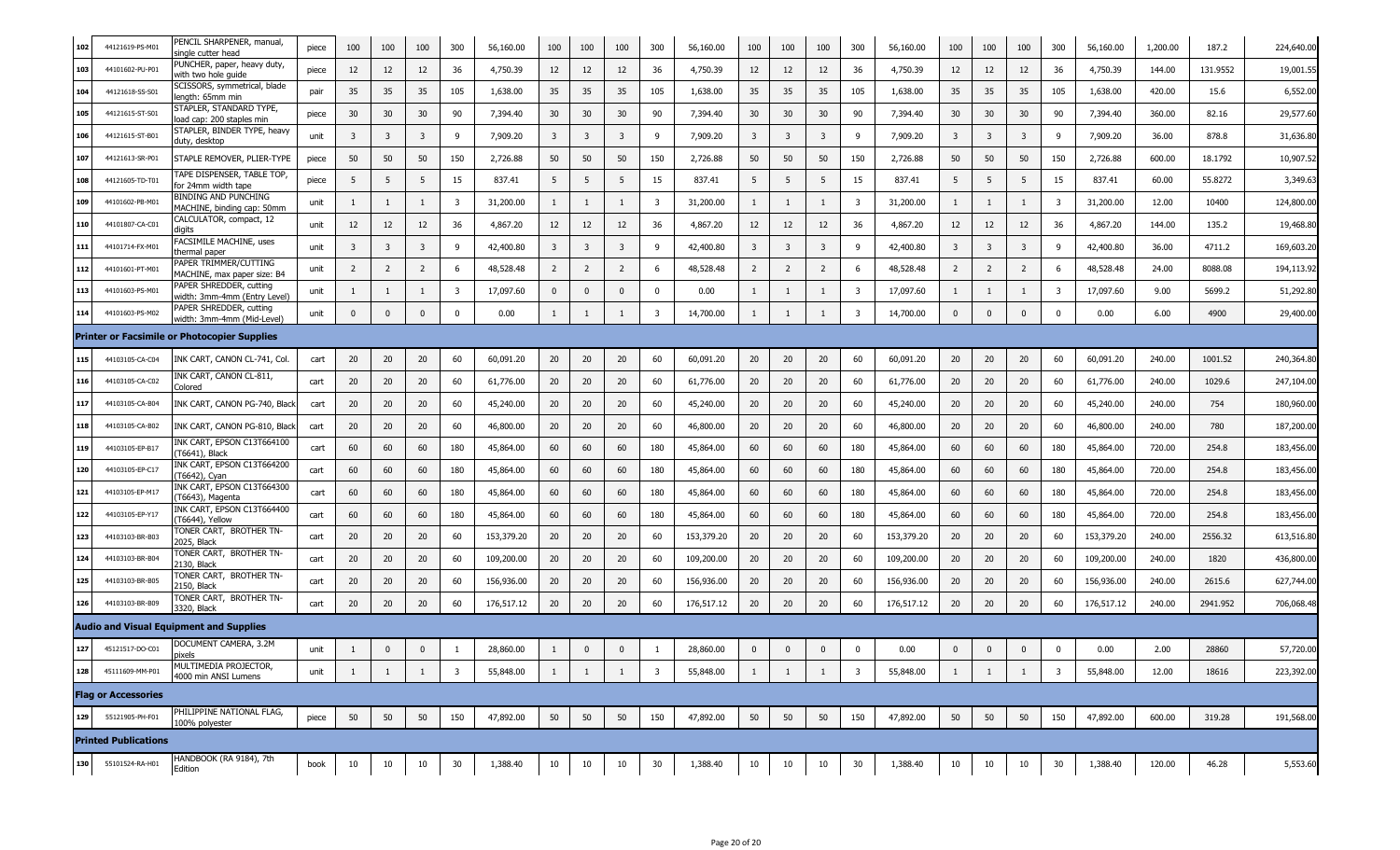|              | <b>Fire Fighting Equipment</b>      |                                                                                                                                                                                                                                                                                                            |        |                |                |                 |              |              |             |                |              |                         |              |                 |                |              |                |            |              |             |              |                         |            |          |           |              |
|--------------|-------------------------------------|------------------------------------------------------------------------------------------------------------------------------------------------------------------------------------------------------------------------------------------------------------------------------------------------------------|--------|----------------|----------------|-----------------|--------------|--------------|-------------|----------------|--------------|-------------------------|--------------|-----------------|----------------|--------------|----------------|------------|--------------|-------------|--------------|-------------------------|------------|----------|-----------|--------------|
| 131          | 46191601-FE-M01                     | <b>IRE EXTINGUISHER, DRY</b><br><b>HEMICAL, 4.5kgs</b>                                                                                                                                                                                                                                                     | unit   | 60             | 60             | 60              | 180          | 205,920.00   | 60          | 60             | 60           | 180                     | 205,920.00   | 60              | 60             | 60           | 180            | 205,920.00 | 60           | 60          | 60           | 180                     | 205,920.00 | 720.00   | 1144      | 823,680.00   |
| 132          | 46191601-FE-H01                     | FIRE EXTINGUISHER, PURE<br><b>ICFC 123, 4.5kgs</b>                                                                                                                                                                                                                                                         | unit   | 30             | 30             | 30              | 90           | 449,280.00   | 30          | 30             | 30           | 90                      | 449,280.00   | 30 <sup>2</sup> | 30             | 30           | 90             | 449,280.00 | 30           | 30          | 30           | 90                      | 449,280.00 | 360.00   | 4992      | 1,797,120.00 |
|              | <b>Consumer Electronics</b>         |                                                                                                                                                                                                                                                                                                            |        |                |                |                 |              |              |             |                |              |                         |              |                 |                |              |                |            |              |             |              |                         |            |          |           |              |
| 133          | 52161535-DV-R01                     | DIGITAL VOICE RECORDER,<br>memory: 4GB (expandable)                                                                                                                                                                                                                                                        | unit   | $\overline{2}$ | $\overline{2}$ | $\overline{2}$  | 6            | 40,968.84    | 1           | 1              | -1           | $\overline{\mathbf{3}}$ | 20,484.42    | $\overline{2}$  | $\overline{2}$ | 2            | 6              | 40,968.84  | 1            | 1           | 1            | $\overline{\mathbf{3}}$ | 20,484.42  | 18.00    | 6828.1408 | 122,906.53   |
|              | <b>Furniture and Furnishings</b>    |                                                                                                                                                                                                                                                                                                            |        |                |                |                 |              |              |             |                |              |                         |              |                 |                |              |                |            |              |             |              |                         |            |          |           |              |
| 134          | 56101504-CM-B01                     | CHAIR, monobloc, beige, with<br>backrest, w/o armrest                                                                                                                                                                                                                                                      | piece  | 100            | 100            | 100             | 300          | 78,780.00    | 100         | 100            | 100          | 300                     | 78,780.00    | 100             | 100            | 100          | 300            | 78,780.00  | 100          | 100         | 100          | 300                     | 78,780.00  | 1,200.00 | 262.6     | 315,120.00   |
| 135          | 56101504-CM-W01                     | CHAIR, monobloc, white, with<br>backrest, w/o armrest                                                                                                                                                                                                                                                      | piece  | 100            | 100            | 100             | 300          | 78,780.00    | 100         | 100            | 100          | 300                     | 78,780.00    | 100             | 100            | 100          | 300            | 78,780.00  | 100          | 100         | 100          | 300                     | 78,780.00  | 1,200.00 | 262.6     | 315,120.00   |
| 136          | 56101519-TM-S01                     | <b>TABLE, MONOBLOC, WHITE,</b><br>889 x 889mm (35" x 35")min                                                                                                                                                                                                                                               | unit   | 20             | 20             | 20              | 60           | 79,560.00    | 20          | 20             | 20           | 60                      | 79,560.00    | 20              | 20             | 20           | 60             | 79,560.00  | 20           | 20          | 20           | 60                      | 79,560.00  | 240.00   | 1326      | 318,240.00   |
| 137          | 56101519-TM-S02                     | TABLE, MONOBLOC, BEIGE, 889<br>889mm (35" x 35")min                                                                                                                                                                                                                                                        | unit   | 5              | 5              | 5               | 15           | 19,890.00    | 5           | 5 <sup>5</sup> | 5            | 15                      | 19,890.00    | 5               | 5              | 5            | 15             | 19,890.00  | 5            | 5           | 5            | 15                      | 19,890.00  | 60.00    | 1326      | 79,560.00    |
|              |                                     | <b>Arts and Crafts Equipment and Accessories and Supplies</b>                                                                                                                                                                                                                                              |        |                |                |                 |              |              |             |                |              |                         |              |                 |                |              |                |            |              |             |              |                         |            |          |           |              |
| 138          | 60121413-CB-P01                     | CLEARBOOK, 20 transparent<br>pockets, for A4 size                                                                                                                                                                                                                                                          | piece  | 30             | 30             | 30 <sup>°</sup> | 90           | 3,580.20     | 30          | 30             | 30           | 90                      | 3,580.20     | 30              | 30             | 30           | 90             | 3,580.20   | 30           | 30          | 30           | 90                      | 3,580.20   | 360.00   | 39.78     | 14,320.80    |
| 139          | 60121413-CB-P02                     | CLEARBOOK, 20 transparent<br>pockets, for LEGAL size                                                                                                                                                                                                                                                       | piece  | 60             | 60             | 60              | 180          | 7,628.40     | 60          | 60             | 60           | 180                     | 7,628.40     | 60              | 60             | 60           | 180            | 7,628.40   | 60           | 60          | 60           | 180                     | 7,628.40   | 720.00   | 42.38     | 30,513.60    |
| 140          | 60121534-ER-P01                     | ERASER, PLASTIC/RUBBER, for<br>bencil draft/writing                                                                                                                                                                                                                                                        | piece  | 100            | 100            | 100             | 300          | 1,326.00     | 100         | 100            | 100          | 300                     | 1,326.00     | 100             | 100            | 100          | 300            | 1,326.00   | 100          | 100         | 100          | 300                     | 1,326.00   | 1,200.00 | 4.42      | 5,304.00     |
| 141          | 60121524-SP-G01                     | SIGN PEN, BLACK, liquid/gel<br>nk, 0.5mm needle tip                                                                                                                                                                                                                                                        | piece  | 120            | 120            | 120             | 360          | 12,460.03    | 120         | 120            | 120          | 360                     | 12,460.03    | 120             | 120            | 120          | 360            | 12,460.03  | 120          | 120         | 120          | 360                     | 12,460.03  | 1,440.00 | 34.6112   | 49,840.13    |
| 142          | 60121524-SP-G02                     | SIGN PEN, BLUE, liquid/gel ink,<br>.5mm needle tip                                                                                                                                                                                                                                                         | piece  | 120            | 120            | 120             | 360          | 12,460.03    | 120         | 120            | 120          | 360                     | 12,460.03    | 120             | 120            | 120          | 360            | 12,460.03  | 120          | 120         | 120          | 360                     | 12,460.03  | 1,440.00 | 34.6112   | 49,840.13    |
| 143          | 60121524-SP-G03                     | SIGN PEN, RED, liquid/gel ink,<br>0.5mm needle tip                                                                                                                                                                                                                                                         | piece  | 30             | 30             | 30              | 90           | 3,115.01     | 30          | 30             | 30           | 90                      | 3,115.01     | 30 <sup>°</sup> | 30             | 30           | 90             | 3,115.01   | 30           | 30          | 30           | 90                      | 3,115.01   | 360.00   | 34.6112   | 12,460.03    |
|              | <b>SOFTWARE</b>                     |                                                                                                                                                                                                                                                                                                            |        |                |                |                 |              |              |             |                |              |                         |              |                 |                |              |                |            |              |             |              |                         |            |          |           |              |
|              | N/A                                 | N/A                                                                                                                                                                                                                                                                                                        | N/A    | $\mathbf 0$    | $\mathbf 0$    | $\mathbf 0$     | $\mathbf 0$  | 0.00         | $\mathbf 0$ | $\mathbf 0$    | $\mathbf{0}$ | $\mathbf 0$             | 0.00         | $\mathbf{0}$    | $\mathbf 0$    | $\mathbf 0$  | $\mathbf 0$    | 0.00       | $\bf{0}$     | $\mathbf 0$ | $\mathbf 0$  | $\mathbf 0$             | 0.00       | 0.00     | $\Omega$  | 0.00         |
|              | <b>PASSENGER AIR TRANSPORTATION</b> |                                                                                                                                                                                                                                                                                                            |        |                |                |                 |              |              |             |                |              |                         |              |                 |                |              |                |            |              |             |              |                         |            |          |           |              |
| $\mathbf{1}$ | 43212111-GFA-001                    | * Airline Ticket                                                                                                                                                                                                                                                                                           | ticket | 10             | 10             | 10              | 30           | 108,000.00   | 30          | 30             | 70           | 130                     | 468,000.00   | 15              | 15             | 15           | 45             | 162,000.00 | 20           | 20          | 20           | 60                      | 216,000.00 | 265.00   | 3,600.00  | 954,000.00   |
|              | <b>Motor Vehicles</b>               |                                                                                                                                                                                                                                                                                                            |        |                |                |                 |              |              |             |                |              |                         |              |                 |                |              |                |            |              |             |              |                         |            |          |           |              |
|              |                                     | A. For the Exercise of the Executive Functions                                                                                                                                                                                                                                                             |        |                |                |                 |              |              |             |                |              |                         |              |                 |                |              |                |            |              |             |              |                         |            |          |           |              |
|              | 25101507-VA204B                     | Asian Utility Vehicle (AUV or<br><b>Crossover Utility Vehicle (CUV)</b><br>Engine displacement not exceeding<br>1500 cc for diesel<br>For a Bureau Director, Regional<br>Director or department-wide/<br>bureau-wide regional offices and<br>other officials of equivalent rank in<br>NGAs, GOCCs and LGUs | unit   | $\mathbf{1}$   | $\bf{0}$       | $\mathbf 0$     | $\mathbf{1}$ | 1,025,000.00 | $\mathbf 0$ | $\mathbf{0}$   | $\mathbf{0}$ | $\mathbf 0$             | 0.00         | $\mathbf{0}$    | $\mathbf{0}$   | $\mathbf 0$  | $\mathbf 0$    | 0.00       | $\mathbf{0}$ | $\mathbf 0$ | $\mathbf{0}$ | $\overline{\mathbf{0}}$ | 0.00       | 1.00     | 1,025,000 | 1,025,000.00 |
|              |                                     | B. For the Transport of Personnel, Equipment, Supplies, Product and Materials                                                                                                                                                                                                                              |        |                |                |                 |              |              |             |                |              |                         |              |                 |                |              |                |            |              |             |              |                         |            |          |           |              |
|              | 25101505-VB301B                     | Passenger Van<br><b>Engine displacement not exceeding</b><br>3000 cc for diesel<br>For general urban use where road<br>conditions are generally good                                                                                                                                                       | unit   | $\mathbf{0}$   | $\mathbf{0}$   | $\mathbf 0$     | $\mathbf 0$  | 0.00         |             | $\mathbf{0}$   | $\Omega$     | 1                       | 1,025,000.00 | $\mathbf{0}$    | $\mathbf 0$    | $\mathbf{0}$ | $\overline{0}$ | 0.00       | $\mathbf{0}$ | $\Omega$    | $\mathbf 0$  | $\mathbf 0$             | 0.00       | 1.00     | 1,025,000 | 1,025,000.00 |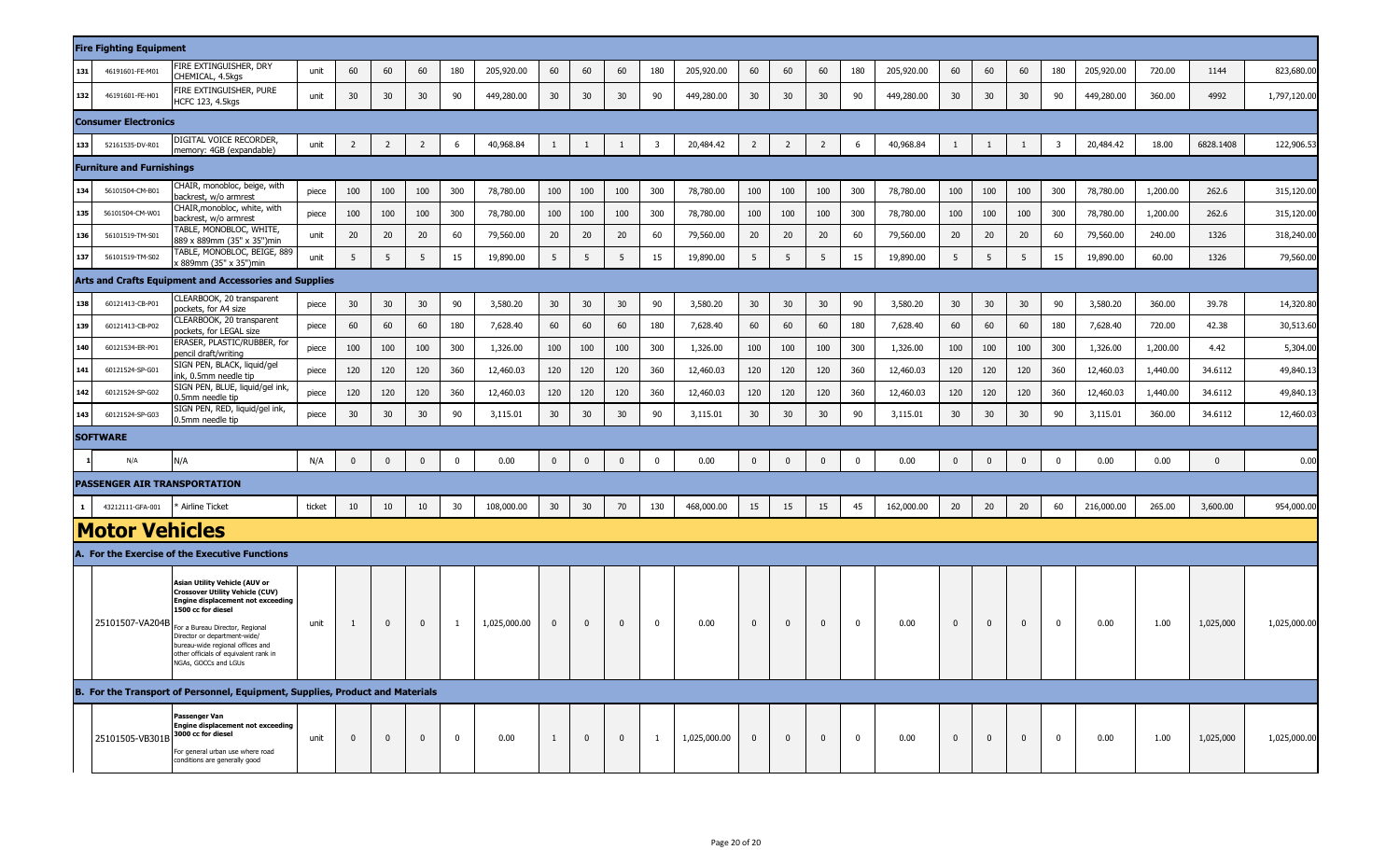## **PART II. OTHER ITEMS NOT AVALABLE AT PS BUT REGULARLY PURCHASED FROM OTHER SOURCES (Note: Please indicate price of items)**

|    | <b>Common Electrical Supplies</b> |                                                       |        |                |                |                |             |            |                  |                |                         |                |            |                |                         |                |                |            |                |                |                |                         |            |          |            |              |
|----|-----------------------------------|-------------------------------------------------------|--------|----------------|----------------|----------------|-------------|------------|------------------|----------------|-------------------------|----------------|------------|----------------|-------------------------|----------------|----------------|------------|----------------|----------------|----------------|-------------------------|------------|----------|------------|--------------|
|    | 40101701-AC-W01                   | Air Conditioning Unit, Window<br><b>Inverter Type</b> | unit   | $\overline{2}$ | $\overline{2}$ | $\overline{2}$ | 6           | 155,970.00 | $\pmb{0}$        | $\Omega$       | $\Omega$                | $\mathbf{0}$   | 0.00       | $\overline{2}$ | $\overline{2}$          | $\overline{2}$ | 6              | 155,970.00 | $\mathbf{0}$   | $\Omega$       | $\Omega$       | $\pmb{0}$               | 0.00       | 12.00    | 25,995.00  | 311,940.00   |
|    | 40101701-AC-S01                   | Air Conditioning Unit, Split Type                     | unit   | $\mathbf{0}$   | $\mathbf 0$    | $\mathbf 0$    | $\mathbf 0$ | 0.00       | $\overline{2}$   | $\overline{2}$ | $\overline{2}$          | 6              | 216,000.00 | $\mathbf 0$    | $\mathbf 0$             | $\mathbf 0$    | $\mathbf 0$    | 0.00       | $\overline{2}$ | $\overline{2}$ | $\overline{2}$ | 6                       | 216,000.00 | 12.00    | 36,000.00  | 432,000.00   |
|    | N/A                               | Ballast, 16watts                                      | pcs    | 120            | 120            | 120            | 360         | 28,260.00  | 120              | 120            | 120                     | 360            | 28,260.00  | 120            | 120                     | 120            | 360            | 28,260.00  | 120            | 120            | 120            | 360                     | 28,260.00  | 1,440.00 | 78.50      | 113,040.00   |
|    | N/A                               | Flourescent Lighting Fixture, 1x<br>36watts           | pcs    | 250            | 250            | 250            | 750         | 307,575.00 | 250              | 250            | 250                     | 750            | 307,575.00 | 250            | 250                     | 250            | 750            | 307,575.00 | 250            | 250            | 250            | 750                     | 307,575.00 | 3,000.00 | 410.10     | 1,230,300.00 |
|    | N/A                               | Fuse, 30 amperes                                      | pcs    | 350            | 350            | 350            | 1050        | 17,010.00  | 350              | 350            | 350                     | 1050           | 17,010.00  | 350            | 350                     | 350            | 1050           | 17,010.00  | 350            | 350            | 350            | 1050                    | 17,010.00  | 4,200.00 | 16.20      | 68,040.00    |
|    | N/A                               | Fuse, 60 amperes                                      | pcs    | 350            | 350            | 350            | 1050        | 36,645.00  | 350              | 350            | 350                     | 1050           | 36,645.00  | 350            | 350                     | 350            | 1050           | 36,645.00  | 350            | 350            | 350            | 1050                    | 36,645.00  | 4,200.00 | 34.90      | 146,580.00   |
|    | N/A                               | Starter, 4-40watts                                    | pcs    | 350            | 350            | 350            | 1050        | 8,610.00   | 350              | 350            | 350                     | 1050           | 8,610.00   | 350            | 350                     | 350            | 1050           | 8,610.00   | 350            | 350            | 350            | 1050                    | 8,610.00   | 4,200.00 | 8.2        | 34,440.00    |
|    | <b>Common Office Equipment</b>    |                                                       |        |                |                |                |             |            |                  |                |                         |                |            |                |                         |                |                |            |                |                |                |                         |            |          |            |              |
|    | 44111905-WB-N01                   | White Board                                           | unit   | $\overline{3}$ | $\overline{3}$ | $\overline{3}$ | 9           | 44,991.00  | $\overline{3}$   | 3              | $\overline{\mathbf{3}}$ | 9              | 44,991.00  | $\overline{3}$ | $\overline{\mathbf{3}}$ | $\overline{3}$ | 9              | 44,991.00  | $\overline{3}$ | 3              | 3              | 9                       | 44,991.00  | 36.00    | 4,999.00   | 179,964.00   |
|    |                                   | 44111911-WB-D01 White Board, Digital                  | unit   | $\overline{2}$ | $\overline{2}$ | $\overline{2}$ | 6           | 779,039.64 | $\mathbf{1}$     | $\mathbf{1}$   | 1                       | 3              | 389,519.82 | 1              | 1                       | 1              | $\overline{3}$ | 389,519.82 | -1             | 1              | -1             | $\overline{\mathbf{3}}$ | 389,519.82 | 15.00    | 129,839.94 | 1,947,599.10 |
|    | N/A                               | idan Tukvi<br>Generator Set Air-cooled Electric       | unit   | 2              | $\overline{2}$ | $\overline{2}$ | 6           | 510,000.00 | 1                | -1             | 1                       | $\overline{3}$ | 255,000.00 | $\overline{2}$ | $\overline{2}$          | $\overline{2}$ | 6              | 510,000.00 | $\mathbf{1}$   | 1              | $\mathbf{1}$   | $\overline{\mathbf{3}}$ | 255,000.00 | 18.00    | 85,000.00  | 1,530,000.00 |
|    | N/A                               | Cash Vault                                            | unit   | $\overline{4}$ | $\overline{4}$ | $\overline{4}$ | 12          | 972,000.00 | $\overline{4}$   | $\overline{4}$ | $\overline{4}$          | 12             | 972,000.00 | $\overline{4}$ | $\overline{4}$          | $\overline{4}$ | 12             | 972,000.00 | $\overline{4}$ | $\overline{4}$ | $\overline{4}$ | 12                      | 972,000.00 | 48.00    | 81,000.00  | 3,888,000.00 |
|    | N/A                               | Survielance Camera D&N RX<br>A/F PTZ Dome Camera      | set    | 6              | 6              | 6              | $18\,$      | 523,800.00 | 6                | 6              | 6                       | $18\,$         | 523,800.00 | 6              | 6                       | 6              | 18             | 523,800.00 | 6              | 6              | 6              | 18                      | 523,800.00 | 72.00    | 29,100.00  | 2,095,200.00 |
|    | <b>Common Office Supplies</b>     |                                                       |        |                |                |                |             |            |                  |                |                         |                |            |                |                         |                |                |            |                |                |                |                         |            |          |            |              |
|    | N/A                               | <b>Ballpen Black</b>                                  | pcs    | 260            | 260            | 260            | 780         | 429,000.00 | 260              | 260            | 260                     | 780            | 429,000.00 | 260            | 260                     | 260            | 780            | 429,000.00 | 260            | 260            | 260            | 780                     | 429,000.00 | 3,120.00 | 550.00     | 1,716,000.00 |
|    | N/A                               | Ballpen Blue                                          | pcs    | 260            | 260            | 260            | 780         | 429,000.00 | 260              | 260            | 260                     | 780            | 429,000.00 | 260            | 260                     | 260            | 780            | 429,000.00 | 260            | 260            | 260            | 780                     | 429,000.00 | 3,120.00 | 550.00     | 1,716,000.00 |
|    | N/A                               | Ballpen Blue                                          | pcs    | 260            | 260            | 260            | 780         | 429,000.00 | 260              | 260            | 260                     | 780            | 429,000.00 | 260            | 260                     | 260            | 780            | 429,000.00 | 260            | 260            | 260            | 780                     | 429,000.00 | 3,120.00 | 550.00     | 1,716,000.00 |
|    | N/A                               | Bond Paper A3 Size                                    | reams  | 5              | 5              | 5              | 15          | 4,950.00   | $\overline{3}$   | 3              | $\overline{3}$          | 9              | 2,970.00   | $\overline{2}$ | $\overline{2}$          | $\overline{2}$ | 6              | 1,980.00   | 5              | 5              | 5              | 15                      | 4,950.00   | 45.00    | 330.00     | 14,850.00    |
|    | N/A                               | Colimnar Pad, 16cols, 50gsm<br>min.                   | pad    | 12             | 12             | 12             | 36          | 1,382.40   | 12               | 12             | 12                      | 36             | 1,382.40   | 12             | 12                      | 12             | 36             | 1,382.40   | 12             | 12             | 12             | 36                      | 1,382.40   | 144.00   | 38.40      | 5,529.60     |
|    | N/A                               | Fax Paper "11                                         | rolls  | 25             | 25             | 25             | 75          | 5,850.00   | 25               | 25             | 25                      | 75             | 5,850.00   | 25             | 25                      | 25             | 75             | 5,850.00   | 25             | 25             | 25             | 75                      | 5,850.00   | 300.00   | 78.00      | 23,400.00    |
|    | N/A                               | Folder Expandable, L-Type, A4<br>size                 | pcs    | 120            | 120            | 120            | 360         | 4,320.00   | 120              | 120            | 120                     | 360            | 4,320.00   | 120            | 120                     | 120            | 360            | 4,320.00   | 120            | 120            | 120            | 360                     | 4,320.00   | 1,440.00 | 12.00      | 17,280.00    |
|    | N/A                               | Folder Expandable, L-Type, Legal<br>size              | pcs    | 160            | 160            | 160            | 480         | 8,640.00   | 160              | 160            | 160                     | 480            | 8,640.00   | 160            | 160                     | 160            | 480            | 8,640.00   | 160            | 160            | 160            | 480                     | 8,640.00   | 1,920.00 | 18.00      | 34,560.00    |
|    | N/A                               | Glue Elmers (118ml)                                   | bot.   | 35             | 35             | 35             | 105         | 4,725.00   | 35               | 35             | 35                      | 105            | 4,725.00   | 35             | 35                      | 35             | 105            | 4,725.00   | 35             | 35             | 35             | 105                     | 4,725.00   | 420.00   | 45.00      | 18,900.00    |
| 10 | N/A                               | HB Pencil (steadler)                                  | pcs    | 15             | 15             | 15             | 45          | 16,200.00  | 15               | 15             | 15                      | 45             | 16,200.00  | 15             | 15                      | 15             | 45             | 16,200.00  | 15             | 15             | 15             | 45                      | 16,200.00  | 180.00   | 360.00     | 64,800.00    |
| 11 | N/A                               | Paper Book                                            | reams  | 380            | 380            | 380            | 1140        | 262,200.00 | 380              | 380            | 380                     | 1140           | 262,200.00 | 380            | 380                     | 380            | 1140           | 262,200.00 | 380            | 380            | 380            | 1140                    | 262,200.00 | 4,560.00 | 230.00     | 1,048,800.00 |
| 12 | N/A                               | Ruler (Steadler)                                      | pcs    | 12             | 12             | 12             | 36          | 13,680.00  | 12               | 12             | 12                      | 36             | 13,680.00  | 12             | 12                      | 12             | 36             | 13,680.00  | 12             | 12             | 12             | 36                      | 13,680.00  | 144.00   | 380.00     | 54,720.00    |
| 13 | N/A                               | Stationary Paper, A4 size                             | sachet | 60             | 60             | 60             | 180         | 7,200.00   | 60               | 60             | 60                      | 180            | 7,200.00   | 60             | 60                      | 60             | 180            | 7,200.00   | 60             | 60             | 60             | 180                     | 7,200.00   | 720.00   | 40.00      | 28,800.00    |
| 14 | N/A                               | Stationary Paper, legal size                          | sachet | 60             | 60             | 60             | 180         | 9,000.00   | 60               | 60             | 60                      | 180            | 9,000.00   | 60             | 60                      | 60             | 180            | 9,000.00   | 60             | 60             | 60             | 180                     | 9,000.00   | 720.00   | 50.00      | 36,000.00    |
| 15 | N/A                               | Staplewire, Standard,#35                              | box    | 65             | 65             | 65             | 195         | 7,020.00   | 65               | 65             | 65                      | 195            | 7,020.00   | 65             | 65                      | 65             | 195            | 7,020.00   | 65             | 65             | 65             | 195                     | 7,020.00   | 780.00   | 36.00      | 28,080.00    |
| 16 | N/A                               | Styro Foam 1"x4'8                                     | pcs    | 5              | 5              | 5              | 15          | 2,625.00   | 5                | 5              | 5                       | 15             | 2,625.00   | 5              | 5                       | 5              | 15             | 2,625.00   | 5              | 5              | 5              | 15                      | 2,625.00   | 60.00    | 175.00     | 10,500.00    |
| 17 | N/A                               | <b>Yellow Pad</b>                                     | pad    | 10             | 10             | 10             | 30          | 897.00     | 10 <sup>10</sup> | 10             | 10                      | 30             | 897.00     | 10             | 10                      | 10             | 30             | 897.00     | 10             | 10             | 10             | 30                      | 897.00     | 120.00   | 29.90      | 3,588.00     |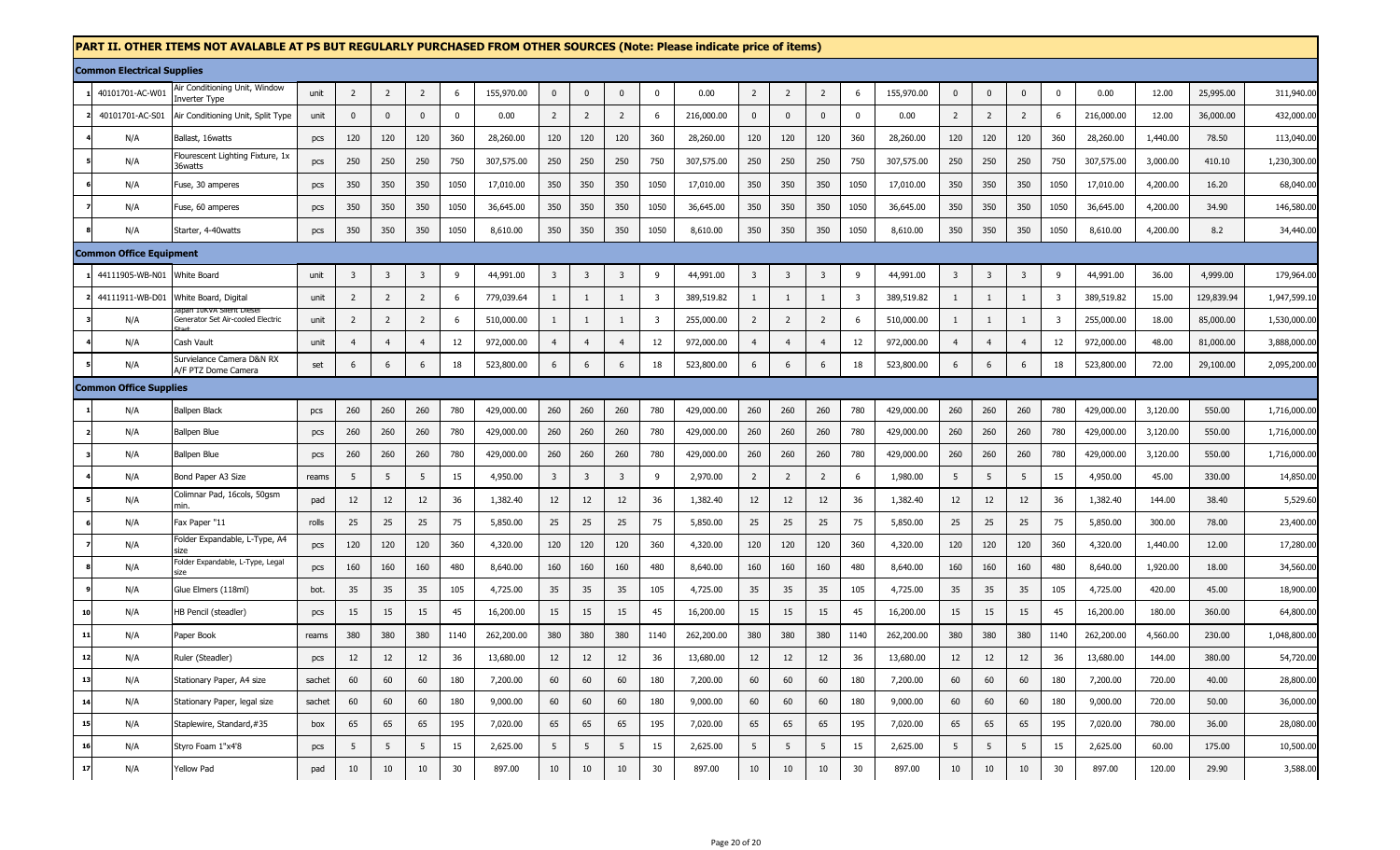| 18 | N/A                                     | aminating folm.                                                                                                       | rolls | 2                       | $\overline{2}$          | 2              | 6                       | 5,868.00   | 0              | $\mathbf{0}$   | $\mathbf 0$    | $\mathbf 0$             | 0.00       | $\overline{2}$ | $\overline{2}$  | $\overline{2}$ | 6                       | 5,868.00   | $\mathbf{0}$   | $\mathbf{0}$    | $\mathbf{0}$   | $\mathbf 0$             | 0.00       | 12.00    | 978.00    | 11,736.00    |
|----|-----------------------------------------|-----------------------------------------------------------------------------------------------------------------------|-------|-------------------------|-------------------------|----------------|-------------------------|------------|----------------|----------------|----------------|-------------------------|------------|----------------|-----------------|----------------|-------------------------|------------|----------------|-----------------|----------------|-------------------------|------------|----------|-----------|--------------|
| 19 | N/A                                     | PVC Cover (short size)                                                                                                | pck   | $\overline{\mathbf{3}}$ | $\overline{\mathbf{3}}$ | 3              | -9                      | 5,400.00   | $\mathbf{0}$   | $\mathbf{0}$   | $\mathbf{0}$   | $\mathbf 0$             | 0.00       | $\overline{3}$ | 3               | 3              | 9                       | 5,400.00   | $\mathbf{0}$   | $\mathbf{0}$    | $\mathbf{0}$   | $\Omega$                | 0.00       | 18.00    | 600.00    | 10,800.00    |
| 20 | N/A                                     | PVC Cover (Long size)                                                                                                 | pck   | 2                       | $\overline{2}$          | $\overline{2}$ | 6                       | 5,520.00   | 0              | $\mathbf{0}$   | $\mathbf{0}$   | $\mathbf 0$             | 0.00       | $\overline{2}$ | $\overline{2}$  | $\overline{2}$ | 6                       | 5,520.00   | $\mathbf 0$    | $\mathbf{0}$    | $\mathbf 0$    | $\mathbf 0$             | 0.00       | 12.00    | 920.00    | 11,040.00    |
|    | <b>Common Janitorial Supplies</b>       |                                                                                                                       |       |                         |                         |                |                         |            |                |                |                |                         |            |                |                 |                |                         |            |                |                 |                |                         |            |          |           |              |
|    | N/A                                     | <b>Brush</b>                                                                                                          | pcs   | 700                     | 700                     | 700            | 2100                    | 84,000.00  | 700            | 700            | 700            | 2100                    | 84,000.00  | 700            | 700             | 700            | 2100                    | 84,000.00  | 700            | 700             | 700            | 2100                    | 84,000.00  | 8,400.00 | 40.00     | 336,000.00   |
|    | N/A                                     | Dust Towel                                                                                                            | pcs   | 450                     | 450                     | 450            | 1350                    | 40,500.00  | 450            | 450            | 450            | 1350                    | 40,500.00  | 450            | 450             | 450            | 1350                    | 40,500.00  | 450            | 450             | 450            | 1350                    | 40,500.00  | 5,400.00 | 30.00     | 162,000.00   |
|    | N/A                                     | Pail                                                                                                                  | pcs   | 130                     | 130                     | 130            | 390                     | 85,800.00  | 130            | 130            | 130            | 390                     | 85,800.00  | 130            | 130             | 130            | 390                     | 85,800.00  | 130            | 130             | 130            | 390                     | 85,800.00  | 1,560.00 | 220.00    | 343,200.00   |
|    | N/A                                     | Dipper                                                                                                                | pcs   | 200                     | 200                     | 200            | 600                     | 36,000.00  | 200            | 200            | 200            | 600                     | 36,000.00  | 200            | 200             | 200            | 600                     | 36,000.00  | 200            | 200             | 200            | 600                     | 36,000.00  | 2,400.00 | 60.00     | 144,000.00   |
|    | N/A                                     | Basin (Meduim Size)                                                                                                   | pcs   | 180                     | 180                     | 180            | 540                     | 151,200.00 | 180            | 180            | 180            | 540                     | 151,200.00 | 180            | 180             | 180            | 540                     | 151,200.00 | 180            | 180             | 180            | 540                     | 151,200.00 | 2,160.00 | 280.00    | 604,800.00   |
|    | N/A                                     | Soft Scrub                                                                                                            | pcs   | 200                     | 200                     | 200            | 600                     | 291,600.00 | 200            | 200            | 200            | 600                     | 291,600.00 | 200            | 200             | 200            | 600                     | 291,600.00 | 200            | 200             | 200            | 600                     | 291,600.00 | 2,400.00 | 486.00    | 1,166,400.00 |
|    | N/A                                     | Sponge Mop                                                                                                            | pcs   | 150                     | 150                     | 150            | 450                     | 504,265.50 | 150            | 150            | 150            | 450                     | 504,265.50 | 150            | 150             | 150            | 450                     | 504,265.50 | 150            | 150             | 150            | 450                     | 504,265.50 | 1,800.00 | 1,120.59  | 2,017,062.00 |
|    | <b>Office Equipment and Accessories</b> |                                                                                                                       |       |                         |                         |                |                         |            |                |                |                |                         |            |                |                 |                |                         |            |                |                 |                |                         |            |          |           |              |
|    | N/A                                     | <b>Biometrics Attendance</b>                                                                                          | units | 2                       | $\overline{2}$          | $\overline{2}$ | 6                       | 74,400.00  | $\overline{2}$ | $\overline{2}$ | $\overline{2}$ | 6                       | 74,400.00  | $\overline{2}$ | $\overline{2}$  | $\overline{2}$ | 6                       | 74,400.00  | $\overline{2}$ | $\overline{2}$  | $\overline{2}$ | 6                       | 74,400.00  | 24.00    | 12,400.00 | 297,600.00   |
|    | N/A                                     | CALCULATOR, desktop, heavy duty<br>printing, 12 digits, two(2) color<br>print/illuminated display, AC power<br>re Car | units | 3                       | $\overline{\mathbf{3}}$ | $\overline{3}$ | 9                       | 65,835.00  | $\overline{3}$ | 3              | $\overline{3}$ | 9                       | 65,835.00  | $\mathbf 0$    | $\mathbf{0}$    | $\Omega$       | $\mathbf 0$             | 0.00       | $\mathbf{0}$   | $\mathbf{0}$    | $\mathbf 0$    | $\mathbf 0$             | 0.00       | 18.00    | 7,315.00  | 131,670.00   |
|    | N/A                                     | Exhaust Fan Asahi                                                                                                     | units | 25                      | 25                      | 25             | 75                      | 123,750.00 | 25             | 25             | 25             | 75                      | 123,750.00 | 25             | 25              | 25             | 75                      | 123,750.00 | 25             | 25              | 25             | 75                      | 123,750.00 | 300.00   | 1,650.00  | 495,000.00   |
|    | N/A                                     | Filing Cabinet                                                                                                        | units | 20                      | 20                      | 20             | 60                      | 516,000.00 | 20             | 20             | 20             | 60                      | 516,000.00 | 20             | 20              | 20             | 60                      | 516,000.00 | 20             | 20              | 20             | 60                      | 516,000.00 | 240.00   | 8,600.00  | 2,064,000.00 |
|    | N/A                                     | Xerox Machine IR 3300 Digital<br>Copies                                                                               | units |                         | 1                       | 1              | $\overline{\mathbf{3}}$ | 62,100.00  | $\mathbf{1}$   | 1              | 1              | $\overline{\mathbf{3}}$ | 62,100.00  | $\mathbf{1}$   | 1               | 1              | $\overline{\mathbf{3}}$ | 62,100.00  | 1              | 1               | 1              | $\overline{\mathbf{3}}$ | 62,100.00  | 12.00    | 20,700.00 | 248,400.00   |
|    | <b>NA</b>                               | Split Type Aircon                                                                                                     | units |                         | 1                       | 1              | $\overline{\mathbf{3}}$ | 204,000.00 | 1              |                | $\mathbf{1}$   | $\overline{\mathbf{3}}$ | 204,000.00 | 1              |                 | $\mathbf{1}$   | $\overline{\mathbf{3}}$ | 204,000.00 | 1              | 1               | $\mathbf{1}$   | $\overline{\mathbf{3}}$ | 204,000.00 | 12.00    | 68,000.00 | 816,000.00   |
|    | <b>Office Supplies</b>                  |                                                                                                                       |       |                         |                         |                |                         |            |                |                |                |                         |            |                |                 |                |                         |            |                |                 |                |                         |            |          |           |              |
|    | N/A                                     | Computer Ink color (Canon 811)                                                                                        | btls  | 60                      | 60                      | 60             | 180                     | 169,648.20 | 60             | 60             | 60             | 180                     | 169,648.20 | 60             | 60              | 60             | 180                     | 169,648.20 | 60             | 60              | 60             | 180                     | 169,648.20 | 720.00   | 942.49    | 678,592.80   |
|    | N/A                                     | Computer Ink black (Canon810)                                                                                         | btls  | 60                      | 60                      | 60             | 180                     | 136,638.00 | 60             | 60             | 60             | 180                     | 136,638.00 | 60             | 60              | 60             | 180                     | 136,638.00 | 60             | 60              | 60             | 180                     | 136,638.00 | 720.00   | 759.10    | 546,552.00   |
|    | N/A                                     | Computer Ink (Epson L100,<br>L110, L210) Black                                                                        | btls  | 60                      | 60                      | 60             | 180                     | 63,000.00  | 60             | 60             | 60             | 180                     | 63,000.00  | 60             | 60              | 60             | 180                     | 63,000.00  | 60             | 60              | 60             | 180                     | 63,000.00  | 720.00   | 350.00    | 252,000.00   |
|    | N/A                                     | L110, L210) colored (Yellow,<br>Magenta, Cyan)                                                                        | btls  | 150                     | 150                     | 150            | 450                     | 157,500.00 | 150            | 150            | 150            | 450                     | 157,500.00 | 150            | 150             | 150            | 450                     | 157,500.00 | 150            | 150             | 150            | 450                     | 157,500.00 | 1,800.00 | 350.00    | 630,000.00   |
|    | N/A                                     | Computer Ink color (Canon) 830                                                                                        | btls  | 60                      | 60                      | 60             | 180                     | 147,727.80 | 60             | 60             | 60             | 180                     | 147,727.80 | 60             | 60              | 60             | 180                     | 147,727.80 | 60             | 60              | 60             | 180                     | 147,727.80 | 720.00   | 820.71    | 590,911.20   |
|    | N/A                                     | Computer Ink black (Canon) 831                                                                                        | btls  | 60                      | 60                      | 60             | 180                     | 193,150.80 | 60             | 60             | 60             | 180                     | 193,150.80 | 60             | 60              | 60             | 180                     | 193,150.80 | 60             | 60              | 60             | 180                     | 193,150.80 | 720.00   | 1,073.06  | 772,603.20   |
|    | N/A                                     | Toner for Develop Ineo 164<br>Photocopier                                                                             | btls  |                         | 5                       |                | 15                      | 20,250.00  | 5              |                |                | 15                      | 20,250.00  |                |                 | 5              | 15                      | 20,250.00  |                |                 | 5              | 15                      | 20,250.00  | 60.00    | 1,350.00  | 81,000.00    |
|    |                                         | Audio and visual presentation and composing equipment                                                                 |       |                         |                         |                |                         |            |                |                |                |                         |            |                |                 |                |                         |            |                |                 |                |                         |            |          |           |              |
|    |                                         | 52161505-TV-S01 SMART Television                                                                                      | unit  |                         | 1                       | 1              |                         | 105,000.00 | $\mathbf{1}$   | 1              | 1              | 3                       | 105,000.00 | 1              | <sup>1</sup>    |                | 3                       | 105,000.00 | 1              | 1               | 1              | 3                       | 105,000.00 | 12.00    | 35,000.00 | 420,000.00   |
|    | 52161520-MC-M01 Microphone              |                                                                                                                       | unit  | 5                       | 5 <sup>5</sup>          | 5              | 15                      | 36,000.00  | 5 <sup>7</sup> | 5              | 5              | 15                      | 36,000.00  | 5 <sup>5</sup> | 5 <sup>5</sup>  | 5 <sup>5</sup> | 15                      | 36,000.00  | 5 <sup>5</sup> | $5\overline{)}$ | 5 <sup>5</sup> | 15                      | 36,000.00  | 60.00    | 2,400.00  | 144,000.00   |
|    | 52161512-SP-K01 Speakers                |                                                                                                                       | unit  | 5                       | 5 <sup>5</sup>          | 5              | 15                      | 42,750.00  | 5 <sub>5</sub> | 5              | 5 <sup>5</sup> | 15                      | 42,750.00  | 5 <sub>5</sub> | $5\overline{)}$ | 5 <sup>5</sup> | 15                      | 42,750.00  | 5 <sup>5</sup> | $5\overline{)}$ | 5              | 15                      | 42,750.00  | 60.00    | 2,850.00  | 171,000.00   |
|    | 32101514-AM-P01 Amplifier               |                                                                                                                       | unit  | 5                       | 5                       | 5              | 15                      | 75,000.00  | 5 <sup>5</sup> | 5              | 5              | 15                      | 75,000.00  | 5 <sup>5</sup> | 5               | 5 <sup>5</sup> | 15                      | 75,000.00  | 5              | 5               | 5 <sup>5</sup> | 15                      | 75,000.00  | 60.00    | 5,000.00  | 300,000.00   |
|    | 52161517-EQ-E01 Equalizer               |                                                                                                                       | unit  | 5                       | 5 <sup>5</sup>          | 5              | 15                      | 82,500.00  | 5 <sup>1</sup> | 5              | 5              | 15                      | 82,500.00  | 5 <sup>5</sup> | 5               | 5              | 15                      | 82,500.00  | 5 <sup>5</sup> | 5               | 5              | 15                      | 82,500.00  | 60.00    | 5,500.00  | 330,000.00   |
|    |                                         | Photographic or filming or video equipment                                                                            |       |                         |                         |                |                         |            |                |                |                |                         |            |                |                 |                |                         |            |                |                 |                |                         |            |          |           |              |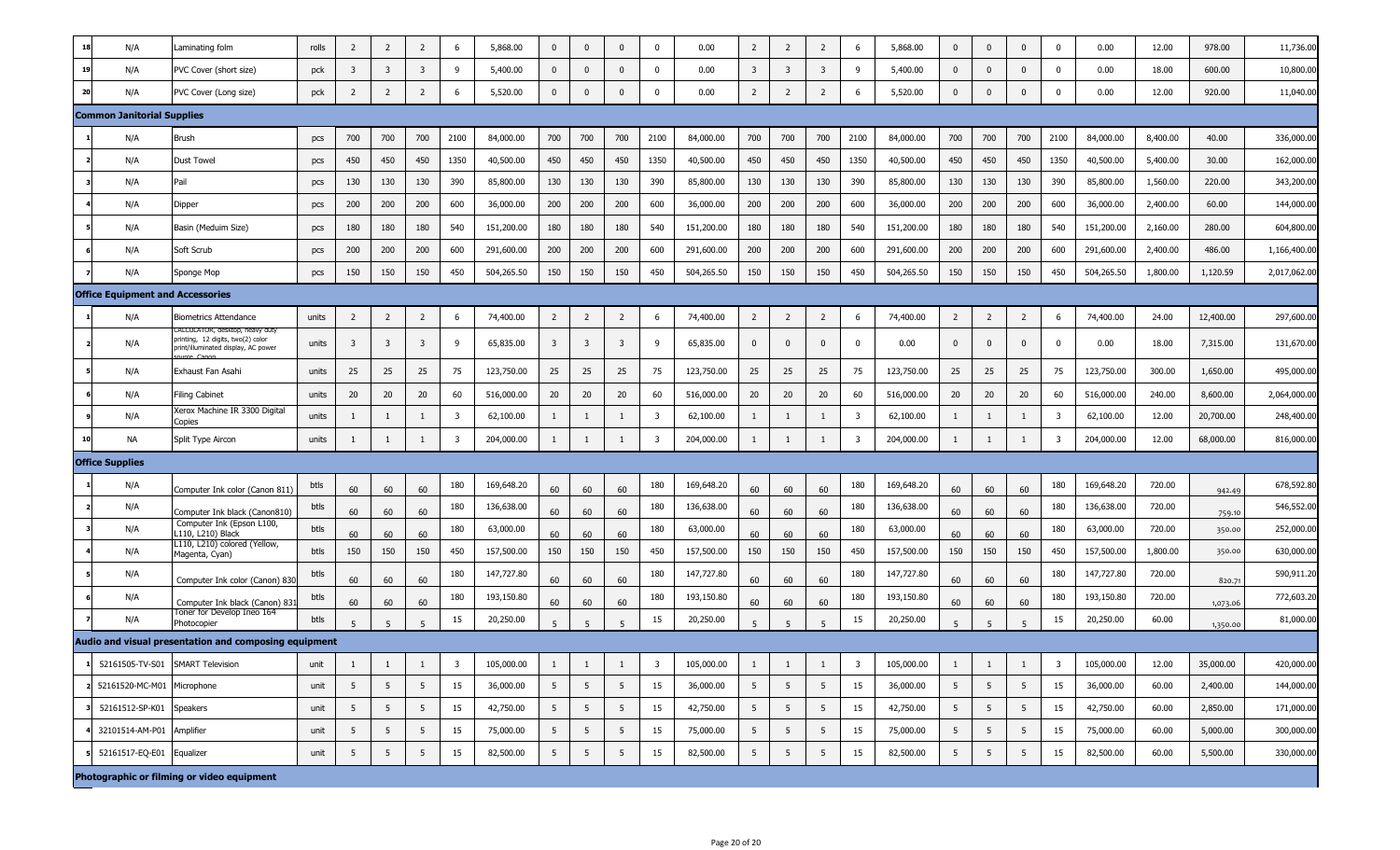|    | 46171615-HD-C01                        | HD Camera                                               | unit  | 1                       | -1                      | 1              | 3                       | 36,000.00  | $\mathbf{1}$            |                         | -1                      | 3                       | 36,000.00  | $\mathbf{1}$            | -1                      | 1                       | $\overline{3}$          | 36,000.00  | $\mathbf{1}$            | $\mathbf{1}$            | $\mathbf{1}$            | $\overline{3}$          | 36,000.00  | 12.00    | 12,000.00    | 144,000.00 |
|----|----------------------------------------|---------------------------------------------------------|-------|-------------------------|-------------------------|----------------|-------------------------|------------|-------------------------|-------------------------|-------------------------|-------------------------|------------|-------------------------|-------------------------|-------------------------|-------------------------|------------|-------------------------|-------------------------|-------------------------|-------------------------|------------|----------|--------------|------------|
|    | 45121504-DS-C01                        | <b>DSLR Camera</b>                                      | unit  | 1                       | -1                      | 1              | $\overline{\mathbf{3}}$ | 135,000.00 | 1                       | -1                      | 1                       | 3                       | 135,000.00 | $\mathbf{1}$            | 1                       | $\mathbf{1}$            | $\overline{\mathbf{3}}$ | 135,000.00 | $\mathbf{1}$            | $\mathbf{1}$            | 1                       | $\overline{\mathbf{3}}$ | 135,000.00 | 12.00    | 45,000.00    | 540,000.00 |
|    | 45121516-VH-C01 HD Video Camera        |                                                         | unit  | 1                       |                         |                | 3                       | 150,000.00 | 1                       |                         |                         | 3                       | 150,000.00 | 1                       |                         |                         | $\overline{\mathbf{3}}$ | 150,000.00 | 1                       |                         | $\mathbf{1}$            | $\overline{3}$          | 150,000.00 | 12.00    | 50,000.00    | 600,000.00 |
|    | <b>Cleaning Equipment and Supplies</b> |                                                         |       |                         |                         |                |                         |            |                         |                         |                         |                         |            |                         |                         |                         |                         |            |                         |                         |                         |                         |            |          |              |            |
|    | N/A                                    | Vacuum Cleaner (Wet & Dry<br>Cleaner)                   | units | $\overline{3}$          | $\overline{\mathbf{3}}$ | 3              | 9                       | 37,800.00  | $\overline{0}$          | $\mathbf 0$             | $\mathbf 0$             | 0                       | 0.00       | $\overline{\mathbf{3}}$ | $\overline{\mathbf{3}}$ | 3                       | 9                       | 37,800.00  | $\mathbf 0$             | 0                       | $\mathbf 0$             | 0                       | 0.00       | 18.00    | 4,200.00     | 75,600.00  |
|    | <b>Paper Materials and Products</b>    |                                                         |       |                         |                         |                |                         |            |                         |                         |                         |                         |            |                         |                         |                         |                         |            |                         |                         |                         |                         |            |          |              |            |
|    | N/A                                    | N/A                                                     | N/A   | $\mathbf 0$             | $\mathbf 0$             | $\mathbf 0$    | 0                       | 0.00       | $\overline{0}$          | $\mathbf 0$             | $\mathbf 0$             | $\mathbf{0}$            | 0.00       | $\mathbf{0}$            | 0                       | $\mathbf{0}$            | $\bf{0}$                | 0.00       | $\bf{0}$                | $\mathbf{0}$            | $\mathbf 0$             | $\mathbf 0$             | 0.00       | 0.00     | $\Omega$     | 0.00       |
|    |                                        | <b>Lighting and fixtures and accessories</b>            |       |                         |                         |                |                         |            |                         |                         |                         |                         |            |                         |                         |                         |                         |            |                         |                         |                         |                         |            |          |              |            |
|    | 39112102-LB-B01                        | LED bulb                                                | pcs   | 120                     | 120                     | 120            | 360                     | 169,200.00 | 120                     | 120                     | 120                     | 360                     | 169,200.00 | 120                     | 120                     | 120                     | 360                     | 169,200.00 | 120                     | 120                     | 120                     | 360                     | 169,200.00 | 1,440.00 | 470.00       | 676,800.00 |
|    | N/A                                    | Sofa                                                    | units | 1                       | 0                       | $\mathbf{0}$   | $\mathbf{1}$            | 25,000.00  | 1                       | $\bf{0}$                | $\mathbf 0$             |                         | 25,000.00  | $\mathbf{1}$            | 0                       | $\mathbf{0}$            | 1                       | 25,000.00  | $\mathbf{1}$            | $\mathbf{0}$            | $\bf{0}$                | 1                       | 25,000.00  | 4.00     | 25,000.00    | 100,000.00 |
|    | N/A                                    | Conference Table                                        | units | $\overline{2}$          | $\overline{2}$          | $\overline{2}$ | 6                       | 102,360.00 | $\overline{2}$          | $\overline{2}$          | $\overline{2}$          | 6                       | 102,360.00 | $\overline{2}$          | $\overline{2}$          | $\overline{2}$          | 6                       | 102,360.00 | $\overline{2}$          | $\overline{2}$          | $\overline{2}$          | 6                       | 102,360.00 | 24.00    | 17,060.00    | 409,440.00 |
|    | N/A                                    | <b>Executive Chairs</b>                                 | units | 6                       | 6                       | 6              | 18                      | 86,400.00  | 6                       | 6                       | 6                       | 18                      | 86,400.00  | 6                       | 6                       | 6                       | 18                      | 86,400.00  | 6                       | 6                       | 6                       | 18                      | 86,400.00  | 72.00    | 4,800.00     | 345,600.00 |
|    |                                        | <b>Electrical equipment and components and supplies</b> |       |                         |                         |                |                         |            |                         |                         |                         |                         |            |                         |                         |                         |                         |            |                         |                         |                         |                         |            |          |              |            |
|    | N/A                                    | N/A                                                     | N/A   | $\mathbf 0$             | $\mathbf 0$             | $\bf{0}$       | $\mathbf 0$             | 0.00       | $\overline{0}$          | $\mathbf 0$             |                         | $\mathbf 0$             | 0.00       | $\mathbf 0$             | $\mathbf 0$             |                         | $\mathbf 0$             | 0.00       | $\bf{0}$                | $\mathbf{0}$            |                         | $\bf{0}$                | 0.00       | 0.00     |              | 0.00       |
|    | <b>Computer Supplies</b>               |                                                         |       |                         |                         |                |                         |            |                         |                         |                         |                         |            |                         |                         |                         |                         |            |                         |                         |                         |                         |            |          |              |            |
|    | N/A                                    | N/A                                                     | N/A   | $\mathbf{0}$            | $\mathbf 0$             | $\mathbf 0$    | $\mathbf 0$             | 0.00       | $\overline{0}$          | $\mathbf 0$             |                         | $\mathbf 0$             | 0.00       | $\bf{0}$                | $\mathbf 0$             | $\mathbf 0$             | $\bf{0}$                | 0.00       | $\mathbf 0$             | $\mathbf 0$             | $\mathbf 0$             | $\mathbf 0$             | 0.00       | 0.00     |              | 0.00       |
|    | <b>Common ICT Equipment</b>            |                                                         |       |                         |                         |                |                         |            |                         |                         |                         |                         |            |                         |                         |                         |                         |            |                         |                         |                         |                         |            |          |              |            |
|    | 43212105-LC-P01                        | PRINTER, LASER, Color                                   | unit  | $\overline{\mathbf{3}}$ | $\overline{\mathbf{3}}$ | 3              | 9                       | 121,500.00 | $\overline{\mathbf{3}}$ | $\overline{\mathbf{3}}$ | $\overline{3}$          | 9                       | 121,500.00 | $\overline{\mathbf{3}}$ | $\overline{\mathbf{3}}$ | $\overline{\mathbf{3}}$ | 9                       | 121,500.00 | $\overline{\mathbf{3}}$ | $\overline{\mathbf{3}}$ | $\overline{\mathbf{3}}$ | 9                       | 121,500.00 | 36.00    | 13,500.00    | 486,000.00 |
|    | 43212104-PI-M01                        | PRINTER, Inkjet, Monochrome                             | unit  | 1                       | 1                       | 1              | 3                       | 66,909.96  | 1                       | -1                      | 1                       | $\overline{3}$          | 66,909.96  | $\mathbf{1}$            | -1                      | $\mathbf{1}$            | $\overline{\mathbf{3}}$ | 66,909.96  | $\mathbf{1}$            | $\mathbf{1}$            | $\mathbf{1}$            | $\overline{\mathbf{3}}$ | 66,909.96  | 12.00    | 22,303.32    | 267,639.84 |
|    | 43212104-PI-C01                        | PRINTER, Inkjet, Color                                  | unit  | $\overline{\mathbf{3}}$ | $\overline{\mathbf{3}}$ | $\overline{3}$ | 9                       | 137,700.00 | $\overline{\mathbf{3}}$ | $\overline{\mathbf{3}}$ | $\overline{\mathbf{3}}$ | 9                       | 137,700.00 | $\overline{\mathbf{3}}$ | $\overline{\mathbf{3}}$ | 3                       | 9                       | 137,700.00 | $\overline{\mathbf{3}}$ | 3                       | $\overline{\mathbf{3}}$ | 9                       | 137,700.00 | 36.00    | 15,300.00    | 550,800.00 |
|    | 43212105-PP-001                        | Portable Printer                                        | unit  | 1                       | 1                       |                | 3                       | 39,600.00  | 1                       |                         | 1                       | $\overline{3}$          | 39,600.00  | $\mathbf{1}$            | 1                       | $\mathbf{1}$            | $\overline{\mathbf{3}}$ | 39,600.00  | $\mathbf{1}$            | $\mathbf{1}$            | $\mathbf{1}$            | $\overline{\mathbf{3}}$ | 39,600.00  | 12.00    | 13,200.00    | 158,400.00 |
|    | 43211509-AT-001                        | Android Tablet                                          | unit  | 1                       | 1                       |                | 3                       | 36,000.00  | 1                       |                         | 1                       | $\overline{3}$          | 36,000.00  | $\mathbf{1}$            | 1                       | $\mathbf{1}$            | $\overline{\mathbf{3}}$ | 12,999.00  | -1                      | $\mathbf{1}$            | 1                       | $\overline{\mathbf{3}}$ | 36,000.00  | 12.00    | 12,000.00    | 144,000.00 |
|    | 43222610-HS-001                        | Hub/Switches                                            | unit  | $\overline{2}$          | $\overline{2}$          | $\overline{2}$ | 6                       | 152,400.00 | $\overline{2}$          | $\overline{2}$          | $\overline{2}$          | 6                       | 152,400.00 | $\overline{2}$          | $\overline{2}$          | $\overline{2}$          | 6                       | 152,400.00 | $\overline{2}$          | $\overline{2}$          | $\overline{2}$          | 6                       | 152,400.00 | 24.00    | 25,400.00    | 609,600.00 |
|    | 43222609-NR-001                        | Network Routers                                         | unit  | 5                       | 5                       | 5              | 15                      | 86,505.00  | 5                       | 5                       | 5                       | 15                      | 86,505.00  | 5                       | 5                       | 5                       | 15                      | 86,505.00  | 5                       | 5                       | 5                       | 15                      | 86,505.00  | 60.00    | 5,767.00     | 346,020.00 |
|    |                                        | 43222640-WA-P01 Wireless Access Point                   | unit  | 5                       | 5                       | 5              | 15                      | 34,500.00  | 5                       | 5                       | 5                       | 15                      | 34,500.00  | 5                       | 5                       | 5                       | 15                      | 34,500.00  | 5                       | 5                       | 5                       | 15                      | 34,500.00  | 60.00    | 2,300.00     | 138,000.00 |
|    | 43211711-SF-001                        | Scanner, Flatbed                                        | unit  | $\overline{3}$          | $\overline{\mathbf{3}}$ | 3              | 9                       | 163,602.00 | $\overline{3}$          | $\overline{3}$          | $\overline{3}$          | 9                       | 163,602.00 | $\overline{3}$          | $\overline{\mathbf{3}}$ | 3                       | 9                       | 163,602.00 | $\overline{3}$          | 3                       | $\overline{\mathbf{3}}$ | 9                       | 163,602.00 | 36.00    | 18,178.00    | 654,408.00 |
|    | 45111601-WP-P01                        | Wireless Pointing Device / Laser<br>Pointer             | unit  | 5                       | 5                       | 5              | 15                      | 30,405.00  | 5                       | 5                       | 5                       | 15                      | 30,405.00  | 5                       | 5                       | 5                       | 15                      | 30,405.00  | 5                       | 5                       | 5                       | 15                      | 30,405.00  | 60.00    | 2,027.00     | 121,620.00 |
| 11 |                                        | 81112306-MF-P01 Multi Function PRINTER                  | unit  | $\overline{3}$          | $\overline{3}$          | 3              | 9                       | 128,695.32 | $\overline{\mathbf{3}}$ | $\overline{\mathbf{3}}$ | $\overline{3}$          | 9                       | 128,695.32 | $\overline{3}$          | $\overline{3}$          | 3                       | 9                       | 128,695.32 | $\overline{3}$          | 3                       | $\overline{3}$          | 9                       | 128,695.32 | 36.00    | 14,299.48    | 514,781.28 |
| 12 | 39121011-UP-S01                        | UNINTERRUPTIBLE POWER<br>SUPPLY (UPS)                   | unit  | 30                      | 30                      | 30             | 90                      | 201,006.00 | 30                      | 30 <sup>°</sup>         | 30                      | 90                      | 201,006.00 | 30                      | 30 <sup>°</sup>         | 30                      | 90                      | 201,006.00 | 30                      | 30                      | 30                      | 90                      | 201,006.00 | 360.00   | 2,233.40     | 804,024.00 |
| 13 | 43191501-MP-001 Mobile Phone           |                                                         | unit  | 1                       | 1                       | $\mathbf{1}$   | $\overline{\mathbf{3}}$ | 19,200.00  | $\mathbf{1}$            | 1                       | $\mathbf{1}$            | $\overline{\mathbf{3}}$ | 19,200.00  | $\mathbf{1}$            | $\mathbf{1}$            | 1                       | $\overline{\mathbf{3}}$ | 19,200.00  | $\mathbf{1}$            | $\mathbf{1}$            | $\mathbf{1}$            | $\overline{\mathbf{3}}$ | 19,200.00  | 12.00    | 6,400.00     | 76,800.00  |
|    | 14 43211711-SC-D01                     | Scanner, Colored, Double sided,<br>feeder type          | unit  | 1                       | 1                       | 1              | $\overline{\mathbf{3}}$ | 53,691.00  | $\mathbf{1}$            | 1                       | $\mathbf{1}$            | $\overline{\mathbf{3}}$ | 53,691.00  | $\mathbf{1}$            | $\mathbf{1}$            | $\mathbf{1}$            | $\overline{\mathbf{3}}$ | 53,691.00  | $\mathbf{1}$            | $\mathbf{1}$            | $\mathbf{1}$            | $\overline{\mathbf{3}}$ | 53,691.00  | 12.00    | 17,897.00    | 214,764.00 |
|    | <b>OTHER SOFTWARE</b>                  |                                                         |       |                         |                         |                |                         |            |                         |                         |                         |                         |            |                         |                         |                         |                         |            |                         |                         |                         |                         |            |          |              |            |
|    | N/A                                    | N/A                                                     | N/A   | $\mathbf{0}$            | $\bf{0}$                | $\mathbf{0}$   | $\bf{0}$                | 0.00       | $\overline{0}$          | $\mathbf 0$             | $\mathbf{0}$            | $\mathbf 0$             | 0.00       | $\overline{0}$          | $\bf{0}$                | $\mathbf 0$             | $\mathbf 0$             | 0.00       | $\bf{0}$                | $\bf{0}$                | $\mathbf 0$             | $\mathbf 0$             | 0.00       | 0.00     | $\mathbf{0}$ | 0.00       |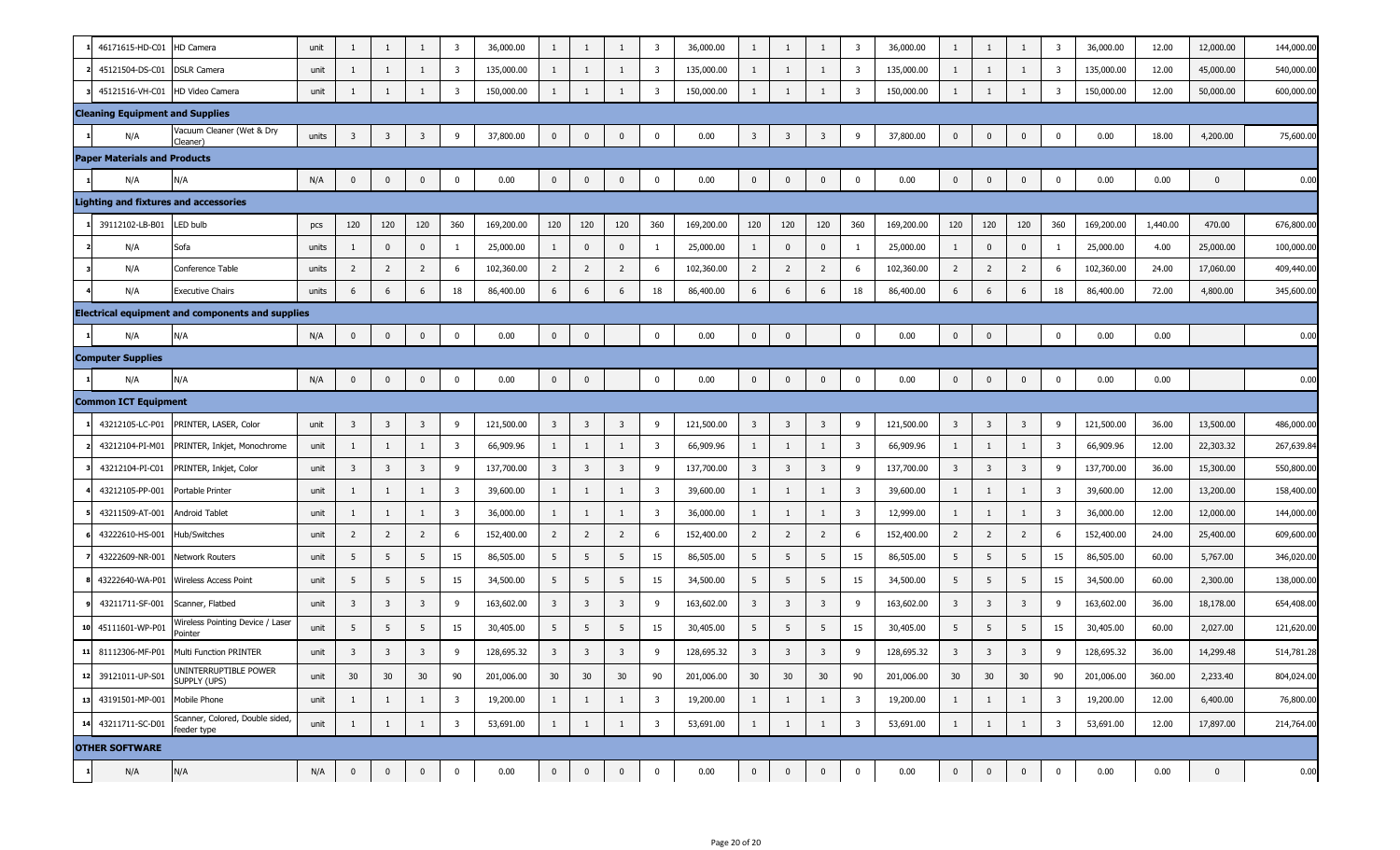|    | <b>Consumables</b>      |                                                                                                                                 |      |                         |                         |                         |                |            |                         |                         |                         |                         |            |                |                         |                         |                         |            |                |                |                |                         |            |        |                |              |
|----|-------------------------|---------------------------------------------------------------------------------------------------------------------------------|------|-------------------------|-------------------------|-------------------------|----------------|------------|-------------------------|-------------------------|-------------------------|-------------------------|------------|----------------|-------------------------|-------------------------|-------------------------|------------|----------------|----------------|----------------|-------------------------|------------|--------|----------------|--------------|
|    | N/A                     | N/A                                                                                                                             | N/A  | $\mathbf 0$             | $\mathbf 0$             | $\mathbf 0$             | $\mathbf 0$    | 0.00       | $\overline{0}$          | $\mathbf 0$             | $\mathbf 0$             | $\mathbf 0$             | 0.00       | $\overline{0}$ | $\overline{0}$          | $\mathbf 0$             | $\mathbf 0$             | 0.00       | $\mathbf 0$    | $\mathbf 0$    | $\mathbf{0}$   | $\mathbf 0$             | 0.00       | 0.00   | $\overline{0}$ | 0.00         |
|    | <b>Other Categories</b> |                                                                                                                                 |      |                         |                         |                         |                |            |                         |                         |                         |                         |            |                |                         |                         |                         |            |                |                |                |                         |            |        |                |              |
|    | 53121601-GB-001         | GO BAG, for disaster relief,<br>rescue operations                                                                               | unit | $\mathbf{0}$            | 0                       | $\mathbf{0}$            | $\mathbf 0$    | 0.00       | $\overline{0}$          | $\mathbf{0}$            | $\mathbf{0}$            | $\mathbf 0$             | 0.00       | $\overline{0}$ | $\mathbf 0$             | $\mathbf 0$             | $\mathbf 0$             | 0.00       | $\mathbf 0$    | $\mathbf{0}$   | $\Omega$       | $\mathbf 0$             | 0.00       | 0.00   | 0.00           | 0.00         |
|    | 60104701-SP-001         | Solar Panel                                                                                                                     | unit | 2                       | $\overline{2}$          | $\overline{2}$          | 6              | 98,208.24  | $\overline{2}$          | 2                       | 2                       | -6                      | 98,208.24  | $\overline{2}$ | $\overline{2}$          | $\overline{2}$          | 6                       | 98,208.24  | $\overline{2}$ | $\overline{2}$ | $\overline{2}$ | 6                       | 98,208.24  | 24.00  | 16,368.04      | 392,832.96   |
|    | 46161604-LV-L01         | Life Vest / Life Jacket<br>(for emergency purposes /<br>emergency preparedness / for<br>disaster relief / rescue<br>operations) | pcs  | $\mathbf{0}$            | 0                       | $\mathbf{0}$            | $\Omega$       | 0.00       | $\mathbf{0}$            | $\mathbf{0}$            | $\mathbf{0}$            | $\Omega$                | 0.00       | $\mathbf{0}$   | $\mathbf{0}$            | $\mathbf{0}$            | $\mathbf 0$             | 0.00       | $\mathbf{0}$   | $\mathbf{0}$   | $\mathbf{0}$   | $\mathbf 0$             | 0.00       | 0.00   | 0.00           | 0.00         |
|    | 26111607-CC-S01         | Charge Controller and DC<br>Inverter for Solar Panel                                                                            | unit | 2                       | $\overline{2}$          | $\overline{2}$          | 6              | 21,836.88  | $\overline{2}$          | $\overline{2}$          | $\overline{2}$          | 6                       | 21,836.88  | $\overline{2}$ | $\overline{2}$          | $\overline{2}$          | 6                       | 21,836.88  | $\overline{2}$ | $\overline{2}$ | 2              | - 6                     | 21,836.88  | 24.00  | 3,639.48       | 87,347.52    |
|    | 46181502-BF-V01         | Bullet proof vest                                                                                                               | unit | 8                       | 8                       | 8                       | 24             | 823,680.00 | 8                       | 8                       | 8                       | 24                      | 823,680.00 | 8              | 8                       | 8                       | 24                      | 823,680.00 | 8              | 8              | 8              | 24                      | 823,680.00 | 96.00  | 34,320.00      | 3,294,720.00 |
|    | 25172502-WW-00          | Wheels, L300 Van (type of<br>vehicle)                                                                                           | unit | 24                      | 24                      | 24                      | 72             | 312,480.00 | 24                      | 24                      | 24                      | 72                      | 312,480.00 | 24             | 24                      | 24                      | 72                      | 312,480.00 | 24             | 24             | 24             | 72                      | 312,480.00 | 288.00 | 4,340.00       | 1,249,920.00 |
|    | 40161513-FF-001         | Fuel Filters                                                                                                                    | pcs  | 18                      | 18                      | 18                      | 54             | 77,922.00  | 18                      | 18                      | 18                      | 54                      | 77,922.00  | 18             | 18                      | 18                      | 54                      | 77,922.00  | 18             | 18             | 18             | 54                      | 77,922.00  | 216.00 | 1,443.00       | 311,688.00   |
|    | 48101710-DW-F01         | Drinking Water/ Fountain                                                                                                        | unit |                         | 1                       | 1                       | 3              | 157,404.00 | 1                       |                         | 1                       | 3                       | 157,404.00 | 1              | -1                      | 1                       | 3                       | 157,404.00 | 1              | 1              | -1             | 3                       | 157,404.00 | 12.00  | 52,468.00      | 629,616.00   |
|    | 26111729-AB-001         | Auto Battery                                                                                                                    | unit | 18                      | 18                      | 18                      | 54             | 361,800.00 | 18                      | 18                      | 18                      | 54                      | 361,800.00 | 18             | 18                      | 18                      | 54                      | 361,800.00 | 18             | 18             | 18             | 54                      | 361,800.00 | 216.00 | 6,700.00       | 1,447,200.00 |
| 10 | N/A                     | Clutch master                                                                                                                   | assy | 3                       | -3                      | 3                       | 9              | 23,850.00  | 3                       | $\overline{3}$          | 3                       | 9                       | 23,850.00  | 3              | -3                      | 3                       | 9                       | 23,850.00  | 3              | 3              | $\overline{3}$ | 9                       | 23,850.00  | 36.00  | 2,650.00       | 95,400.00    |
| 11 | N/A                     | Rubber bushing                                                                                                                  | pcs  | 18                      | 18                      | 18                      | 54             | 7,290.00   | 18                      | 18                      | 18                      | 54                      | 7,290.00   | 18             | 18                      | 18                      | 54                      | 7,290.00   | 6              | 6              | 6              | 18                      | 2,430.00   | 180.00 | 135.00         | 24,300.00    |
| 12 | N/A                     | Tie rod end                                                                                                                     | assy | 3                       | 3                       | 3                       | 9              | 17,820.00  | 3                       | $\overline{3}$          | 3                       | 9                       | 17,820.00  | 3              | -3                      | $\overline{\mathbf{3}}$ | 9                       | 17,820.00  | 3              | 3              | $\overline{3}$ | 9                       | 17,820.00  | 36.00  | 1,980.00       | 71,280.00    |
| 13 | N/A                     | Startic                                                                                                                         | unit |                         | 3                       | $\overline{3}$          | 9              | 15,210.00  |                         | -3                      | 3                       | 9                       | 15,210.00  |                | 3                       | 3                       | 9                       | 15,210.00  |                | 3              | 3              | 9                       | 15,210.00  | 36.00  | 1,690.00       | 60,840.00    |
| 14 | N/A                     | Acceletator                                                                                                                     | assy | -3                      | $\overline{3}$          | $\overline{\mathbf{3}}$ | 9              | 13,779.00  | 3                       | 3                       | 3                       | 9                       | 13,779.00  | -3             | 3                       | $\overline{3}$          | 9                       | 13,779.00  | 3              | $\overline{3}$ | $\overline{3}$ | 9                       | 13,779.00  | 36.00  | 1,531.00       | 55,116.00    |
| 15 | N/A                     | Solenoid Switch                                                                                                                 | unit | -3                      | $\overline{3}$          | $\overline{3}$          | 9              | 15,255.00  | 3                       | 3                       | 3                       | 9                       | 15,255.00  | 3              | $\overline{\mathbf{3}}$ | 3                       | 9                       | 15,255.00  | 3              | $\overline{3}$ | $\overline{3}$ | 9                       | 15,255.00  | 36.00  | 1,695.00       | 61,020.00    |
| 16 | N/A                     | Drag link                                                                                                                       | assy | -3                      | 3                       | $\overline{3}$          | 9              | 33,219.00  | -3                      | $\overline{3}$          | $\overline{3}$          | 9                       | 33,219.00  | -3             | $\overline{3}$          | $\overline{3}$          | 9                       | 33,219.00  | 3              | $\overline{3}$ | $\overline{3}$ | 9                       | 33,219.00  | 36.00  | 3,691.00       | 132,876.00   |
| 17 | N/A                     | Shock absorber                                                                                                                  | pair | -3                      | -3                      | $\overline{3}$          | 9              | 12,492.00  | 3                       | $\overline{\mathbf{3}}$ | 3                       | 9                       | 12,492.00  | -3             | $\overline{\mathbf{3}}$ | 3                       | 9                       | 12,492.00  | 3              | $\overline{3}$ | 3              | 9                       | 12,492.00  | 36.00  | 1,388.00       | 49,968.00    |
| 18 | N/A                     | Ball joint lower L/R                                                                                                            | assy | -3                      | -3                      | 3                       | 9              | 24,840.00  | 3                       | $\overline{3}$          | 3                       | 9                       | 24,840.00  | -3             | 3                       | $\overline{3}$          | 9                       | 24,840.00  | 3              | $\overline{3}$ | $\overline{3}$ | 9                       | 24,840.00  | 36.00  | 2,760.00       | 99,360.00    |
| 19 | N/A                     | Ball joint Upper L/R                                                                                                            | assy |                         | 3                       | 3                       | 9              | 18,000.00  | 3                       | -3                      |                         | 9                       | 18,000.00  | 3              | 3                       | $\overline{3}$          | 9                       | 18,000.00  |                | 3              |                | 9                       | 18,000.00  | 36.00  | 2,000.00       | 72,000.00    |
| 20 | N/A                     | Center post assembly                                                                                                            | assy |                         | 3                       | 3                       | 9              | 17,820.00  | 3                       | 3                       |                         | 9                       | 17,820.00  | 3              | 3                       |                         | 9                       | 17,820.00  |                | 3              |                | 9                       | 17,820.00  | 36.00  | 1,980.00       | 71,280.00    |
| 21 | N/A                     | Shalf link                                                                                                                      | unit | 3                       | $\overline{\mathbf{3}}$ | -3                      | 9              | 9,900.00   | 3                       | $\overline{\mathbf{3}}$ | ు                       | 9                       | 9,900.00   | 3              | -3                      |                         | 9                       | 9,900.00   | 3              | - 3            | ್ರ             | 9                       | 9,900.00   | 36.00  | 1,100.00       | 39,600.00    |
| 22 | N/A                     | Idler                                                                                                                           | pcs  | $\overline{3}$          | $\overline{\mathbf{3}}$ | $\overline{3}$          | 9              | 16,650.00  | $\overline{\mathbf{3}}$ | $\overline{\mathbf{3}}$ | $\overline{3}$          | 9                       | 16,650.00  | $\overline{3}$ | $\overline{3}$          | $\overline{3}$          | 9                       | 16,650.00  | 3              | $\overline{3}$ | $\overline{3}$ | 9                       | 16,650.00  | 36.00  | 1,850.00       | 66,600.00    |
| 23 | N/A                     | Pitman arm assembly                                                                                                             | assy | $\overline{\mathbf{3}}$ | $\overline{\mathbf{3}}$ | $\overline{3}$          | 9              | 7,110.00   | $\overline{\mathbf{3}}$ | $\overline{\mathbf{3}}$ | $\overline{\mathbf{3}}$ | 9                       | 7,110.00   | $\overline{3}$ | $\overline{\mathbf{3}}$ | $\overline{3}$          | 9                       | 7,110.00   | $\overline{3}$ | $\overline{3}$ | $\overline{3}$ | 9                       | 7,110.00   | 36.00  | 790.00         | 28,440.00    |
| 24 | N/A                     | Synthetic grease                                                                                                                | pack | $\overline{\mathbf{3}}$ | $\overline{\mathbf{3}}$ | $\overline{3}$          | 9              | 7,497.00   | $\overline{3}$          | $\overline{\mathbf{3}}$ | 3                       | 9                       | 7,497.00   | $\overline{3}$ | $\overline{\mathbf{3}}$ | $\overline{3}$          | 9                       | 7,497.00   | 3              | $\overline{3}$ | $\overline{3}$ | 9                       | 7,497.00   | 36.00  | 833.00         | 29,988.00    |
| 25 | N/A                     | Radiator                                                                                                                        | unit |                         | $\mathbf{1}$            |                         | $\overline{2}$ | 24,000.00  |                         |                         |                         | $\overline{\mathbf{3}}$ | 36,000.00  |                |                         |                         | $\overline{\mathbf{3}}$ | 36,000.00  | 1              | 1              |                | $\overline{\mathbf{3}}$ | 36,000.00  | 11.00  | 12,000.00      | 132,000.00   |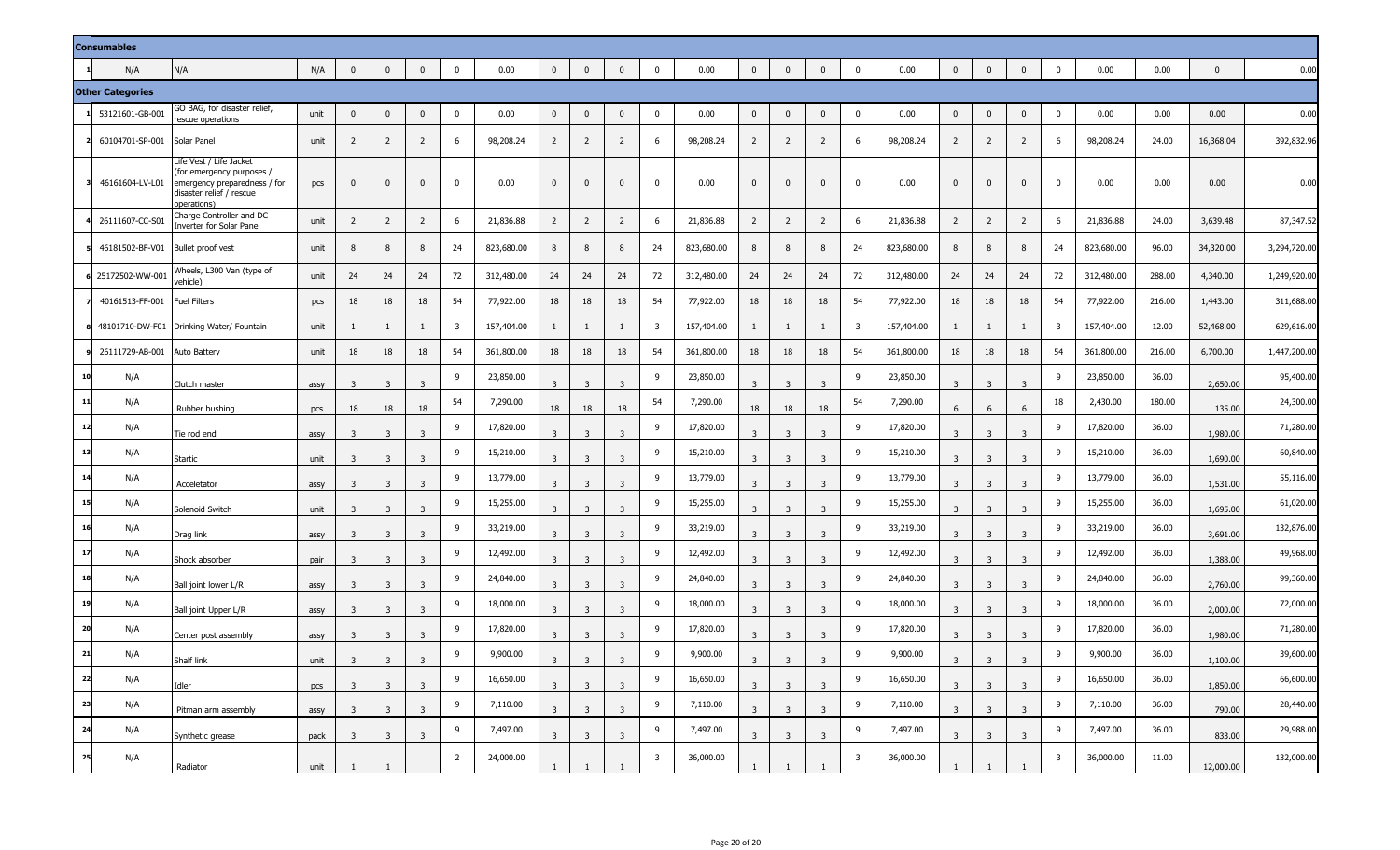| 26 | N/A | Radiator hose (upper)          | assy  | -1             |                |                | 3                       | 3,602.01  |                |                |                | 3                       | 3,602.01  |                |                |                          | $\overline{3}$          | 3,602.01  |                |                |                | $\overline{\mathbf{3}}$ | 3,602.01  | 12.00 | 1,200.67 | 14,408.04  |
|----|-----|--------------------------------|-------|----------------|----------------|----------------|-------------------------|-----------|----------------|----------------|----------------|-------------------------|-----------|----------------|----------------|--------------------------|-------------------------|-----------|----------------|----------------|----------------|-------------------------|-----------|-------|----------|------------|
| 27 | N/A | Radiator hose (lower)          | assy  |                |                |                | $\overline{\mathbf{3}}$ | 4,248.00  |                |                |                | $\overline{\mathbf{3}}$ | 4,248.00  |                |                |                          | $\overline{\mathbf{3}}$ | 4,248.00  |                |                |                | $\overline{\mathbf{3}}$ | 4,248.00  | 12.00 | 1,416.00 | 16,992.00  |
|    | N/A | Hose Clip                      | pcs   | $\overline{4}$ | $\overline{4}$ |                | 12                      | 3,600.00  |                |                | $\overline{4}$ | 12                      | 3,600.00  | $\overline{4}$ | $\overline{a}$ | $\overline{4}$           | 12                      | 3,600.00  | $\overline{4}$ |                | $\overline{4}$ | 12                      | 3,600.00  | 48.00 | 300.00   | 14,400.00  |
|    | N/A | Piston ring                    | set   |                |                |                | $\overline{\mathbf{3}}$ | 9,000.00  |                |                |                | 3                       | 9,000.00  |                |                |                          | $\overline{\mathbf{3}}$ | 9,000.00  |                |                |                | $\overline{\mathbf{3}}$ | 9,000.00  | 12.00 | 3,000.00 | 36,000.00  |
|    | N/A | Connecting rod bearing         | set   |                |                |                | $\overline{\mathbf{3}}$ | 7,650.00  |                |                |                | 3                       | 7,650.00  |                |                |                          | $\overline{\mathbf{3}}$ | 7,650.00  |                |                |                | $\overline{\mathbf{3}}$ | 7,650.00  | 12.00 | 2,550.00 | 30,600.00  |
| 31 | N/A | connecting rod assembly        | assy  | -1             |                |                | $\overline{\mathbf{3}}$ | 11,100.00 |                |                |                | $\overline{\mathbf{3}}$ | 11,100.00 |                |                |                          | $\overline{\mathbf{3}}$ | 11,100.00 |                |                |                | $\overline{\mathbf{3}}$ | 11,100.00 | 12.00 | 3,700.00 | 44,400.00  |
| 32 | N/A | Main bearing                   | set   |                |                |                | $\overline{\mathbf{3}}$ | 9,777.00  |                |                |                | $\overline{\mathbf{3}}$ | 9,777.00  |                |                |                          | $\overline{\mathbf{3}}$ | 9,777.00  |                |                |                | $\overline{\mathbf{3}}$ | 9,777.00  | 12.00 | 3,259.00 | 39,108.00  |
| 33 | N/A | Cam shaff bearing              | set   |                |                |                | $\overline{\mathbf{3}}$ | 2,850.00  |                |                |                | $\overline{2}$          | 1,900.00  |                |                |                          | $\overline{\mathbf{3}}$ | 2,850.00  |                |                |                | $\overline{\mathbf{3}}$ | 2,850.00  | 11.00 | 950.00   | 10,450.00  |
| 34 | N/A | Overhauling gasket (6m)        | set   |                |                |                | $\overline{\mathbf{3}}$ | 25,500.00 |                |                |                | $\overline{\mathbf{3}}$ | 25,500.00 |                |                |                          | $\overline{3}$          | 25,500.00 |                |                |                | $\overline{\mathbf{3}}$ | 25,500.00 | 12.00 | 8,500.00 | 102,000.00 |
|    | N/A | Thrust washer                  | pc    | 2              | $\overline{2}$ | $\overline{z}$ | 6                       | 3,360.00  | 2              | $\overline{z}$ | $\overline{z}$ | 6                       | 3,360.00  | 2              | $\overline{z}$ | $\overline{z}$           | 6                       | 3,360.00  | 2              | $\overline{z}$ | $\overline{z}$ | 6                       | 3,360.00  | 24.00 | 560.00   | 13,440.00  |
| 36 | N/A | Alternator belt                | pcs   | 2              | 2              | 2              | 6                       | 3,360.00  | $\overline{2}$ | $\overline{2}$ | 2              | 6                       | 3,360.00  | $\overline{2}$ | 2              | $\overline{2}$           | 6                       | 3,360.00  | $\overline{2}$ | $\overline{2}$ | $\overline{2}$ | 6                       | 3,360.00  | 24.00 | 560.00   | 13,440.00  |
| 37 | N/A | Oil filter                     | pcs   | 2              | 2              | 2              | 6                       | 2,340.00  | $\overline{2}$ | $\overline{2}$ | $\overline{2}$ | 6                       | 2,340.00  | $\overline{2}$ | $\overline{2}$ | $\overline{2}$           | 6                       | 2,340.00  | $\overline{2}$ | $\overline{2}$ | $\overline{2}$ | 6                       | 2,340.00  | 24.00 | 390.00   | 9,360.00   |
| 38 | N/A | Silicone oil                   | liter | 2              |                |                | 6                       | 1,560.00  |                |                |                | 6                       | 1,560.00  | $\overline{2}$ | $\overline{2}$ | $\overline{\phantom{a}}$ | 6                       | 1,560.00  | 2              | $\overline{z}$ |                | 6                       | 1,560.00  | 24.00 | 260.00   | 6,240.00   |
|    | N/A | Crankshaff, grinding & setting | lot   | 2              | $\overline{2}$ |                | 6                       | 5,100.00  | $\overline{2}$ | - 2            |                | 6                       | 5,100.00  | $\overline{2}$ | $\overline{2}$ | 2                        | 6                       | 5,100.00  | $\overline{2}$ | 2              |                | 6                       | 5,100.00  | 24.00 | 850.00   | 20,400.00  |
|    | N/A | Clutch Master                  | set   | 2              | $\overline{2}$ |                | 6                       | 17,040.00 | $\overline{2}$ |                | 2              | 6                       | 17,040.00 | $\overline{2}$ | $\overline{2}$ | $\overline{2}$           | 6                       | 17,040.00 | $\overline{2}$ | 2              |                | 6                       | 17,040.00 | 24.00 | 2,840.00 | 68,160.00  |
|    | N/A | Muffler                        | unit  | 2              | $\overline{z}$ |                | 6                       | 8,100.00  | $\overline{z}$ | $\overline{2}$ |                | 6                       | 8,100.00  | 2              | $\overline{2}$ | $\overline{z}$           | 6                       | 8,100.00  | $\overline{2}$ | $\overline{z}$ |                | 6                       | 8,100.00  | 24.00 | 1,350.00 | 32,400.00  |
| 42 | N/A | Alternator                     | unit  | 2              | 2              | 2              | 6                       | 23,160.00 | 2              | $\overline{2}$ | 2              | 6                       | 23,160.00 | $\overline{2}$ | $\overline{2}$ | $\overline{2}$           | 6                       | 23,160.00 | $\overline{2}$ | 2              | $\overline{2}$ | 6                       | 23,160.00 | 24.00 | 3,860.00 | 92,640.00  |
| 43 | N/A | Glow plug                      | pcs   | $\overline{2}$ | 2              | 2              | 6                       | 2,100.00  | 2              | $\overline{2}$ | 2              | 6                       | 2,100.00  | $\overline{2}$ | $\overline{2}$ | 2                        | 6                       | 2,100.00  | $\overline{2}$ | 2              |                | 6                       | 2,100.00  | 24.00 | 350.00   | 8,400.00   |
| 44 | N/A | Ignition switch                | assy  | $\overline{2}$ |                |                | 6                       | 6,300.00  |                |                |                | 6                       | 6,300.00  |                |                | $\overline{z}$           | 6                       | 6,300.00  | 2              |                |                | 6                       | 6,300.00  | 24.00 | 1,050.00 | 25,200.00  |
|    | N/A | Horn                           | unit  | 2              |                |                | 6                       | 5,280.00  |                | $\overline{2}$ |                | 6                       | 5,280.00  | $\overline{z}$ |                |                          | 6                       | 5,280.00  | 2              |                |                | 6                       | 5,280.00  | 24.00 | 880.00   | 21,120.00  |
|    | N/A | Headlight                      | unit  | 2              |                |                | 6                       | 8,400.00  |                |                | 2              | 6                       | 8,400.00  |                | 2              | $\overline{2}$           | 6                       | 8,400.00  | 2              |                |                | 6                       | 8,400.00  | 24.00 | 1,400.00 | 33,600.00  |
|    | N/A | Flexible connector             | pcs   | $\overline{2}$ | $\overline{2}$ |                | 6                       | 3,600.00  |                | $\overline{2}$ | $\overline{2}$ | 6                       | 3,600.00  | $\overline{z}$ | $\overline{2}$ | $\overline{z}$           | 6                       | 3,600.00  | 2              | $\overline{z}$ |                | 6                       | 3,600.00  | 24.00 | 600.00   | 14,400.00  |
|    | N/A | Hydrovac                       | unit  | 2              | 2              | $\mathcal{L}$  | 6                       | 46,284.00 |                | $\overline{2}$ | $\overline{2}$ | 6                       | 46,284.00 | 2              | 2              | $\overline{2}$           | 6                       | 46,284.00 | 2              | 2              | $\overline{2}$ | 6                       | 46,284.00 | 24.00 | 7,714.00 | 185,136.00 |
|    | N/A | Brake Master kit               | set   | 2              | 2              |                | 6                       | 17,340.00 |                | <sup>2</sup>   | 2              | 6                       | 17,340.00 |                | 2              | 2                        | 6                       | 17,340.00 | 2              |                |                | 6                       | 17,340.00 | 24.00 | 2,890.00 | 69,360.00  |
| 50 | N/A | Rubber suspension bushing      | pcs   | $\overline{2}$ | $\overline{2}$ | $\overline{2}$ | v                       | 492.00    | $\overline{2}$ | $\overline{2}$ | $\overline{2}$ | v                       | 492.00    | $\overline{2}$ | $\overline{2}$ | 2                        | 6                       | 492.00    | $\overline{2}$ | $\overline{2}$ | 2              | v                       | 492.00    | 24.00 | 82.00    | 1,968.00   |
| 51 | N/A | Press plate assembly           | assy  | $\overline{2}$ | $\overline{2}$ | $\overline{2}$ | 6                       | 41,256.00 | $\overline{2}$ | 2              | $\overline{2}$ | 6                       | 41,256.00 | $\overline{2}$ | $\overline{2}$ | $\overline{2}$           | 6                       | 41,256.00 | $\overline{2}$ | $\overline{2}$ | 2              | 6                       | 41,256.00 | 24.00 | 6,876.00 | 165,024.00 |
| 52 | N/A | Clutch disc assembly           | assy  | $\overline{2}$ | $\overline{2}$ | $\overline{2}$ | 6                       | 32,082.00 | $\overline{2}$ | $\overline{2}$ | $\overline{2}$ | 6                       | 32,082.00 | $\overline{2}$ | $\overline{2}$ | 2                        | 6                       | 32,082.00 | $\overline{2}$ | $\overline{2}$ | 2              | 6                       | 32,082.00 | 24.00 | 5,347.00 | 128,328.00 |
| 53 | N/A | Brake shoe bonding             | unit  | $\overline{2}$ | $\overline{2}$ | $\overline{2}$ | 6                       | 2,100.00  | $\overline{2}$ | $\overline{2}$ | $\overline{2}$ | 6                       | 2,100.00  | $\overline{2}$ | $\overline{2}$ | $\overline{2}$           | 6                       | 2,100.00  | $\overline{2}$ | $\overline{2}$ | 2              | 6                       | 2,100.00  | 24.00 | 350.00   | 8,400.00   |
| 54 | N/A | Hold down kit                  | set   | $\overline{2}$ | $\overline{2}$ | 2              | 6                       | 552.00    | $\overline{2}$ | $\overline{2}$ | $\overline{2}$ | 6                       | 552.00    | $\overline{2}$ | $\overline{2}$ | $\overline{2}$           | 6                       | 552.00    | $\overline{2}$ | $\overline{2}$ | 2              | 6                       | 552.00    | 24.00 | 92.00    | 2,208.00   |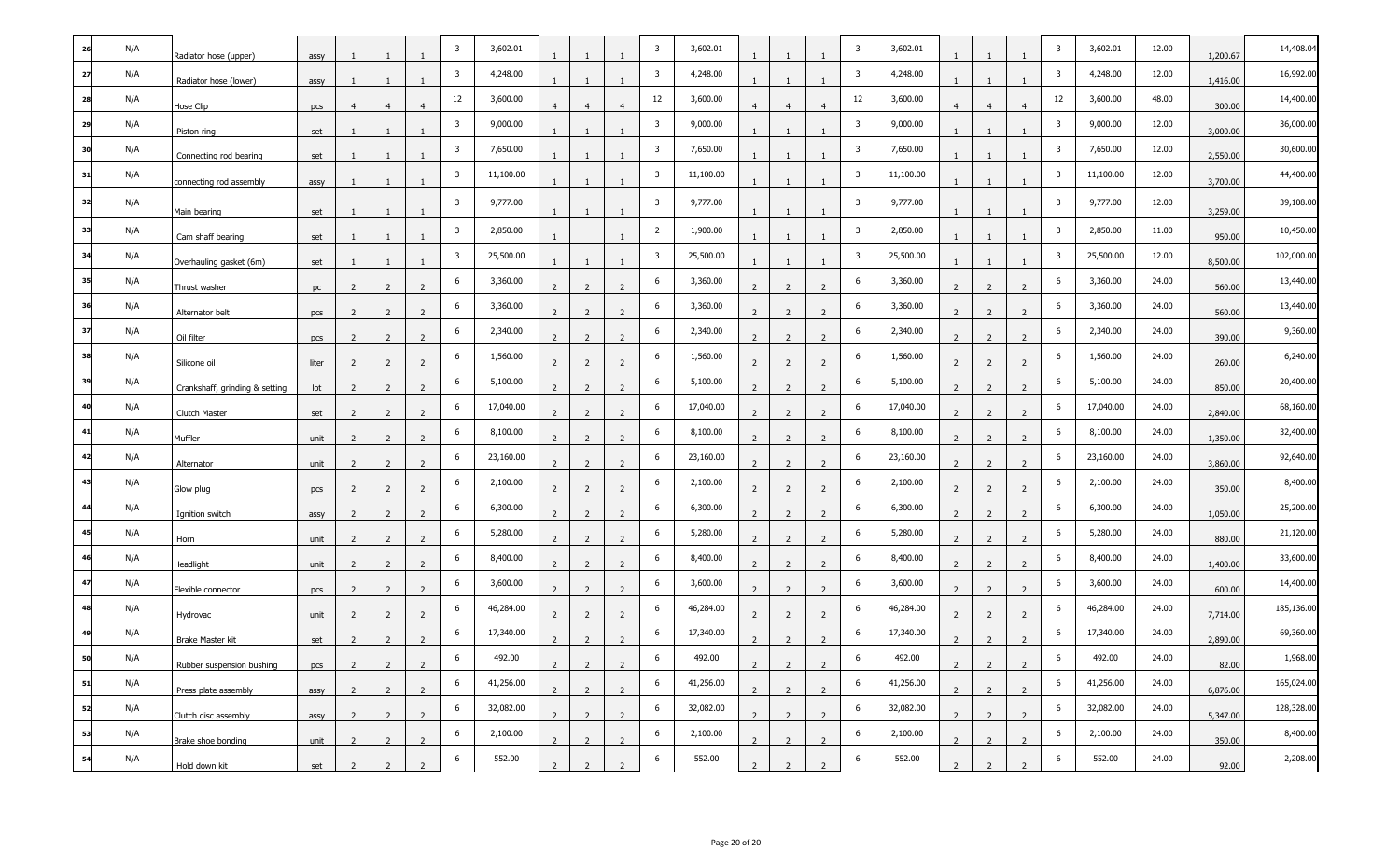| 55 | N/A                      | Clutch release cylinder                      | unit  | -2           | 2               |                | 6                       | 5,250.00     |       |       |                | 6                       | 5,250.00     |                 |       |                 | 6                       | 5,250.00     |                 |       |                | 6     | 5,250.00     | 24.00      | 875.00    | 21,000.00    |
|----|--------------------------|----------------------------------------------|-------|--------------|-----------------|----------------|-------------------------|--------------|-------|-------|----------------|-------------------------|--------------|-----------------|-------|-----------------|-------------------------|--------------|-----------------|-------|----------------|-------|--------------|------------|-----------|--------------|
| 56 | N/A                      | Windshield assembly (including               | set   | <sup>2</sup> | $\overline{2}$  | $\overline{z}$ | 6                       | 105,696.00   |       |       | $\overline{2}$ | 6                       | 105,696.00   |                 |       |                 | -6                      | 105,696.00   |                 |       |                | 6     | 105,696.00   | 24.00      | 17,616.00 | 422,784.00   |
| 57 | N/A                      | Handbrake lining                             | pcs   | 7            | $7\overline{ }$ | $\overline{7}$ | 21                      | 1,596.00     |       | -7    | $\overline{7}$ | 21                      | 1,596.00     |                 |       | $\overline{7}$  | 21                      | 1,596.00     | 7               | 7     | $\overline{7}$ | 21    | 1,596.00     | 84.00      | 76.00     | 6,384.00     |
| 58 | N/A                      | Brake shoe                                   | pcs   | 8            | 8               | 8              | 24                      | 9,000.00     | 8     | 8     | 8              | 24                      | 9,000.00     |                 | 8     | 8               | 24                      | 9,000.00     | 8               | 8     | 8              | 24    | 9,000.00     | 96.00      | 375.00    | 36,000.00    |
| 59 | N/A                      | Rubber cap $#11428$                          | pcs   | 14           | 14              | 14             | 42                      | 3,570.00     | 14    | 14    | 14             | 42                      | 3,570.00     | 14              | 14    | 14              | 42                      | 3,570.00     | 14              | 14    | 14             | 42    | 3,570.00     | 168.00     | 85.00     | 14,280.00    |
| 60 | N/A                      | Rubber cap                                   | pcs   | 14           | 14              | 14             | 42                      | 2,520.00     | 14    | 14    | 14             | 42                      | 2,520.00     | 14              | 14    | 14              | 42                      | 2,520.00     | 14              | 14    | 14             | 42    | 2,520.00     | 168.00     | 60.00     | 10,080.00    |
| 61 | N/A                      | Signal light                                 | assy  |              | -1              |                | $\overline{\mathbf{3}}$ | 2,340.00     |       |       |                | $\overline{3}$          | 2,340.00     |                 |       |                 | $\overline{\mathbf{3}}$ | 2,340.00     |                 |       |                | 3     | 2,340.00     | 12.00      | 780.00    | 9,360.00     |
| 62 | N/A                      | Wiper                                        | set   |              |                 |                | 3                       | 4,800.00     |       |       |                | $\overline{\mathbf{3}}$ | 4,800.00     |                 |       |                 | $\overline{\mathbf{3}}$ | 4,800.00     |                 |       |                | 3     | 4,800.00     | 12.00      | 1,600.00  | 19,200.00    |
| 63 | N/A                      | Door pad                                     | unit  |              |                 |                | $\overline{\mathbf{3}}$ | 2,640.00     |       |       |                | 3                       | 2,640.00     |                 |       |                 | $\overline{\mathbf{3}}$ | 2,640.00     |                 |       |                | 3     | 2,640.00     | 12.00      | 880.00    | 10,560.00    |
| 64 | N/A                      | Deisel                                       | lts   | 10000        | 10000           | 10000          | 30000                   | 1,350,000.00 | 10000 | 10000 | 10000          | 30000                   | 1,350,000.00 | 10000           | 10000 | 10000           | 30000                   | 1,350,000.00 | 10000           | 10000 | 10000          | 30000 | 1,350,000.00 | 120,000.00 | 45.00     | 5,400,000.00 |
| 65 | N/A                      | Engine Oil                                   | gls   | 18           | 18              | 18             | 54                      | 30,024.00    | 18    | 18    | 18             | 54                      | 30,024.00    | 18              | 18    | 18              | 54                      | 30,024.00    | 18              | 18    | 18             | 54    | 30,024.00    | 216.00     | 556.00    | 120,096.00   |
|    | N/A                      | brake Fluid                                  | qtz   | 18           | 18              | 18             | 54                      | 13,284.00    | 18    | 18    | 18             | 54                      | 13,284.00    | 18              | 18    | 18              | 54                      | 13,284.00    | 18              | 18    | 18             | 54    | 13,284.00    | 216.00     | 246.00    | 53,136.00    |
|    | <b>MEDICINE SUPPLIES</b> |                                              |       |              |                 |                |                         |              |       |       |                |                         |              |                 |       |                 |                         |              |                 |       |                |       |              |            |           |              |
|    |                          |                                              |       |              |                 |                |                         | 642,600.00   |       |       |                |                         | 642,600.00   |                 |       |                 |                         | 642,600.00   |                 |       |                |       | 642,600.00   | 14,400.00  |           | 2,570,400.00 |
|    | N/A                      | AMOXICILLIN 50mg                             | bxs   | 1200         | 1200            | 1200           | 3600                    |              | 1200  | 1200  | 1200           | 3600                    |              | 1200            | 1200  | 1200            | 3600                    |              | 1200            | 1200  | 1200           | 3600  |              |            | 178.50    |              |
|    | N/A                      | ANTIHISTHAMINE<br><b>ASCOF FORTE LAGUNDI</b> | bxs   | 120          | 120             | 120            | 360                     | 121,500.00   | 120   | 120   | 120            | 360                     | 121,500.00   | 120             | 120   | 120             | 360                     | 121,500.00   | 120             | 120   | 120            | 360   | 121,500.00   | 1,440.00   | 337.50    | 486,000.00   |
|    | N/A                      | TABLET 600mgs                                | bxs   | 1200         | 1200            | 1200           | 3600                    | 914,400.00   | 1200  | 1200  | 1200           | 3600                    | 914,400.00   | 1200            | 1200  | 1200            | 3600                    | 914,400.00   | 1200            | 1200  | 1200           | 3600  | 914,400.00   | 14,400.00  | 254.00    | 3,657,600.00 |
|    | N/A                      | ASCORBIC ACID                                | bxs   | 1500         | 1500            | 1500           | 4500                    | 540,000.00   | 1500  | 1500  | 1500           | 4500                    | 540,000.00   | 1500            | 1500  | 1500            | 4500                    | 540,000.00   | 1500            | 1500  | 1500           | 4500  | 540,000.00   | 18,000.00  | 120.00    | 2,160,000.00 |
|    | N/A                      | BAN AID                                      | bxs   | 50           | 50              | 50             | 150                     | 9,450.00     | 50    | 50    | 50             | 150                     | 9,450.00     | 50              | 50    | 50              | 150                     | 9,450.00     | 50              | 50    | 50             | 150   | 9,450.00     | 600.00     | 63.00     | 37,800.00    |
|    | N/A                      | BETADINE SOLUTION 30ml                       | btls  | 100          | 100             | 100            | 300                     | 11,400.00    | 100   | 100   | 100            | 300                     | 11,400.00    | 100             | 100   | 100             | 300                     | 11,400.00    | 100             | 100   | 100            | 300   | 11,400.00    | 1,200.00   | 38.00     | 45,600.00    |
|    | N/A                      | CARBOCISTEINE                                | bxs   | 500          | 500             | 500            | 1500                    | 292,500.00   | 500   | 500   | 500            | 1500                    | 292,500.00   | 500             | 500   | 500             | 1500                    | 292,500.00   | 500             | 500   | 500            | 1500  | 292,500.00   | 6,000.00   | 195.00    | 1,170,000.00 |
|    | N/A                      | CEFALEXIN 500mg capsule                      | bxs   | 1200         | 1200            | 1200           | 3600                    | 1,242,000.00 | 1200  | 1200  | 1200           | 3600                    | 1,242,000.00 | 1200            | 1200  | 1200            | 3600                    | 1,242,000.00 | 1200            | 1200  | 1200           | 3600  | 1,242,000.00 | 14,400.00  | 345.00    | 4,968,000.00 |
|    | N/A                      | CIPROPLOXACIN 500mgs<br>(50caps/box)         | bxs   | 120          | 120             | 120            | 360                     | 99,000.00    | 70    | 70    | 70             | 210                     | 57,750.00    | 70              | 70    | 70              | 210                     | 57,750.00    | 70              | 70    | 70             | 210   | 57,750.00    | 990.00     | 275.00    | 272,250.00   |
| 10 | N/A                      | CLOXACILLIN 500mgs capsule                   | bxs   | 100          | 100             | 100            | 300                     | 126,000.00   | 100   | 100   | 100            | 300                     | 126,000.00   | 100             | 100   | 100             | 300                     | 126,000.00   | 100             | 100   | 100            | 300   | 126,000.00   | 1,200.00   | 420.00    | 504,000.00   |
| 11 | N/A                      | COTRIMOXAZOLE 800mg                          | bxs   | 200          | 200             | 200            | 600                     | 135,000.00   | 200   | 200   | 200            | 600                     | 135,000.00   | 200             | 200   | 200             | 600                     | 135,000.00   | 200             | 200   | 200            | 600   | 135,000.00   | 2,400.00   | 225.00    | 540,000.00   |
|    | N/A                      | COTTON                                       | packs | 80           | 80              | 80             | 240                     | 7,680.00     | 80    | 80    | 80             | 240                     | 7,680.00     | 80              | 80    | 80              | 240                     | 7,680.00     | 80              | 80    | 80             | 240   | 7,680.00     | 960.00     | 32.00     | 30,720.00    |
| 13 | N/A                      | DICLOFENAC tablet 50mg                       | bxs   | 120          | 120             | 120            | 360                     | 71,100.00    | 120   | 120   | 120            | 360                     | 71,100.00    | 120             | 120   | 120             | 360                     | 71,100.00    | 120             | 120   | 120            | 360   | 71,100.00    | 1,440.00   | 197.50    | 284,400.00   |
| 14 | N/A                      | DICYCLOVERINE HCL 10mgs                      | bxs   | 80           | 80              | 80             | 240                     | 52,800.00    | 80    | 80    | 80             | 240                     | 52,800.00    | 80              | 80    | 80              | 240                     | 52,800.00    | 80              | 80    | 80             | 240   | 52,800.00    | 960.00     | 220.00    | 211,200.00   |
| 15 | N/A                      | FERROUS SULFATE                              | bxs   | 50           | 50              | 50             | 150                     | 10,200.00    | 50    | 50    | 50             | 150                     | 10,200.00    | 50              | 50    | 50              | 150                     | 10,200.00    | 50              | 50    | 50             | 150   | 10,200.00    | 600.00     | 68.00     | 40,800.00    |
| 16 | N/A                      | FLUOCINONIDE CREAM                           | tubes | 1500         | 1500            | 1500           | 4500                    | 56,250.00    | 1500  | 1500  | 1500           | 4500                    | 56,250.00    | 1500            | 1500  | 1500            | 4500                    | 56,250.00    | 1500            | 1500  | 1500           | 4500  | 56,250.00    | 18,000.00  | 12.50     | 225,000.00   |
| 17 | N/A                      | GAUZE (OS) NONESTERILE                       | packs | 30           | 30              | 30             | 90                      | 8,464.50     | 30    | 30    | 30             | 90                      | 8,464.50     | 30 <sup>°</sup> | 30    | 30 <sup>°</sup> | 90                      | 8,464.50     | 30 <sup>°</sup> | 30    | 30             | 90    | 8,464.50     | 360.00     | 94.05     | 33,858.00    |
| 18 | N/A                      | GEL-MALICID tab 200/100mgs                   | bxs   | 120          | 40              | 40             | 200                     | 33,600.00    | 120   | 40    | 40             | 200                     | 33,600.00    | 120             | 40    | 40              | 200                     | 33,600.00    | 120             | 40    | 40             | 200   | 33,600.00    | 800.00     | 168.00    | 134,400.00   |
| 19 | N/A                      | <b>IBUFROFEN 400mgs</b>                      | bxs   | 80           | 80              | 80             | 240                     | 42,000.00    | 80    | 80    | 80             | 240                     | 42,000.00    | 80              | 80    | 80              | 240                     | 42,000.00    | 80              | 80    | 80             | 240   | 42,000.00    | 960.00     | 175.00    | 168,000.00   |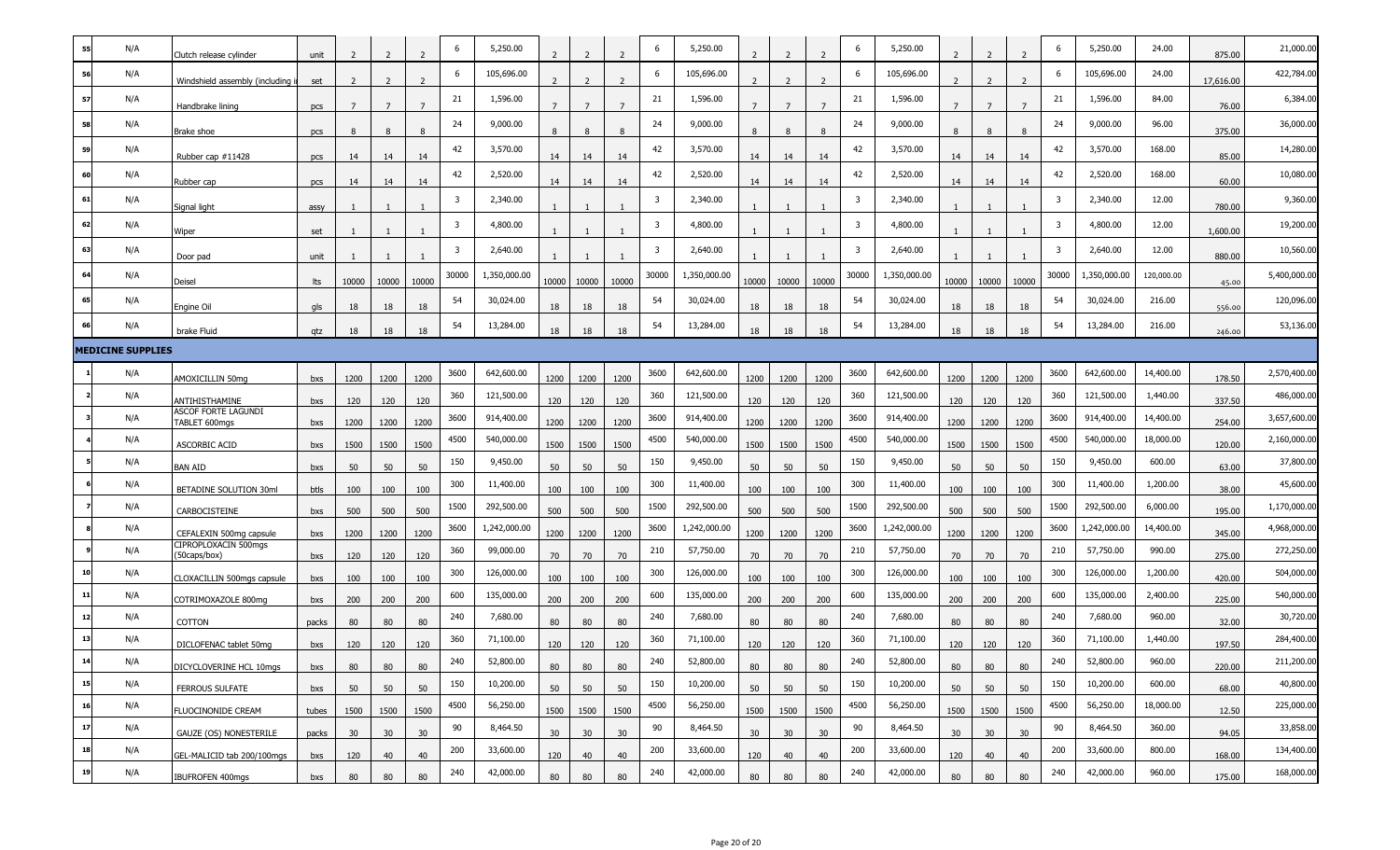| 20 | N/A | SOPROPHYL ALCOHOL 500ml                  | btls  | 50              | 50             | 50             | 150                     | 10,200.00  | 50             | 50          | 50             | 150                     | 10,200.00  | 50             | 50             | 50             | 150                     | 10,200.00  | 50             | 50             | 50             | 150            | 10,200.00  | 600.00    | 68.00    | 40,800.00    |
|----|-----|------------------------------------------|-------|-----------------|----------------|----------------|-------------------------|------------|----------------|-------------|----------------|-------------------------|------------|----------------|----------------|----------------|-------------------------|------------|----------------|----------------|----------------|----------------|------------|-----------|----------|--------------|
| 21 | N/A | LOPERAMIDE 2mgs                          | bxs   | 300             | 300            | 300            | 900                     | 90,000.00  | 300            | 300         | 300            | 900                     | 90,000.00  | 300            | 300            | 300            | 900                     | 90,000.00  | 300            | 300            | 300            | 900            | 90,000.00  | 3,600.00  | 100.00   | 360,000.00   |
| 22 | N/A | MEFENAMIC ACID 500mg                     | bxs   | 500             | 500            | 500            | 1500                    | 258,000.00 | 500            | 500         | 500            | 1500                    | 258,000.00 | 500            | 500            | 500            | 1500                    | 258,000.00 | 500            | 500            | 500            | 1500           | 258,000.00 | 6,000.00  | 172.00   | 1,032,000.00 |
| 23 | N/A | METROPROLOL TARTRATE 100mgs<br>(Neobloc) | bxs   | 60              | 60             | 60             | 180                     | 106,200.00 | 60             | 60          | 60             | 180                     | 106,200.00 | 60             | 60             | 60             | 180                     | 106,200.00 | 60             | 60             | 60             | 180            | 106,200.00 | 720.00    | 590.00   | 424,800.00   |
| 24 | N/A | METRONIDAZOLE tabs 500mgs                | bxs   | 70              | 70             | 70             | 210                     | 46,200.00  | 70             | 70          | 70             | 210                     | 46,200.00  | 70             | 70             | 70             | 210                     | 46,200.00  | 70             | 70             | 70             | 210            | 46,200.00  | 840.00    | 220.00   | 184,800.00   |
| 25 | N/A | MICROPORE 1" (hypoallergenic<br>plaster) | bxs   | 50              | 50             | 50             | 150                     | 33,600.00  | 50             | 50          | 50             | 150                     | 33,600.00  | 50             | 50             | 50             | 150                     | 33,600.00  | 50             | 50             | 50             | 150            | 33,600.00  | 600.00    | 224.00   | 134,400.00   |
| 26 | N/A | MULTI-VITAMINS + IRON                    | bxs   | 2000            | 2000           | 2000           | 6000                    | 840,000.00 | 2000           | 2000        | 2000           | 6000                    | 840,000.00 | 2000           | 2000           | 2000           | 6000                    | 840,000.00 | 2000           | 2000           | 2000           | 6000           | 840,000.00 | 24,000.00 | 140.00   | 3,360,000.00 |
| 27 | N/A | NIFEDIPINE 5mg                           | bxs   | 80              | 80             | 80             | 240                     | 288,000.00 | 80             | 80          | 80             | 240                     | 288,000.00 | 80             | 80             | 80             | 240                     | 288,000.00 | 80             | 80             | 80             | 240            | 288,000.00 | 960.00    | 1,200.00 | 1,152,000.00 |
| 28 | N/A | PARACETAMOL                              | bxs   | 2000            | 200            | 2000           | 4200                    | 285,600.00 | 2000           | 200         | 2000           | 4200                    | 285,600.00 | 2000           | 200            | 2000           | 4200                    | 285,600.00 | 2000           | 200            | 2000           | 4200           | 285,600.00 | 16,800.00 | 68.00    | 1,142,400.00 |
| 29 | N/A | <b>REVITAPLEX</b>                        | bxs   | 100             | 100            | 100            | 300                     | 26,100.00  | 100            | 100         | 100            | 300                     | 26,100.00  | 100            | 100            | 100            | 300                     | 26,100.00  | 100            | 100            | 100            | 300            | 26,100.00  | 1,200.00  | 87.00    | 104,400.00   |
| 30 | N/A | SALBUTAMOL/AEROVENT<br>(nebule)          | bxs   | 100             | 100            | 100            | 300                     | 140,400.00 | 100            | 100         | 100            | 300                     | 140,400.00 | 100            | 100            | 100            | 300                     | 140,400.00 | 100            | 100            | 100            | 300            | 140,400.00 | 1,200.00  | 468.00   | 561,600.00   |
| 31 | N/A | SYMDEX-D tab                             | bxs   | 1300            | 1300           | 1300           | 3900                    | 737,100.00 | 1300           | 1300        | 1300           | 3900                    | 737,100.00 | 1300           | 1300           | 1300           | 3900                    | 737,100.00 | 1300           | 1300           | 1300           | 3900           | 737,100.00 | 15,600.00 | 189.00   | 2,948,400.00 |
| 32 | N/A | PULMO-AID C NEBULIZER NS                 | unit  | 15              | 15             | 15             | 45                      | 157,500.00 | 15             | 15          | 15             | 45                      | 157,500.00 | 15             | 15             | 15             | 45                      | 157,500.00 | 15             | 15             | 15             | 45             | 157,500.00 | 180.00    | 3,500.00 | 630,000.00   |
| 33 | N/A | OMRON NEBULIZER NE C 28                  | unit  | 15              | 15             | 15             | 45                      | 121,500.00 | 15             | 15          | 15             | 45                      | 121,500.00 | 15             | 15             | 15             | 45                      | 121,500.00 | 15             | 15             | 15             | 45             | 121,500.00 | 180.00    | 2,700.00 | 486,000.00   |
| 34 | N/A | OMRON AUTO BP MONITOR<br><b>HEM-7121</b> | unit  | 15              | 15             | 15             | 45                      | 112,500.00 | 15             | 15          | 15             | 45                      | 112,500.00 | 15             | 15             | 15             | 45                      | 112,500.00 | 15             | 15             | 15             | 45             | 112,500.00 | 180.00    | 2,500.00 | 450,000.00   |
| 35 | N/A | DIGITAL THERMOMETER, SUGITECH            | pcs   | 15              | 15             | 15             | 45                      | 3,375.00   | 15             | 15          | 15             | 45                      | 3,375.00   | 15             | 15             | 15             | 45                      | 3,375.00   | 15             | 15             | 15             | 45             | 3,375.00   | 180.00    | 75.00    | 13,500.00    |
| 36 | N/A | OMRON DIGITAL THERMOMETER                | pcs   | 15              | 15             | 15             | 45                      | 8,550.00   | 15             | 15          | 15             | 45                      | 8,550.00   | 15             | 15             | 15             | 45                      | 8,550.00   | 15             | 15             | 15             | 45             | 8,550.00   | 180.00    | 190.00   | 34,200.00    |
| 37 | N/A | BLUE SCREEN DRUG TEST KIT                | pcs   | 3500            | 3500           | 3500           | 10500                   | 682,500.00 | 3500           | 3500        | 3500           | 10500                   | 682,500.00 | 3500           | 3500           | 3500           | 10500                   | 682,500.00 | 3500           | 3500           | 3500           | 10500          | 682,500.00 | 42,000.00 | 65.00    | 2,730,000.00 |
| 38 | N/A | ACCU-CA SP (GLUCOSE MONITOR)             | sets  | 30              | 30             | 30             | 90                      | 171,000.00 | 30             | 30          | 30             | 90                      | 171,000.00 | 30             | 30             | 30             | 90                      | 171,000.00 | 30             | 30             | 30             | 90             | 171,000.00 | 360.00    | 1,900.00 | 684,000.00   |
| 39 | N/A | <b>CIDEX</b>                             | gls   | 20              | 20             | 20             | 60                      | 108,000.00 | 20             | 20          | 20             | 60                      | 108,000.00 | 20             | 20             | 20             | 60                      | 108,000.00 | 20             | 20             | 20             | 60             | 108,000.00 | 240.00    | 1,800.00 | 432,000.00   |
| 40 | N/A | SURGICAL GLOVES                          | bxs   | 100             | 100            | 100            | 300                     | 90,000.00  | 100            | 100         | 100            | 300                     | 90,000.00  | 100            | 100            | 100            | 300                     | 90,000.00  | 100            | 100            | 100            | 300            | 90,000.00  | 1,200.00  | 300.00   | 360,000.00   |
| 41 | N/A | <b>FACE MASK</b>                         | bxs   | 100             | 100            | 100            | 300                     | 48,000.00  | 100            | 100         | 100            | 300                     | 48,000.00  | 100            | 100            | 100            | 300                     | 48,000.00  | 100            | 100            | 100            | 300            | 48,000.00  | 1,200.00  | 160.00   | 192,000.00   |
| 42 | N/A | LIDOCAINE DENTAL ANESTHESIA 2%<br>.8mm   | bxs   | 100             | 100            | 100            | 300                     | 210,000.00 | 100            | 100         | 100            | 300                     | 210,000.00 | 100            | 100            | 100            | 300                     | 210,000.00 | 100            | 100            | 100            | 300            | 210,000.00 | 1,200.00  | 700.00   | 840,000.00   |
| 43 | N/A | TOPICAINE BENZOCANE 360                  | btls  | 50              | 50             | 50             | 150                     | 30,000.00  | 50             | 50          | 50             | 150                     | 30,000.00  | 50             | 50             | 50             | 150                     | 30,000.00  | 50             | 50             | 50             | 150            | 30,000.00  | 600.00    | 200.00   | 120,000.00   |
| 44 | N/A | <b>VENTOLIN NEBULE 25mg</b>              | neb   | 350             | 350            | 350            | 1050                    | 37,275.00  | 350            | 350         | 350            | 1050                    | 37,275.00  | 350            | 350            | 350            | 1050                    | 37,275.00  | 350            | 350            | 350            | 1050           | 37,275.00  | 4,200.00  | 35.50    | 149,100.00   |
|    |     | <b>DENTAL SUPPLIES AND EQUIPMENTS</b>    |       |                 |                |                |                         |            |                |             |                |                         |            |                |                |                |                         |            |                |                |                |                |            |           |          |              |
|    | N/A | <b>ED PROLUX-PEN TYPE</b>                | unit  |                 | $\mathbf{0}$   |                | 2                       | 11,800.00  | $\Omega$       | $\Omega$    | $\Omega$       | 0                       | 0.00       | $\mathbf{0}$   | $\Omega$       | $\Omega$       | 0                       | 0.00       | $\Omega$       | $\mathbf 0$    | $\Omega$       | 0              | 0.00       | 2.00      | 5,900.00 | 11,800.00    |
|    | N/A | SCALER NEXUS 009 (PL-009F dental scale   |       |                 | $\Omega$       |                | $\overline{2}$          | 17,800.00  |                |             |                |                         | 8,900.00   |                |                |                |                         | 8,900.00   |                | $\Omega$       |                | $\Omega$       | 0.00       | 4.00      | 8.900.00 | 35,600.00    |
|    | N/A | <b>GIC VITROCEM</b>                      | unit  |                 |                | $\Omega$       | $\mathbf{1}$            | 500.00     |                |             |                | $\mathbf 0$             | 0.00       |                |                |                | $\mathbf 0$             | 0.00       |                |                | $\mathbf{0}$   | $\mathbf 0$    | 0.00       | 1.00      |          | 500.00       |
|    | N/A |                                          | set   | $\mathbf{0}$    |                |                | $\overline{\mathbf{3}}$ | 300.00     | $\mathbf{0}$   | $\mathbf 0$ | $\mathbf{0}$   | $\overline{\mathbf{3}}$ | 300.00     | $\mathbf{0}$   | $\mathbf 0$    | $\mathbf{0}$   | $\overline{\mathbf{3}}$ | 300.00     | $\mathbf{0}$   | $\mathbf 0$    |                | $\overline{3}$ | 300.00     | 12.00     | 500.00   | 1,200.00     |
|    | N/A | SUTURING NEEDLES (12's)                  | packs | $\mathbf{1}$    | -1             | 1              | 6                       | 180.00     |                | 1           |                | 6                       | 180.00     |                | $\mathbf{1}$   | $\mathbf{1}$   | 6                       | 180.00     |                |                | 1              | 6              | 180.00     | 24.00     | 100.00   | 720.00       |
|    | N/A | SUTURING THREAD 2.0                      | roll  | $\overline{2}$  | 2              | 2              | 6                       | 180.00     | 2              | 2           | 2              | 6                       | 180.00     | $\overline{2}$ | $\overline{2}$ | $\overline{2}$ | 6                       | 180.00     | 2              | 2              | 2              | 6              | 180.00     | 24.00     | 30.00    | 720.00       |
|    | N/A | SUTURING THREAD 3.0                      | roll  | $\overline{2}$  | $\overline{2}$ | $\overline{2}$ | 60                      | 9,000.00   | $\overline{2}$ | 2           | $\overline{2}$ | 60                      | 9,000.00   | $\overline{2}$ | $\overline{2}$ | $\overline{2}$ | 60                      | 9,000.00   | $\overline{2}$ | $\overline{2}$ | $\overline{2}$ | 60             | 9,000.00   | 240.00    | 30.00    | 36,000.00    |
|    | N/A | <b>ALLIS FORCEPS</b>                     | pcs   | 20 <sub>2</sub> | 20             | 20             | 60                      | 1,500.00   | 20             | 20          | 20             | 60                      | 1,500.00   | 20             | 20             | 20             | 60                      | 1,500.00   | 20             | 20             | 20             | 60             | 1,500.00   | 240.00    | 150.00   | 6,000.00     |
|    |     | <b>BLADE HOLDER</b>                      | pcs   | 20              | 20             | 20             |                         |            | 20             | 20          | 20             |                         |            | 20             | 20             | 20             |                         |            | 20             | 20             | 20             |                |            |           | 25.00    |              |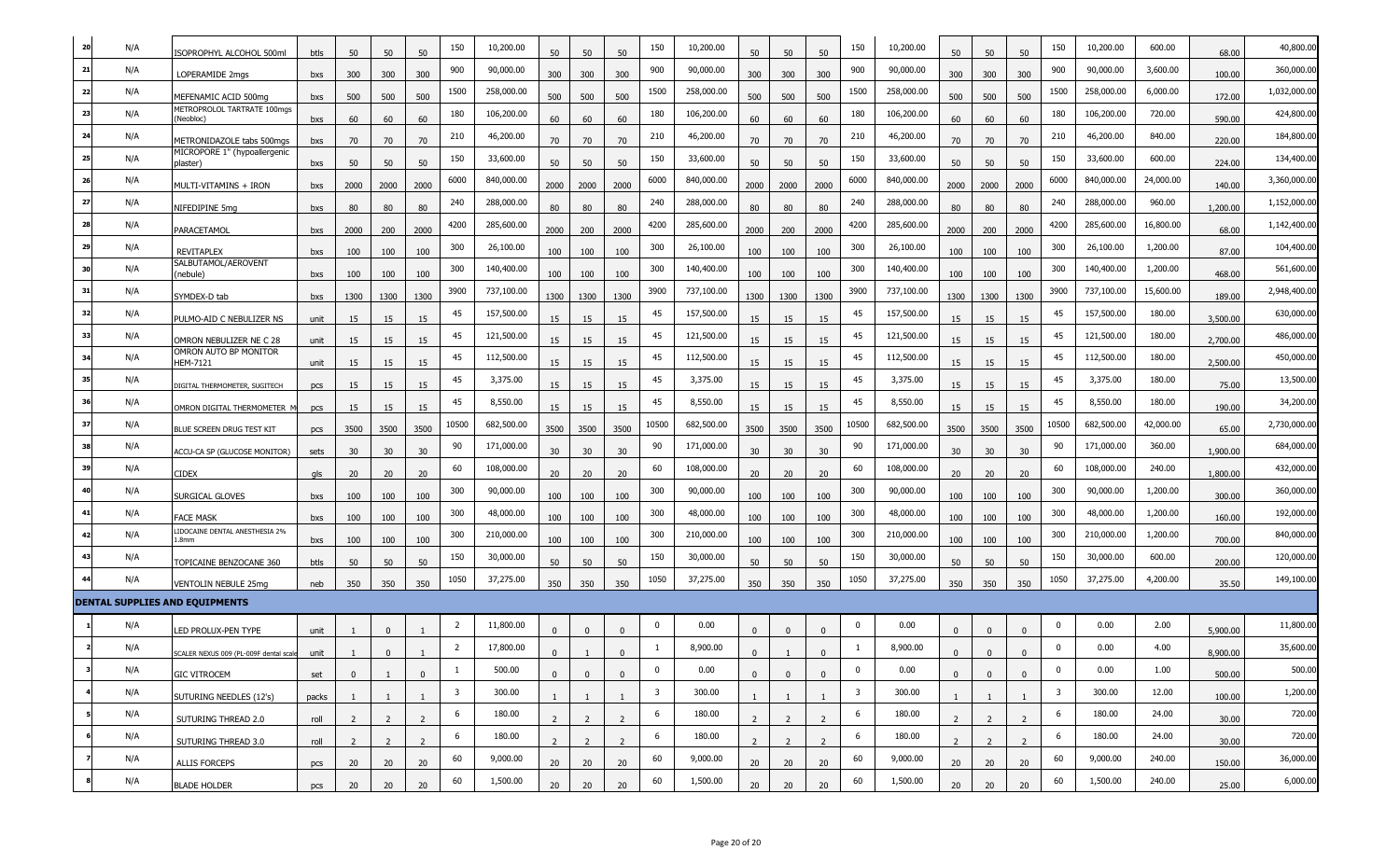|    | N/A | <b>BONE CHISEL</b>         | pcs | 20 | 20 | 20             | 60 | 12,000.00 | 20             | 20           | 20           | 60          | 12,000.00 | 20             | 20             | 20             | 60 | 12,000.00 | 20           | 20           | 20             | 60             | 12,000.00 | 240.00 | 200.00 | 48,000.00  |
|----|-----|----------------------------|-----|----|----|----------------|----|-----------|----------------|--------------|--------------|-------------|-----------|----------------|----------------|----------------|----|-----------|--------------|--------------|----------------|----------------|-----------|--------|--------|------------|
| 10 | N/A | <b>BONE PILE</b>           | pcs | 20 | 20 | 20             | 60 | 9,000.00  | 20             | 20           | 20           | 60          | 9,000.00  | 20             | 20             | 20             | 60 | 9,000.00  | 20           | 20           | 20             | 60             | 9,000.00  | 240.00 | 150.00 | 36,000.00  |
| 11 | N/A | CROSS BAR ELEVATOR (right) | pcs |    |    |                | 3  | 825.00    |                |              |              | 3           | 825.00    |                |                |                | 3  | 825.00    |              |              |                | $\overline{3}$ | 825.00    | 12.00  | 275.00 | 3,300.00   |
| 12 | N/A | CROSS BAR ELEVATOR (left)  | pcs |    |    |                | 3  | 1,140.00  |                |              |              | 3           | 1,140.00  |                |                |                | 3  | 1,140.00  |              |              |                | $\overline{3}$ | 1,140.00  | 12.00  | 380.00 | 4,560.00   |
| 13 | N/A | FORCEP #16                 | pcs | 20 | 20 | 20             | 60 | 22,800.00 | 20             | 20           | 20           | 60          | 22,800.00 | 20             | 20             | 20             | 60 | 22,800.00 | 20           | 20           | 20             | 60             | 22,800.00 | 240.00 | 380.00 | 91,200.00  |
| 14 | N/A | FORCEP #17                 | pcs | 20 | 20 | 20             | 60 | 22,800.00 | 20             | 20           | 20           | 60          | 22,800.00 | 20             | 20             | 20             | 60 | 22,800.00 | 20           | 20           | 20             | 60             | 22,800.00 | 240.00 | 380.00 | 91,200.00  |
| 15 | N/A | FORCEP #18L                | pcs | 20 | 20 | 20             | 60 | 22,800.00 | 20             | 20           | 20           | 60          | 22,800.00 | 20             | 20             | 20             | 60 | 22,800.00 | 20           | 20           | 20             | 60             | 22,800.00 | 240.00 | 380.00 | 91,200.00  |
| 16 | N/A | FORCEP #18R                | pcs | 20 | 20 | 20             | 60 | 22,800.00 | 20             | 20           | 20           | 60          | 22,800.00 | 20             | 20             | 20             | 60 | 22,800.00 | 20           | 20           | 20             | 60             | 22,800.00 | 240.00 | 380.00 | 91,200.00  |
| 17 | N/A | FORCEP #44                 | pcs | 20 | 20 | 20             | 60 | 22,800.00 | 20             | 20           | 20           | 60          | 22,800.00 | 20             | 20             | 20             | 60 | 22,800.00 | 20           | 20           | 20             | 60             | 22,800.00 | 240.00 | 380.00 | 91,200.00  |
| 18 | N/A | FORCEP #65                 | pcs | 20 | 20 | 20             | 60 | 22,800.00 | 20             | 20           | 20           | 60          | 22,800.00 | 20             | 20             | 20             | 60 | 22,800.00 | 20           | 20           | 20             | 60             | 22,800.00 | 240.00 | 380.00 | 91,200.00  |
| 19 | N/A | FORCEP #69                 | pcs | 20 | 20 | 20             | 60 | 22,800.00 | 20             | 20           | 20           | 60          | 22,800.00 | 20             | 20             | 20             | 60 | 22,800.00 | 20           | 20           | 20             | 60             | 22,800.00 | 240.00 | 380.00 | 91,200.00  |
| 20 | N/A | <b>FORCEP #150</b>         | pcs | 20 | 20 | 20             | 60 | 22,800.00 | 20             | 20           | 20           | 60          | 22,800.00 | 20             | 20             | 20             | 60 | 22,800.00 | 20           | 20           | 20             | 60             | 22,800.00 | 240.00 | 380.00 | 91,200.00  |
| 21 | N/A | FORCEP #151                | pcs | 20 | 20 | 20             | 60 | 22,800.00 | 20             | 20           | 20           | 60          | 22,800.00 | 20             | 20             | 20             | 60 | 22,800.00 | 20           | 20           | 20             | 60             | 22,800.00 | 240.00 | 380.00 | 91,200.00  |
| 22 | N/A | MALLET, stainless          | pcs | 20 | 20 | 20             | 60 | 45,000.00 | 20             | 20           | 20           | 60          | 45,000.00 | 20             | 20             | 20             | 60 | 45,000.00 | 20           | 20           | 20             | 60             | 45,000.00 | 240.00 | 750.00 | 180,000.00 |
| 23 | N/A | MINNESOTA RETRACTOR        | pcs | 20 | 20 | 20             | 60 | 6,000.00  | 20             | 20           | 20           | 60          | 6,000.00  | 20             | 20             | 20             | 60 | 6,000.00  | 20           | 20           | 20             | 60             | 6,000.00  | 240.00 | 100.00 | 24,000.00  |
| 24 | N/A | MOSQUITO FORCEP            | pcs | 20 | 20 | 20             | 60 | 6,000.00  | 20             | 20           | 20           | 60          | 6,000.00  | 20             | 20             | 20             | 60 | 6,000.00  | 20           | 20           | 20             | 60             | 6,000.00  | 240.00 | 100.00 | 24,000.00  |
| 25 | N/A | NEEDLE HOLDER              | pcs | 20 | 20 | 20             | 60 | 9,000.00  | 20             | 20           | 20           | 60          | 9,000.00  | 20             | 20             | 20             | 60 | 9,000.00  | 20           | 20           | 20             | 60             | 9,000.00  | 240.00 | 150.00 | 36,000.00  |
| 26 | N/A | <b>RONGUER</b>             | pcs | -5 | -5 | 5              | 15 | 6,450.00  | $\mathbf{0}$   | $\mathbf{0}$ | $\Omega$     | 0           | 0.00      | 5              | 5              | 5              | 15 | 6,450.00  | $\Omega$     | $\Omega$     | $\mathbf{0}$   | 0              | 0.00      | 30.00  | 430.00 | 12,900.00  |
| 27 | N/A | ROOT ELEVATOR #301         | pcs |    |    |                | 15 | 3,000.00  | $\Omega$       | $\Omega$     |              | $\mathbf 0$ | 0.00      | 5              | 5              |                | 15 | 3,000.00  | $\Omega$     | $\Omega$     | $\Omega$       | $\mathbf 0$    | 0.00      | 30.00  | 200.00 | 6,000.00   |
| 28 | N/A | ROOT ELEVATOR #302         | pcs | -5 | -5 | 5              | 15 | 3,000.00  | $\Omega$       | $\mathbf{0}$ | $\Omega$     | 0           | 0.00      | 5              | 5              | 5              | 15 | 3,000.00  | $\Omega$     | $\mathbf{0}$ | $\mathbf{0}$   | $\mathbf 0$    | 0.00      | 30.00  | 200.00 | 6,000.00   |
| 29 | N/A | ROOT ELEVATOR #303         | pcs | -5 | 5  | 5              | 15 | 3,000.00  | $\mathbf{0}$   | $\Omega$     | $\Omega$     | $\mathbf 0$ | 0.00      | 5              | 5              | 5              | 15 | 3,000.00  | $\Omega$     | $\Omega$     | $\Omega$       | $\mathbf 0$    | 0.00      | 30.00  | 200.00 | 6,000.00   |
| 30 | N/A | ROOT ELEVATOR #304         | pcs | -5 | -5 | 5              | 15 | 3,000.00  | $\mathbf{0}$   | $\Omega$     | $\Omega$     | $\mathbf 0$ | 0.00      | 5              | -5             | 5              | 15 | 3,000.00  | $\Omega$     | $\Omega$     | $\Omega$       | $\mathbf 0$    | 0.00      | 30.00  | 200.00 | 6,000.00   |
| 31 | N/A | ROOT TIP pik #1            | pcs | 5  | 5  | 5              | 15 | 3,300.00  | $\Omega$       | $\Omega$     | $\Omega$     | 0           | 0.00      | 5              | 5              | 5              | 15 | 3,300.00  | $\Omega$     | $\Omega$     | $\mathbf{0}$   | $\mathbf 0$    | 0.00      | 30.00  | 220.00 | 6,600.00   |
| 32 | N/A | ROOT TIP pik #2            | pcs | -5 | -5 | 5              | 15 | 3,300.00  | $\Omega$       | $\Omega$     | n            | 0           | 0.00      | 5              | 5              | 5              | 15 | 3,300.00  | $\Omega$     | $\Omega$     | $\Omega$       | $\mathbf 0$    | 0.00      | 30.00  | 220.00 | 6,600.00   |
| 33 | N/A | ROOT TIP pik #3            | pcs | -5 | -5 | 5              | 15 | 3,300.00  | $\mathbf{0}$   | $\Omega$     |              | $\mathbf 0$ | 0.00      | 5              | -5             | 5              | 15 | 3,300.00  | $\Omega$     |              | $\Omega$       | $\mathbf 0$    | 0.00      | 30.00  | 220.00 | 6,600.00   |
| 34 | N/A | SELDIN ELEVATOR            | pcs | 5  | 5  | 5              | 15 | 2,400.00  | $\Omega$       | $\Omega$     | $\Omega$     | 0           | 0.00      | 5              | 5              | 5              | 15 | 2,400.00  | $\Omega$     | $\Omega$     | $\mathbf{0}$   | $\mathbf 0$    | 0.00      | 30.00  | 160.00 | 4,800.00   |
| 35 | N/A | <b>TISSUE FORCEP</b>       | pcs |    | 5  | 5              | 15 | 2,250.00  | $\Omega$       |              |              | 0           | 0.00      | 5              | 5              | 5              | 15 | 2,250.00  | $\Omega$     | $\Omega$     | $\Omega$       | $\mathbf 0$    | 0.00      | 30.00  | 150.00 | 4,500.00   |
| 36 | N/A | ADSON FORCEP with teeth    | pcs | -5 |    |                | 15 | 1,500.00  |                | $\Omega$     |              | $\mathbf 0$ | 0.00      | $5^{\circ}$    | 5              |                | 15 | 1,500.00  |              |              |                | $\mathbf 0$    | 0.00      | 30.00  | 100.00 | 3,000.00   |
| 37 | N/A | ELEVATOR #1c               | pcs | 5  | 5  | 5              | 15 | 3,000.00  | $\overline{0}$ | $\mathbf 0$  | $\mathbf{0}$ | 0           | 0.00      | 5              | 5              | 5              | 15 | 3,000.00  | $\mathbf{0}$ | $\mathbf{0}$ | $\mathbf{0}$   | $\mathbf 0$    | 0.00      | 30.00  | 200.00 | 6,000.00   |
| 38 | N/A | ELEVATOR #21               | pcs | 5  | 5  | 5              | 15 | 3,000.00  | $\mathbf{0}$   | $\mathbf{0}$ | $\Omega$     | $\bf{0}$    | 0.00      | 5              | 5              | 5              | 15 | 3,000.00  | $\mathbf{0}$ | $\mathbf{0}$ | $\overline{0}$ | $\pmb{0}$      | 0.00      | 30.00  | 200.00 | 6,000.00   |
| 39 | N/A | ELEVATOR #2c               | pcs | 5  | 5  | 5 <sup>5</sup> | 15 | 3,000.00  | $\mathbf{0}$   | $\mathbf 0$  | $\mathbf{0}$ | $\mathbf 0$ | 0.00      | 5 <sup>5</sup> | 5              | 5 <sup>5</sup> | 15 | 3,000.00  | $\mathbf{0}$ | $\mathbf{0}$ | $\mathbf 0$    | $\mathbf 0$    | 0.00      | 30.00  | 200.00 | 6,000.00   |
| 40 | N/A | ELEVATOR #45               | pcs | 5  | 5  | 5              | 15 | 3,000.00  | $\overline{0}$ | $\mathbf 0$  | $\mathbf{0}$ | 0           | 0.00      | 5              | 5 <sup>5</sup> | 5              | 15 | 3,000.00  | $\mathbf{0}$ | $\mathbf{0}$ | $\mathbf{0}$   | $\bf{0}$       | 0.00      | 30.00  | 200.00 | 6,000.00   |
| 41 | N/A | ELEVATOR #71               | pcs | 5  | -5 | 5              | 15 | 3,000.00  | $\mathbf{0}$   | $\mathbf{0}$ | $\Omega$     | $\bf{0}$    | 0.00      | 5              | 5              | 5              | 15 | 3,000.00  | $\mathbf{0}$ | $\mathbf{0}$ | $\mathbf{0}$   | $\bf{0}$       | 0.00      | 30.00  | 200.00 | 6,000.00   |
| 42 | N/A | ELEVATOR #72               | pcs | 5  | 5  | 5 <sup>5</sup> | 15 | 3,000.00  | $\mathbf{0}$   | $\mathbf{0}$ | $\mathbf{0}$ | $\mathbf 0$ | 0.00      | 5 <sup>5</sup> | 5              | 5              | 15 | 3,000.00  | $\mathbf{0}$ | $\mathbf 0$  | $\mathbf 0$    | $\pmb{0}$      | 0.00      | 30.00  | 200.00 | 6,000.00   |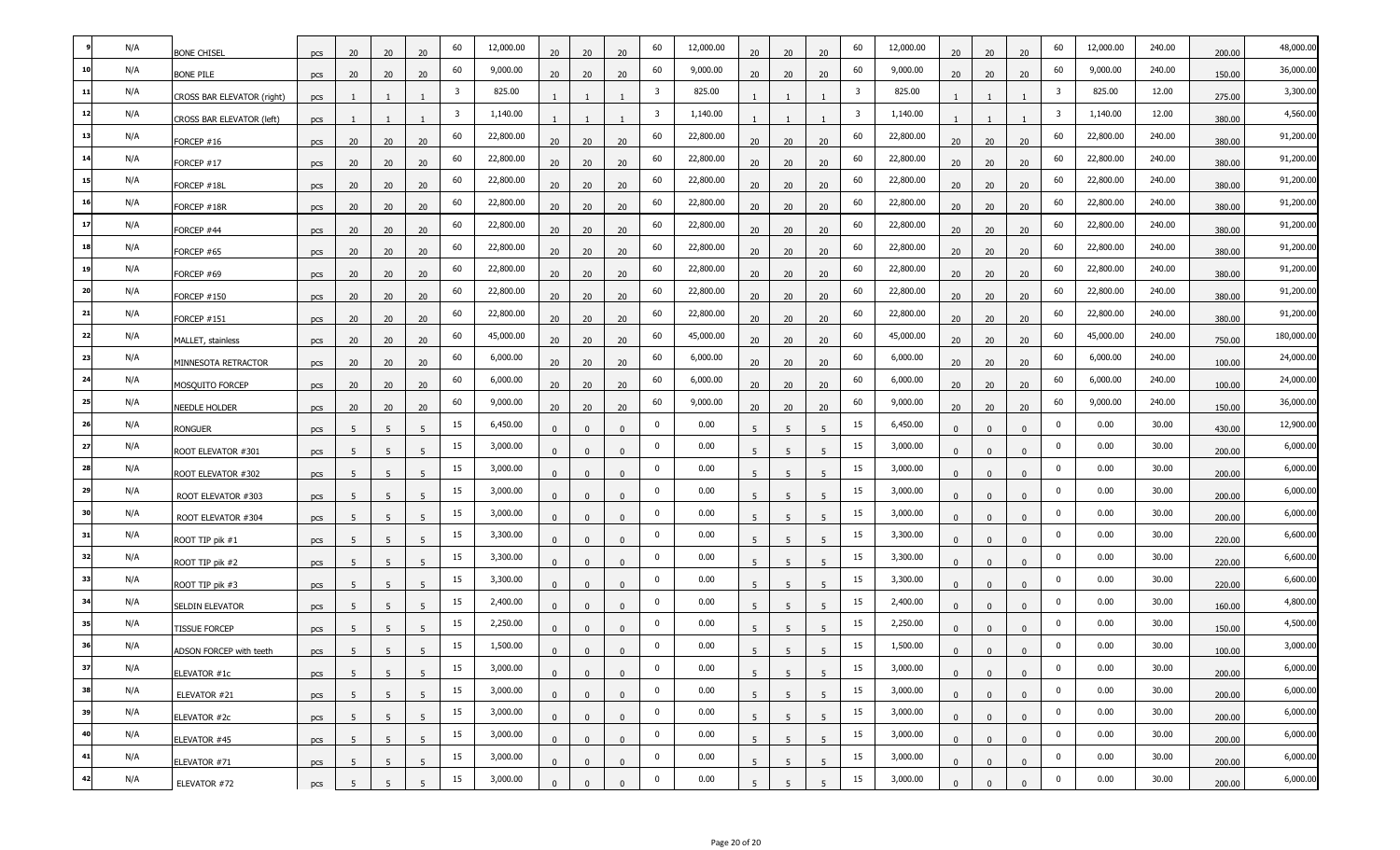|     | N/A | <b>ACID ETCHANT</b>                        | pcs   | -5             | -5                      | 5              | 15    | 3,000.00     | $\Omega$       | $\Omega$       | $\Omega$       | 0                       | 0.00         | -5                      | 5                       |                | 15                      | 3,000.00     | $\Omega$                 | $\Omega$       | $\Omega$       | $\mathbf 0$             | 0.00         | 30.00      | 200.00     | 6,000.00      |
|-----|-----|--------------------------------------------|-------|----------------|-------------------------|----------------|-------|--------------|----------------|----------------|----------------|-------------------------|--------------|-------------------------|-------------------------|----------------|-------------------------|--------------|--------------------------|----------------|----------------|-------------------------|--------------|------------|------------|---------------|
| 44  | N/A | BONDING AGENT 5ml (DFL)                    | pcs   | 4              | 4                       | $\overline{4}$ | 12    | 6,000.00     | $\mathbf{0}$   | $\mathbf{0}$   | $\mathbf{0}$   | $\mathbf 0$             | 0.00         |                         | $\overline{4}$          |                | 12                      | 6,000.00     | $\mathbf{0}$             | $\mathbf{0}$   | $\Omega$       | $\mathbf 0$             | 0.00         | 24.00      | 500.00     | 12,000.00     |
|     | N/A | PLASTER OF PARIS                           | kls   | $\overline{4}$ | $\overline{4}$          | $\overline{4}$ | 12    | 420.00       | $\mathbf{0}$   | $\Omega$       | $\Omega$       | 0                       | 0.00         |                         | $\overline{4}$          |                | 12                      | 420.00       | $\Omega$                 | $\Omega$       | $\mathbf{0}$   | $\mathbf 0$             | 0.00         | 24.00      | 35.00      | 840.00        |
|     | N/A | ZOE CEMENT (temrex) big                    | set   |                | 4                       |                | 12    | 15,000.00    | $\Omega$       | $\Omega$       | $\Omega$       | $\Omega$                | 0.00         | 4                       | $\overline{4}$          |                | 12                      | 15,000.00    | $\Omega$                 | $\Omega$       | $\Omega$       | $\mathbf 0$             | 0.00         | 24.00      | 1,250.00   | 30,000.00     |
|     | N/A | PERIODONTAL PROBE                          | pcs   | $\overline{4}$ | $\overline{4}$          | $\overline{4}$ | 12    | 1,200.00     | $\Omega$       | $\Omega$       | $\mathbf{0}$   | $\bf{0}$                | 0.00         | 4                       | $\overline{4}$          | $\overline{4}$ | 12                      | 1,200.00     | $\Omega$                 | $\mathbf{0}$   | $\mathbf{0}$   | $\mathbf 0$             | 0.00         | 24.00      | 100.00     | 2,400.00      |
|     | N/A | PLASTER BOWL (small)                       | pcs   | 3              | $\overline{\mathbf{3}}$ | 3              | 9     | 243.00       | $\mathbf{0}$   | $\mathbf{0}$   | $\Omega$       | 0                       | 0.00         | $\overline{\mathbf{3}}$ | $\overline{\mathbf{3}}$ | 3              | 9                       | 243.00       | $\Omega$                 | $\Omega$       | $\mathbf{0}$   | $\mathbf 0$             | 0.00         | 18.00      | 27.00      | 486.00        |
|     | N/A | SPATULA (stainless)                        | pcs   | -3             | -3                      | 3              | -9    | 540.00       | $\Omega$       | $\Omega$       | $\Omega$       | $\Omega$                | 0.00         | -3                      | -3                      |                | 9                       | 540.00       | $\Omega$                 | $\Omega$       | $\Omega$       | $\mathbf 0$             | 0.00         | 18.00      | 60.00      | 1,080.00      |
| 50  | N/A | SPOON EXCAVATOR                            | pcs   | 3              | 3                       | $\overline{3}$ | 9     | 630.00       | $\mathbf{0}$   | $\mathbf{0}$   | $\mathbf{0}$   | 0                       | 0.00         | $\overline{\mathbf{3}}$ | -3                      | 3              | 9                       | 630.00       | $\mathbf{0}$             | $\mathbf{0}$   | $\mathbf{0}$   | $\mathbf 0$             | 0.00         | 18.00      | 70.00      | 1,260.00      |
| 51  | N/A | YELLOW WAX/BITTEWAX                        | pcs   | 2              | $\overline{2}$          | 2              | 6     | 54.00        | $\overline{2}$ | $\mathbf{0}$   | 2              | $\overline{4}$          | 36.00        | 2                       | $\overline{2}$          | 2              | 6                       | 54.00        | $\Omega$                 | $\Omega$       | $\mathbf{0}$   | $\mathbf 0$             | 0.00         | 16.00      | 9.00       | 144.00        |
|     | N/A | ALGINATE (kromopan)                        | packs |                |                         |                | 6     | 1,800.00     |                |                |                | 3                       | 900.00       |                         |                         |                | 6                       | 1,800.00     | $\Omega$                 | $\Omega$       |                | $\mathbf 0$             | 0.00         | 15.00      | 300.00     | 4,500.00      |
| 53  | N/A | <b>RUBBER CUP</b>                          | pcs   | -8             | 8                       | 8              | 24    | 120.00       | 8              | 8              | 8              | 24                      | 120.00       | 8                       | 8                       |                | 24                      | 120.00       | 8                        | 8              | 8              | 24                      | 120.00       | 96.00      | 5.00       | 480.00        |
|     | N/A | PROPHY PASTE                               | tube  | 2              | 2                       | 2              | 6     | 420.00       | 2              | $\overline{2}$ | $\overline{z}$ | 6                       | 420.00       | 2                       | $\overline{2}$          | $\overline{z}$ | 6                       | 420.00       | $\overline{\phantom{0}}$ | $\overline{z}$ | $\overline{2}$ | 6                       | 420.00       | 24.00      | 70.00      | 1,680.00      |
|     | N/A | PROPHY BRUSH 100's                         | packs | -2             | -2                      | 2              | 6     | 4,350.00     |                |                |                | 3                       | 2,175.00     |                         |                         |                | 3                       | 2,175.00     |                          |                |                | $\overline{\mathbf{3}}$ | 2,175.00     | 15.00      | 725.00     | 10,875.00     |
|     | N/A | DISPOSAL BIB 100'S                         | packs | 30             | 30 <sup>°</sup>         | 30             | 90    | 12,150.00    |                | 2              | $\overline{ }$ | 6                       | 810.00       |                         | $\overline{z}$          |                | 6                       | 810.00       |                          |                | 2              | 6                       | 810.00       | 108.00     | 135.00     | 14,580.00     |
| -57 | N/A | MOUTH MIRROR with handle #4                | pcs   | 5              | 5                       | 5              | 15    | 825.00       |                |                |                | 3                       | 165.00       |                         |                         |                | 3                       | 165.00       |                          |                |                | $\overline{\mathbf{3}}$ | 165.00       | 24.00      | 55.00      | 1,320.00      |
| 58  | N/A | MOUTH MIRROR with handle #5                | pcs   | -5             | 5                       | -5             | 15    | 900.00       |                |                |                | 3                       | 180.00       |                         |                         |                | $\overline{\mathbf{3}}$ | 180.00       |                          |                |                | $\overline{3}$          | 180.00       | 24.00      | 60.00      | 1,440.00      |
|     | N/A | COTTON PLIER with lock                     | pcs   | 5              | 5                       | 5              | 15    | 1,500.00     | $\mathbf{0}$   |                | $\mathbf{0}$   | $\mathbf{1}$            | 100.00       | $\mathbf{0}$            |                         | $\Omega$       | -1                      | 100.00       | $\Omega$                 |                | $\mathbf{0}$   | 1                       | 100.00       | 18.00      | 100.00     | 1,800.00      |
|     | N/A | <b>COTTON PLIER without lock</b>           | pcs   | 5              | 5                       | 5              | 15    | 1,200.00     | $\mathbf{0}$   |                | $\Omega$       | -1                      | 80.00        | $\mathbf{0}$            |                         | $\Omega$       |                         | 80.00        | $\Omega$                 |                | $\Omega$       | -1                      | 80.00        | 18.00      | 80.00      | 1,440.00      |
| 61  | N/A | <b>EXPLORER</b>                            | pcs   | -5             | 5                       | 5              | 15    | 1,200.00     | $\Omega$       |                | $\Omega$       |                         | 80.00        | $\Omega$                |                         | $\Omega$       |                         | 80.00        | $\Omega$                 |                | $\Omega$       | -1                      | 80.00        | 18.00      | 80.00      | 1,440.00      |
|     | N/A | <b>DYCAL</b>                               | pcs   | 5              | 5                       | 5              | 15    | 15,000.00    | $\mathbf{0}$   |                | $\mathbf{0}$   | -1                      | 1,000.00     | $\mathbf{0}$            |                         | $\Omega$       |                         | 1,000.00     | $\Omega$                 |                | $\mathbf{0}$   | 1                       | 1,000.00     | 18.00      | 1,000.00   | 18,000.00     |
|     | N/A | BEAUTIFIL COMPOSITE                        | tube  | -5             | 5                       | -5             | 15    | 20,025.00    |                |                |                | 3                       | 4,005.00     |                         |                         |                | 3                       | 4,005.00     |                          |                |                | $\overline{\mathbf{3}}$ | 4,005.00     | 24.00      | 1,335.00   | 32,040.00     |
|     | N/A | DIAMOND BURS (round)                       | pcs   |                | 5                       | -5             | 15    | 750.00       |                |                |                | 6                       | 300.00       |                         |                         |                | 6                       | 300.00       |                          |                |                | 6                       | 300.00       | 33.00      | 50.00      | 1,650.00      |
| 65  | N/A | DIAMOND BURS (straight)                    | pcs   | 5              | 5                       | 5              | 15    | 750.00       |                |                |                | $\overline{\mathbf{3}}$ | 150.00       |                         |                         |                | 3                       | 150.00       |                          |                |                | $\overline{\mathbf{3}}$ | 150.00       | 24.00      | 50.00      | 1,200.00      |
|     | N/A | DIAMOND BURS (inverted)                    | pcs   | 5              | 5                       | 5              | 15    | 750.00       |                |                |                | 3                       | 150.00       |                         |                         |                | 3                       | 150.00       |                          |                |                | $\overline{\mathbf{3}}$ | 150.00       | 24.00      | 50.00      | 1,200.00      |
|     | N/A | GUM SEPERATOR TRUMPF PAKISTAN              | pcs   |                | 5                       | -5             | 15    | 1,200.00     | $\Omega$       |                |                | $\overline{2}$          | 160.00       | $\Omega$                |                         |                | 2                       | 160.00       | $\Omega$                 |                |                | $\overline{2}$          | 160.00       | 21.00      | 80.00      | 1,680.00      |
| 68  | N/A | CARPULE SYRINGE PAKISTAN                   | pcs   | 5              | 5                       | 5              | 15    | 3,975.00     | $\mathbf{0}$   |                | $\mathbf{0}$   | -1                      | 265.00       | $\mathbf{0}$            |                         | $\Omega$       |                         | 265.00       | $\mathbf{0}$             |                | $\mathbf{0}$   | 1                       | 265.00       | 18.00      | 265.00     | 4,770.00      |
|     | N/A | CHISEL DOUBLE ENDED TRUMPF PAI             | pcs   | 5              | 5                       | 5              | 15    | 1,200.00     | $\Omega$       | $\Omega$       | $\mathbf{0}$   | 0                       | 0.00         | $\mathbf{0}$            | $\mathbf 0$             | $\mathbf 0$    | $\bf{0}$                | 0.00         | $\Omega$                 | $\mathbf{0}$   | $\mathbf{0}$   | $\bf{0}$                | 0.00         | 15.00      | 80.00      | 1,200.00      |
|     | N/A | GLASSTONOMER CEMENT type I shof            | pcs   |                |                         |                | 15    | 18,000.00    |                |                |                | $\Omega$                | 0.00         |                         |                         |                | $\Omega$                | 0.00         |                          |                |                | $\overline{0}$          | 0.00         | 15.00      | 1,200.00   | 18,000.00     |
| 71  | N/A | <b>DENTAL CHAIR</b>                        | unit  | 1              | $\mathbf 0$             | $\mathbf 0$    |       | 157,200.00   | $\mathbf{0}$   | $\mathbf 0$    | $\mathbf 0$    | 0                       | 0.00         | $\mathbf{0}$            | $\overline{0}$          | $\mathbf 0$    | $\mathbf 0$             | 0.00         | $\mathbf 0$              | $\mathbf 0$    | $\mathbf{0}$   | $\mathbf 0$             | 0.00         | 1.00       | 157,200.00 | 157,200.00    |
|     |     | <b>CONSTRUCTION SUPPLIES AND MATERIALS</b> |       |                |                         |                |       |              |                |                |                |                         |              |                         |                         |                |                         |              |                          |                |                |                         |              |            |            |               |
|     | N/A | CHB 4" X 8" X 16"                          | pcs   | 6000           | 6000                    | 6000           | 18000 | 225,000.00   | 6000           | 6000           | 6000           | 18000                   | 225,000.00   | 6000                    | 6000                    | 6000           | 18000                   | 225,000.00   | 6000                     | 6000           | 6000           | 18000                   | 225,000.00   | 72,000.00  | 12.50      | 900,000.00    |
|     | N/A | CHB 6" X 8" X 16"                          | pcs   | 10000          | 10000                   | 10000          | 30000 | 420,000.00   | 10000          | 10000          | 10000          | 30000                   | 420,000.00   | 10000                   | 10000                   | 10000          | 30000                   | 420,000.00   | 10000                    | 10000          | 10000          | 30000                   | 420,000.00   | 120,000.00 | 14.00      | 1,680,000.00  |
|     | N/A | Portland Cement                            | bgs   | 8000           | 8000                    | 8000           | 24000 | 6,000,000.00 | 8000           | 8000           | 8000           | 24000                   | 6,000,000.00 | 8000                    | 8000                    | 8000           | 24000                   | 6,000,000.00 | 8000                     | 8000           | 8000           | 24000                   | 6,000,000.00 | 96,000.00  | 250.00     | 24,000,000.00 |
|     | N/A | Washed Sand                                | cu.m  | 800            | 800                     | 800            | 2400  | 1,200,000.00 | 800            | 800            | 800            | 2400                    | 1,200,000.00 | 800                     | 800                     | 800            | 2400                    | 1,200,000.00 | 800                      | 800            | 800            | 2400                    | 1,200,000.00 | 9,600.00   | 500.00     | 4,800,000.00  |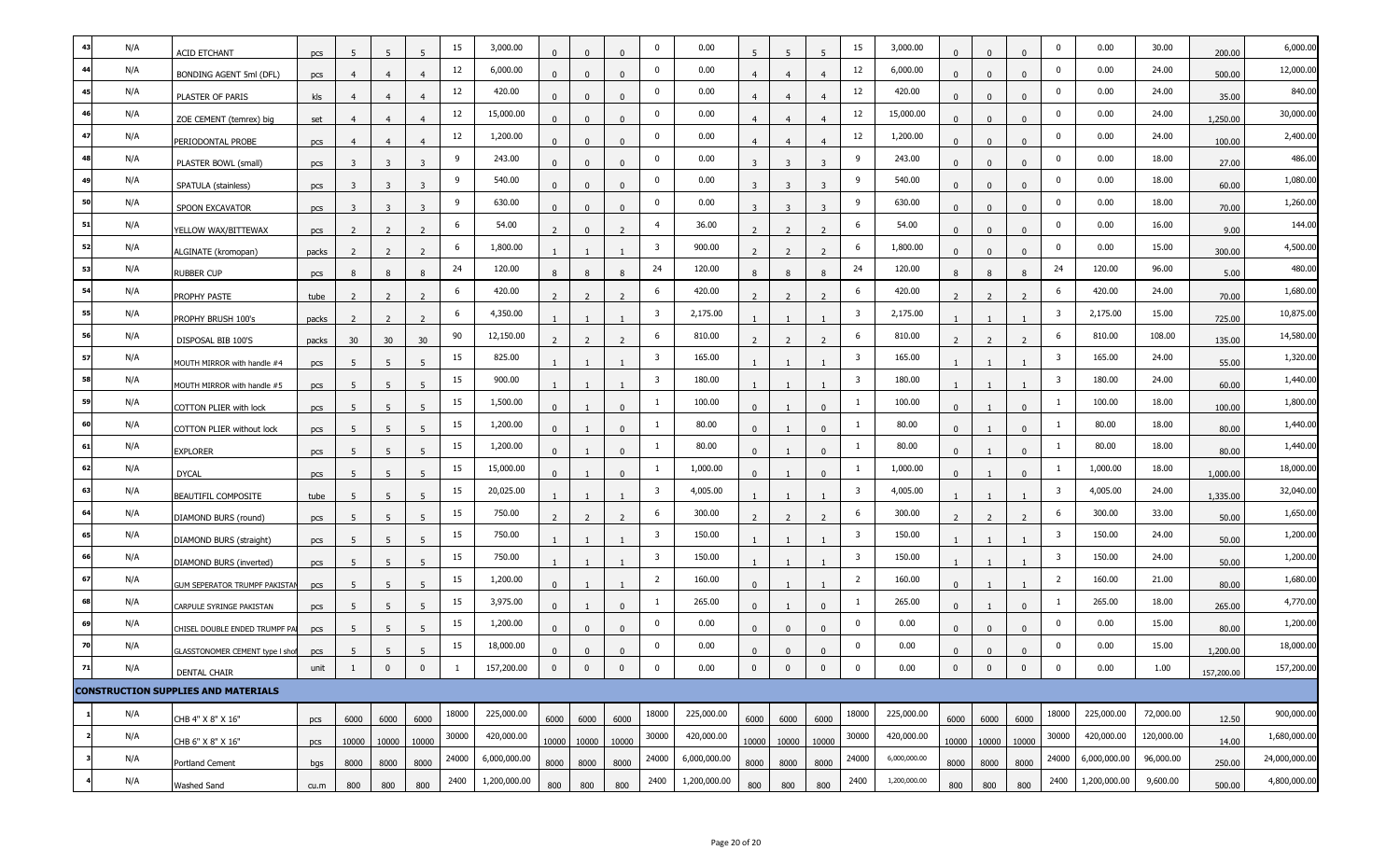|      | N/A | Crushed Gravel                   | cu.m  | 600             | 600             | 600  | 1800  | 1,620,000.00 | 600             | 600             | 600  | 1800  | 1,620,000.00 | 600             | 600             | 600  | 1800  | 1,620,000.00 | 600             | 600  | 600             | 1800  | 1,620,000.00 | 7,200.00  | 900.00   | 6,480,000.00 |
|------|-----|----------------------------------|-------|-----------------|-----------------|------|-------|--------------|-----------------|-----------------|------|-------|--------------|-----------------|-----------------|------|-------|--------------|-----------------|------|-----------------|-------|--------------|-----------|----------|--------------|
|      | N/A | Reinforcing Steel Bars 25mmo     | Ingth | 250             | 250             | 250  | 750   | 562,500.00   | 250             | 250             | 250  | 750   | 562,500.00   | 250             | 250             | 250  | 750   | 562,500.00   | 250             | 250  | 250             | 750   | 562,500.00   | 3,000.00  | 750.00   | 2,250,000.00 |
|      | N/A | Reinforcing Steel Bars 20mmo     | Ingth | 200             | 200             | 200  | 600   | 297,000.00   | 200             | 200             | 200  | 600   | 297,000.00   | 200             | 200             | 200  | 600   | 297,000.00   | 200             | 200  | 200             | 600   | 297,000.00   | 2,400.00  | 495.00   | 1,188,000.00 |
|      | N/A | Reinforcing Steel Bars 16mmo     | Ingth | 1500            | 1500            | 1500 | 4500  | 1,102,500.00 | 1500            | 1500            | 1500 | 4500  | 1,102,500.00 | 1500            | 1500            | 1500 | 4500  | 1,102,500.00 | 1500            | 1500 | 1500            | 4500  | 1,102,500.00 | 18,000.00 | 245.00   | 4,410,000.00 |
|      | N/A | Reinforcing Steel Bars 12mmo     | Ingth | 700             | 700             | 700  | 2100  | 514,500.00   | 700             | 700             | 700  | 2100  | 514,500.00   | 700             | 700             | 700  | 2100  | 514,500.00   | 700             | 700  | 700             | 2100  | 514,500.00   | 8,400.00  | 245.00   | 2,058,000.00 |
|      | N/A | Reinforcing Steel Bars 10mmo     | Ingth | 3600            | 3600            | 3600 | 10800 | 1,890,000.00 | 3600            | 3600            | 3600 | 10800 | 1,890,000.00 | 3600            | 3600            | 3600 | .0800 | 1,890,000.00 | 3600            | 3600 | 3600            | 10800 | 1,890,000.00 | 43,200.00 | 175.00   | 7,560,000.00 |
| 11   | N/A | Reinforcing Steel Bars 8mmo      | Ingth | 200             | 200             | 200  | 600   | 81,000.00    | 200             | 200             | 200  | 600   | 81,000.00    | 200             | 200             | 200  | 600   | 81,000.00    | 200             | 200  | 200             | 600   | 81,000.00    | 2,400.00  | 135.00   | 324,000.00   |
| 12   | N/A | Steel deck 0.80mm X 250mm        | ln.m  | 3500            | 3500            | 3500 | 10500 | 1,417,500.00 | 3500            | 3500            | 3500 | 10500 | 1,417,500.00 | 3500            | 3500            | 3500 | 10500 | 1,417,500.00 | 3500            | 3500 | 3500            | 10500 | 1,417,500.00 | 42,000.00 | 135.00   | 5,670,000.00 |
|      | N/A | Tie Wire #16                     | kls   | 300             | 300             | 300  | 900   | 90,000.00    | 300             | 300             | 300  | 900   | 90,000.00    | 300             | 300             | 300  | 900   | 90,000.00    | 300             | 300  | 300             | 900   | 90,000.00    | 3,600.00  | 100.00   | 360,000.00   |
|      | N/A | Plywood 5mm X 4 X 8              | pcs   | 65              | 65              | 65   | 195   | 81,900.00    | 65              | 65              | 65   | 195   | 81,900.00    | 65              | 65              | 65   | 195   | 81,900.00    | 65              | 65   | 65              | 195   | 81,900.00    | 780.00    | 420.00   | 327,600.00   |
|      | N/A | Ordinary Plywood 3/8"X 4' X 8"   | pcs   | 200             | 200             | 200  | 600   | 720,000.00   | 200             | 200             | 200  | 600   | 720,000.00   | 200             | 200             | 200  | 600   | 720,000.00   | 200             | 200  | 200             | 600   | 720,000.00   | 2,400.00  | 1,200.00 | 2,880,000.00 |
|      | N/A | Plyboard 3/4" X 4 X 8            | pcs   | 500             | 500             | 500  | 1500  | 1,425,000.00 | 500             | 500             | 500  | 1500  | 1,425,000.00 | 500             | 500             | 500  | 1500  | 1,425,000.00 | 500             | 500  | 500             | 1500  | 1,425,000.00 | 6,000.00  | 950.00   | 5,700,000.00 |
|      | N/A | Common Wire Nail 4"              | kls   | 270             | 270             | 270  | 810   | 48,600.00    | 270             | 270             | 270  | 810   | 48,600.00    | 270             | 270             | 270  | 810   | 48,600.00    | 270             | 270  | 270             | 810   | 48,600.00    | 3,240.00  | 60.00    | 194,400.00   |
| 18   | N/A | Common Wire Nail 3"              | kls   | 80              | 80              | 80   | 240   | 14,400.00    | 80              | 80              | 80   | 240   | 14,400.00    | 80              | 80              | 80   | 240   | 14,400.00    | 80              | 80   | 80              | 240   | 14,400.00    | 960.00    | 60.00    | 57,600.00    |
|      | N/A | Common Wire Nail 2 1/2"          | kls   | 80              | 80              | 80   | 240   | 14,400.00    | 80              | 80              | 80   | 240   | 14,400.00    | 80              | 80              | 80   | 240   | 14,400.00    | 80              | 80   | 80              | 240   | 14,400.00    | 960.00    | 60.00    | 57,600.00    |
| 20   | N/A | Common Wire Nail 1"              | kls   | 80              | 80              | 80   | 240   | 14,400.00    | 80              | 80              | 80   | 240   | 14,400.00    | 80              | 80              | 80   | 240   | 14,400.00    | 80              | 80   | 80              | 240   | 14,400.00    | 960.00    | 60.00    | 57,600.00    |
| 21   | N/A | Concrete Nail 3"                 | kls   | 80              | 80              | 80   | 240   | 28,800.00    | 80              | 80              | 80   | 240   | 28,800.00    | 80              | 80              | 80   | 240   | 28,800.00    | 80              | 80   | 80              | 240   | 28,800.00    | 960.00    | 120.00   | 115,200.00   |
| 22   | N/A | Finishing Nail 1"                | kls   | 80              | 80              | 80   | 240   | 15,600.00    | 80              | 80              | 80   | 240   | 15,600.00    | 80              | 80              | 80   | 240   | 15,600.00    | 80              | 80   | 80              | 240   | 15,600.00    | 960.00    | 65.00    | 62,400.00    |
| 23   | N/A | Coco Lumber 2"X 3"X 12"          | bdft  | 550             | 550             | 550  | 1650  | 26,400.00    | 550             | 550             | 550  | 1650  | 26,400.00    | 550             | 550             | 550  | 1650  | 26,400.00    | 550             | 550  | 550             | 1650  | 26,400.00    | 6,600.00  | 16.00    | 105,600.00   |
| 24   | N/A | Coco Lumber 2"X 2"X 12"          | bdft  | 550             | 550             | 550  | 1650  | 26,400.00    | 550             | 550             | 550  | 1650  | 26,400.00    | 550             | 550             | 550  | 1650  | 26,400.00    | 550             | 550  | 550             | 1650  | 26,400.00    | 6,600.00  | 16.00    | 105,600.00   |
| 25   | N/A | Cyclone Wire 2"X 4' X 10'        | rolls | 50              | 50              | 50   | 150   | 675,000.00   | 50              | 50              | 50   | 150   | 675,000.00   | 50              | 50              | 50   | 150   | 675,000.00   | 50              | 50   | 50              | 150   | 675,000.00   | 600.00    | 4,500.00 | 2,700,000.00 |
| 26   | N/A | Baseboard Moulding 1"X 4"X 8 s4s | pcs   | 50              | 50              | 50   | 150   | 18,000.00    | 50              | 50              | 50   | 150   | 18,000.00    | 50              | 50              | 50   | 150   | 18,000.00    | 50              | 50   | 50              | 150   | 18,000.00    | 600.00    | 120.00   | 72,000.00    |
| 27   | N/A | Mouldings 1/4"X 3/4"X 8' s4s     | pcs   | 50              | 50              | 50   | 150   | 12,750.00    | 50              | 50              | 50   | 150   | 12,750.00    | 50              | 50              | 50   | 150   | 12,750.00    | 50              | 50   | 50              | 150   | 12,750.00    | 600.00    | 85.00    | 51,000.00    |
| 28   | N/A | Gemilina Lumber 1"X 3"X 10' s4s  | pcs   | 60              | 60              | 60   | 180   | 16,200.00    | 60              | 60              | 60   | 180   | 16,200.00    | 60              | 60              | 60   | 180   | 16,200.00    | 60              | 60   | 60              | 180   | 16,200.00    | 720.00    | 90.00    | 64,800.00    |
| 29   | N/A | Piano Hinges                     | rolls | 30              | 30              | 30   | 90    | 22,500.00    | 30 <sup>°</sup> | 30              | 30   | 90    | 22,500.00    | 30 <sup>°</sup> | 30              | 30   | 90    | 22,500.00    | 30              | 30   | 30              | 90    | 22,500.00    | 360.00    | 250.00   | 90,000.00    |
|      | N/A | <b>Stick Well</b>                | ltrs  | 30              | 30              | 30   | 90    | 14,400.00    | 30              | 30              | 30   | 90    | 14,400.00    | 30              | 30              | 30   | 90    | 14,400.00    | 30              | 30   | 30 <sup>°</sup> | 90    | 14,400.00    | 360.00    | 160.00   | 57,600.00    |
| 31   | N/A | Drawer Lock                      | pcs   | 100             | 100             | 100  | 300   | 22,500.00    | 100             | 100             | 100  | 300   | 22,500.00    | 100             | 100             | 100  | 300   | 22,500.00    | 100             | 100  | 100             | 300   | 22,500.00    | 1,200.00  | 75.00    | 90,000.00    |
| 32   | N/A | <b>Drawer Catches</b>            | pcs   | 100             | 100             | 100  | 300   | 12,000.00    | 100             | 100             | 100  | 300   | 12,000.00    | 100             | 100             | 100  | 300   | 12,000.00    | 100             | 100  | 100             | 300   | 12,000.00    | 1,200.00  | 40.00    | 48,000.00    |
| 33   | N/A | Flat wall enamel primer          | gls   | 30 <sub>o</sub> | 30 <sup>2</sup> | 30   | 90    | 60,300.00    | 30 <sup>°</sup> | 30 <sup>2</sup> | 30   | 90    | 60,300.00    | 30 <sup>°</sup> | 30 <sup>°</sup> | 30   | 90    | 60,300.00    | 30 <sup>°</sup> | 30   | 30              | 90    | 60,300.00    | 360.00    | 670.00   | 241,200.00   |
| 34   | N/A | Cast enamel paint                | gls   | 100             | 100             | 100  | 300   | 177,000.00   | 100             | 100             | 100  | 300   | 177,000.00   | 100             | 100             | 100  | 300   | 177,000.00   | 100             | 100  | 100             | 300   | 177,000.00   | 1,200.00  | 590.00   | 708,000.00   |
| - 35 | N/A | Quick Drying paint gloss         | gls   | 50              | 50              | 50   | 150   | 104,250.00   | 50              | 50              | 50   | 150   | 104,250.00   | 50              | 50              | 50   | 150   | 104,250.00   | 50              | 50   | 50              | 150   | 104,250.00   | 600.00    | 695.00   | 417,000.00   |
| 36   | N/A | Assorted oil tinting             | pint  | 20              | 20              | 20   | 60    | 7,200.00     | 20              | 20              | 20   | 60    | 7,200.00     | 20              | 20              | 20   | 60    | 7,200.00     | 20              | 20   | 20              | 60    | 7,200.00     | 240.00    | 120.00   | 28,800.00    |
| 37   | N/A | Roller brush 6" with tray        | sets  | 30 <sub>o</sub> | 30 <sup>°</sup> | 30   | 90    | 10,800.00    | 30 <sup>°</sup> | 30 <sup>°</sup> | 30   | 90    | 10,800.00    | 30 <sup>°</sup> | 30 <sup>°</sup> | 30   | 90    | 10,800.00    | 30              | 30   | 30              | 90    | 10,800.00    | 360.00    | 120.00   | 43,200.00    |
| 38   | N/A | Paint brush 2 1/2 "              | pcs   | 200             | 200             | 200  | 600   | 39,000.00    | 200             | 200             | 200  | 600   | 39,000.00    | 200             | 200             | 200  | 600   | 39,000.00    | 200             | 200  | 200             | 600   | 39,000.00    | 2,400.00  | 65.00    | 156,000.00   |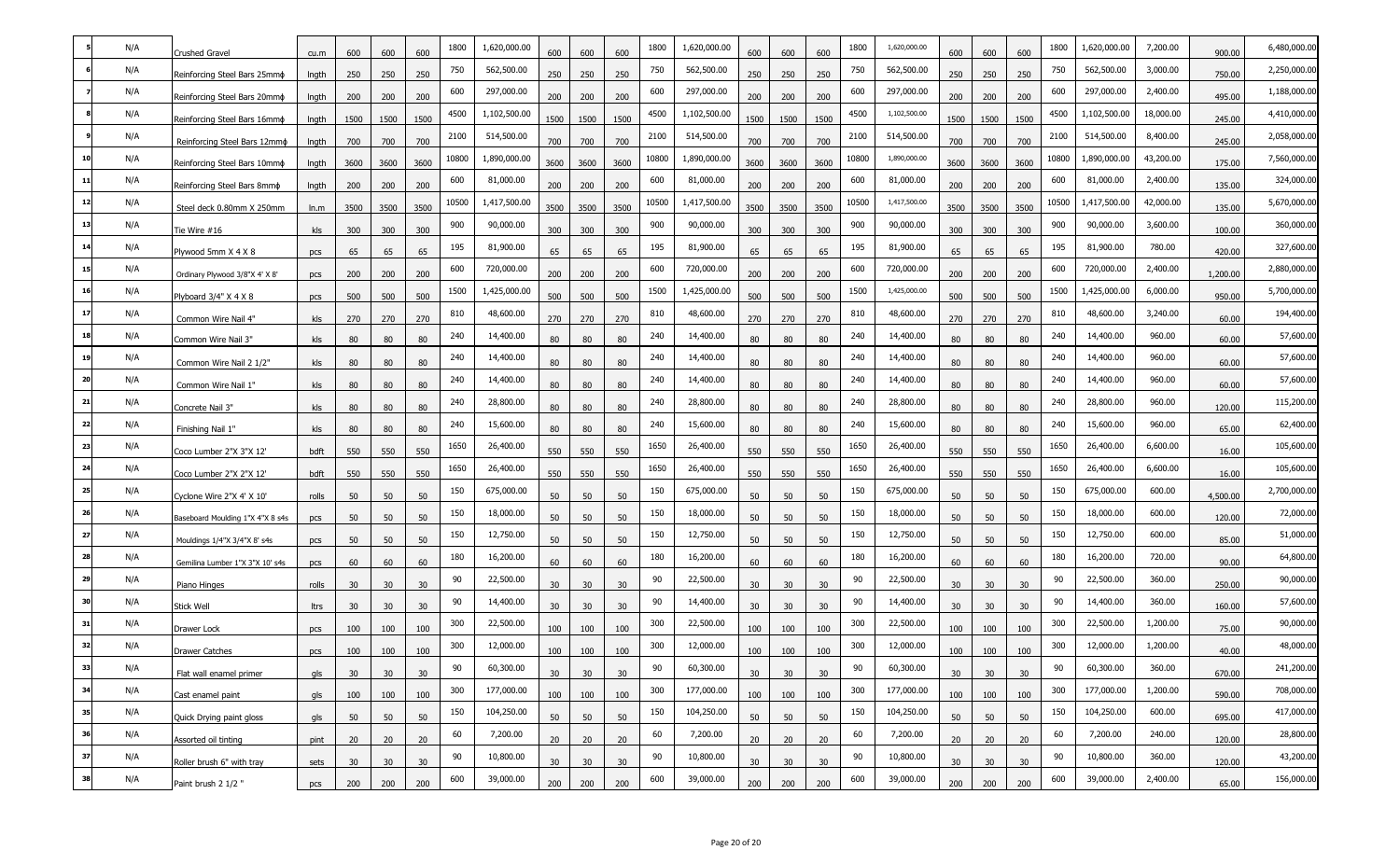|    | N/A | Old news paper                     | kls   | 70              | 70              | 70   | 210  | 5,250.00     | 70              | 70              | 70   | 210  | 5,250.00     | 70              | 70   | 70   | 210  | 5,250.00     | 70              | 70   | 70   | 210  | 5,250.00     | 840.00    | 25.00    | 21,000.00    |
|----|-----|------------------------------------|-------|-----------------|-----------------|------|------|--------------|-----------------|-----------------|------|------|--------------|-----------------|------|------|------|--------------|-----------------|------|------|------|--------------|-----------|----------|--------------|
| 40 | N/A | Paint thinner                      | gal   | 150             | 150             | 150  | 450  | 191,250.00   | 150             | 150             | 150  | 450  | 191,250.00   | 150             | 150  | 150  | 450  | 191,250.00   | 150             | 150  | 150  | 450  | 191,250.00   | 1,800.00  | 425.00   | 765,000.00   |
| 41 | N/A | Pollituff                          | qtz   | 50              | 50              | 50   | 150  | 33,000.00    | 50              | 50              | 50   | 150  | 33,000.00    | 50              | 50   | 50   | 150  | 33,000.00    | 50              | 50   | 50   | 150  | 33,000.00    | 600.00    | 220.00   | 132,000.00   |
|    | N/A | Assorted sand paper                | pcs   | 130             | 130             | 130  | 390  | 9,750.00     | 130             | 130             | 130  | 390  | 9,750.00     | 130             | 130  | 130  | 390  | 9,750.00     | 130             | 130  | 130  | 390  | 9,750.00     | 1,560.00  | 25.00    | 39,000.00    |
|    | N/A | Putty plate                        | pr    | 25              | 25              | 25   | 75   | 2,250.00     | 25              | 25              | 25   | 75   | 2,250.00     | 25              | 25   | 25   | 75   | 2,250.00     | 25              | 25   | 25   | 75   | 2,250.00     | 300.00    | 30.00    | 9,000.00     |
|    | N/A | Earthfill Materials                | cu.m  | 160             | 160             | 160  | 480  | 144,000.00   | 160             | 160             | 160  | 480  | 144,000.00   | 160             | 160  | 160  | 480  | 144,000.00   | 160             | 160  | 160  | 480  | 144,000.00   | 1,920.00  | 300.00   | 576,000.00   |
|    | N/A | Cee purlins 2x3x6m                 | Ingth | 30              | 30              | 30   | 90   | 52,200.00    | 30              | 30              | 30   | 90   | 52,200.00    | 30              | 30   | 30   | 90   | 52,200.00    | 30              | 30   | 30   | 90   | 52,200.00    | 360.00    | 580.00   | 208,800.00   |
|    | N/A | Cee purlins 2x4x6m                 | Ingth | 30              | 30              | 30   | 90   | 58,500.00    | 30              | 30 <sup>2</sup> | 30   | 90   | 58,500.00    | 30              | 30   | 30   | 90   | 58,500.00    | 30 <sup>°</sup> | 30   | 30   | 90   | 58,500.00    | 360.00    | 650.00   | 234,000.00   |
|    | N/A | Corrugated G.I. Roofing ga.26X12'  | sht   | 30              | 30              | 30   | 90   | 28,800.00    | 30              | 30              | 30   | 90   | 28,800.00    | 30              | 30   | 30   | 90   | 28,800.00    | 30              | 30   | 30   | 90   | 28,800.00    | 360.00    | 320.00   | 115,200.00   |
|    | N/A | Corrugated G.I. Roofing ga.26X10'  | sht   | 30              | 30              | 30   | 90   | 27,450.00    | 30              | 30              | 30   | 90   | 27,450.00    | 30              | 30   | 30   | 90   | 27,450.00    | 30              | 30   | 30   | 90   | 27,450.00    | 360.00    | 305.00   | 109,800.00   |
|    | N/A | Pre-fabricated ridge roll ga.26    | pcs   | 15              | 15              | 15   | 45   | 1,350.00     | 15              | 15              | 15   | 45   | 1,350.00     | 15              | 15   | 15   | 45   | 1,350.00     | 15              | 15   | 15   | 45   | 1,350.00     | 180.00    | 30.00    | 5,400.00     |
|    | N/A | Pre-fabricated gutter ga.26        | pcs   | 15              | 15              | 15   | 45   | 22,500.00    | 15              | 15              | 15   | 45   | 22,500.00    | 15              | 15   | 15   | 45   | 22,500.00    | 15              | 15   | 15   | 45   | 22,500.00    | 180.00    | 500.00   | 90,000.00    |
| 51 | N/A | Pre-fabricated flashing ga.26      | pcs   | 15              | 15              | 15   | 45   | 13,500.00    | 15              | 15              | 15   | 45   | 13,500.00    | 15              | 15   | 15   | 45   | 13,500.00    | 15              | 15   | 15   | 45   | 13,500.00    | 180.00    | 300.00   | 54,000.00    |
| 52 | N/A | Pre-fabricated door jamb           | unit  | 15              | 15              | 15   | 45   | 81,405.00    | 15              | 15              | 15   | 45   | 81,405.00    | 15              | 15   | 15   | 45   | 81,405.00    | 15              | 15   | 15   | 45   | 81,405.00    | 180.00    | 1,809.00 | 325,620.00   |
|    | N/A | Welding rod                        | kls   | 250             | 250             | 250  | 750  | 75,000.00    | 250             | 250             | 250  | 750  | 75,000.00    | 250             | 250  | 250  | 750  | 75,000.00    | 250             | 250  | 250  | 750  | 75,000.00    | 3,000.00  | 100.00   | 300,000.00   |
|    | N/A | Hacksaw blade                      | pcs   | 30              | 30              | 30   | 90   | 7,650.00     | 30              | 30 <sup>2</sup> | 30   | 90   | 7,650.00     | 30              | 30   | 30   | 90   | 7,650.00     | 30              | 30   | 30   | 90   | 7,650.00     | 360.00    | 85.00    | 30,600.00    |
| 55 | N/A | oose pin hinges 4" X 4".           | pcs   | 20              | 20              | 20   | 60   | 3,600.00     | 20              | 20              | 20   | 60   | 3,600.00     | 20              | 20   | 20   | 60   | 3,600.00     | 20              | 20   | 20   | 60   | 3,600.00     | 240.00    | 60.00    | 14,400.00    |
|    | N/A | Door knob kwikset                  | pcs   | 20              | 20              | 20   | 60   | 54,000.00    | 20              | 20              | 20   | 60   | 54,000.00    | 20              | 20   | 20   | 60   | 54,000.00    | 20              | 20   | 20   | 60   | 54,000.00    | 240.00    | 900.00   | 216,000.00   |
| 57 | N/A | Angle bar 3/16"X1"X1"              | Ingth | 1300            | 1300            | 1300 | 3900 | 1,560,000.00 | 1300            | 1300            | 1300 | 3900 | 1,560,000.00 | 1300            | 1300 | 1300 | 3900 | 1,560,000.00 | 1300            | 1300 | 1300 | 3900 | 1,560,000.00 | 15,600.00 | 400.00   | 6,240,000.00 |
|    | N/A | Fecscrew                           | pcs   | 250             | 250             | 250  | 750  | 1,875.00     | 250             | 250             | 250  | 750  | 1,875.00     | 250             | 250  | 250  | 750  | 1,875.00     | 250             | 250  | 250  | 750  | 1,875.00     | 3,000.00  | 2.50     | 7,500.00     |
|    | N/A | Tiles 4"X 4"                       | pcs   | 600             | 600             | 600  | 1800 | 22,500.00    | 600             | 600             | 600  | 1800 | 22,500.00    | 600             | 600  | 600  | 1800 | 22,500.00    | 600             | 600  | 600  | 1800 | 22,500.00    | 7,200.00  | 12.50    | 90,000.00    |
|    | N/A | Concertina wire                    | rolls | 150             | 150             | 150  | 450  | 247,500.00   | 150             | 150             | 150  | 450  | 247,500.00   | 150             | 150  | 150  | 450  | 247,500.00   | 150             | 150  | 150  | 450  | 247,500.00   | 1,800.00  | 550.00   | 990,000.00   |
|    | N/A | Boulders                           | cu.m  | 120             | 120             | 120  | 360  | 306,000.00   | 120             | 120             | 120  | 360  | 306,000.00   | 120             | 120  | 120  | 360  | 306,000.00   | 120             | 120  | 120  | 360  | 306,000.00   | 1,440.00  | 850.00   | 1,224,000.00 |
|    | N/A | G.I Elbow 4"X 90°                  | pcs   | 20              | 20              | 20   | 60   | 24,000.00    | 20              | 20              | 20   | 60   | 24,000.00    | 20              | 20   | 20   | 60   | 24,000.00    | 20              | 20   | 20   | 60   | 24,000.00    | 240.00    | 400.00   | 96,000.00    |
| 63 | N/A | G.I. Nipple 4"X 6"                 | pcs   | 20              | 20              | 20   | 60   | 18,000.00    | 20              | 20              | 20   | 60   | 18,000.00    | 20              | 20   | 20   | 60   | 18,000.00    | 20              | 20   | 20   | 60   | 18,000.00    | 240.00    | 300.00   | 72,000.00    |
|    | N/A | G.I. Nipple 4"X 10"                | pcs   | 20              | 20              | 20   | 60   | 21,000.00    | 20              | 20              | 20   | 60   | 21,000.00    | 20              | 20   | 20   | 60   | 21,000.00    | 20              | 20   | 20   | 60   | 21,000.00    | 240.00    | 350.00   | 84,000.00    |
| 65 | N/A | Plain round bar 25mm $\phi$        | Ingth | 450             | 450             | 450  | 1350 | 1,485,000.00 | 450             | 450             | 450  | 1350 | 1,485,000.00 | 450             | 450  | 450  | 1350 | 1,485,000.00 | 450             | 450  | 450  | 1350 | 1,485,000.00 | 5,400.00  | 1,100.00 | 5,940,000.00 |
|    | N/A | Flat bar 1/4"thk X 2"              | Ingth | 100             | 100             | 100  | 300  | 202,500.00   | 100             | 100             | 100  | 300  | 202,500.00   | 100             | 100  | 100  | 300  | 202,500.00   | 100             | 100  | 100  | 300  | 202,500.00   | 1,200.00  | 675.00   | 810,000.00   |
| 67 | N/A | MS Plate 3.5mm thk X 0.50m X 1.50m | pcs   | 35              | 35              | 35   | 105  | 231,000.00   | 35              | 35              | 35   | 105  | 231,000.00   | 35              | 35   | 35   | 105  | 231,000.00   | 35              | 35   | 35   | 105  | 231,000.00   | 420.00    | 2,200.00 | 924,000.00   |
| 68 | N/A | Steel barrel bolt 20mmo w/ padlock | unit  | 30 <sup>°</sup> | 30 <sup>°</sup> | 30   | 90   | 90,000.00    | 30 <sup>°</sup> | 30              | 30   | 90   | 90,000.00    | 30 <sup>°</sup> | 30   | 30   | 90   | 90,000.00    | 30              | 30   | 30   | 90   | 90,000.00    | 360.00    | 1,000.00 | 360,000.00   |
| 69 | N/A | Prefabricated steel hinges 25mm    | sets  | 100             | 100             | 100  | 300  | 270,000.00   | 100             | 100             | 100  | 300  | 270,000.00   | 100             | 100  | 100  | 300  | 270,000.00   | 100             | 100  | 100  | 300  | 270,000.00   | 1,200.00  | 900.00   | 1,080,000.00 |
| 70 | N/A | G.I. Pipe 1" $\phi$ X 6m S-40      | Ingth | 100             | 100             | 100  | 300  | 135,000.00   | 100             | 100             | 100  | 300  | 135,000.00   | 100             | 100  | 100  | 300  | 135,000.00   | 100             | 100  | 100  | 300  | 135,000.00   | 1,200.00  | 450.00   | 540,000.00   |
| 71 | N/A | Water proofing compound            | pack  | 800             | 800             | 800  | 2400 | 108,000.00   | 800             | 800             | 800  | 2400 | 108,000.00   | 800             | 800  | 800  | 2400 | 108,000.00   | 800             | 800  | 800  | 2400 | 108,000.00   | 9,600.00  | 45.00    | 432,000.00   |
| 72 | N/A | PVC pipe 4" $\phi$ X 3m S-1000     | Ingth | 70              | 70              | 70   | 210  | 151,410.00   | 70              | 70              | 70   | 210  | 151,410.00   | 70              | 70   | 70   | 210  | 151,410.00   | 70              | 70   | 70   | 210  | 151,410.00   | 840.00    | 721.00   | 605,640.00   |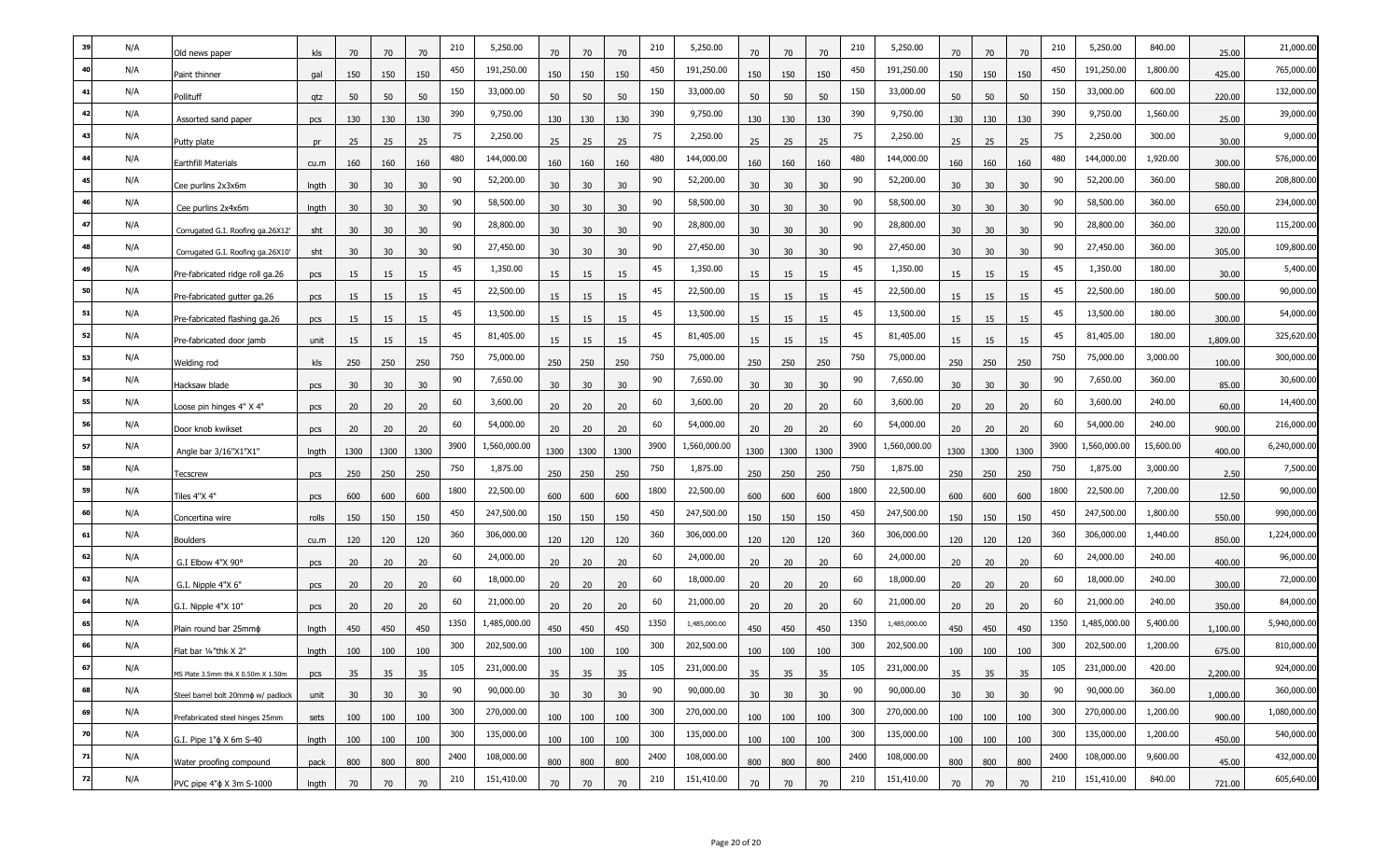|     | N/A | PVC Sanitary WYE 4"¢                      | pcs   | 100  | 100             | 100  | 300  | 24,000.00  | 100             | 100             | 100  | 300  | 24,000.00  | 100             | 100  | 100  | 300  | 24,000.00  | 100  | 100  | 100  | 300  | 24,000.00  | 1,200.00  | 80.00    | 96,000.00    |
|-----|-----|-------------------------------------------|-------|------|-----------------|------|------|------------|-----------------|-----------------|------|------|------------|-----------------|------|------|------|------------|------|------|------|------|------------|-----------|----------|--------------|
| 74  | N/A | PVC clean-0ut 4"¢                         | pcs   | 20   | 20              | 20   | 60   | 4,680.00   | 20              | 20              | 20   | 60   | 4,680.00   | 20              | 20   | 20   | 60   | 4,680.00   | 20   | 20   | 20   | 60   | 4,680.00   | 240.00    | 78.00    | 18,720.00    |
| 75  | N/A | PVC coupling $4"\phi$                     | pcs   | 20   | 20              | 20   | 60   | 4,500.00   | 20 <sub>2</sub> | 20              | 20   | 60   | 4,500.00   | 20              | 20   | 20   | 60   | 4,500.00   | 20   | 20   | 20   | 60   | 4,500.00   | 240.00    | 75.00    | 18,000.00    |
|     | N/A | PVC elbow $4"$ $\phi$ X $45^{\circ}$      | pcs   | 20   | 20              | 20   | 60   | 5,100.00   | 20              | 20              | 20   | 60   | 5,100.00   | 20              | 20   | 20   | 60   | 5,100.00   | 20   | 20   | 20   | 60   | 5,100.00   | 240.00    | 85.00    | 20,400.00    |
| 77  | N/A | PVC P-trap $4"\phi$                       | pcs   | 20   | 20              | 20   | 60   | 7,200.00   | 20              | 20              | 20   | 60   | 7,200.00   | 20              | 20   | 20   | 60   | 7,200.00   | 20   | 20   | 20   | 60   | 7,200.00   | 240.00    | 120.00   | 28,800.00    |
| -78 | N/A | PVC pipe 2" $\phi$ S-900                  | Ingth | 70   | 70              | 70   | 210  | 54,600.00  | 70              | 70              | 70   | 210  | 54,600.00  | 70              | 70   | 70   | 210  | 54,600.00  | 70   | 70   | 70   | 210  | 54,600.00  | 840.00    | 260.00   | 218,400.00   |
| 79  | N/A | PVC P-trap 2" $\phi$                      | pcs   | 20   | 20              | 20   | 60   | 5,100.00   | 20              | 20              | 20   | 60   | 5,100.00   | 20              | 20   | 20   | 60   | 5,100.00   | 20   | 20   | 20   | 60   | 5,100.00   | 240.00    | 85.00    | 20,400.00    |
| 80  | N/A | PVC tee reducer $4"$ $\phi$ X $2"$ $\phi$ | pcs   | 20   | 20              | 20   | 60   | 5,100.00   | 20              | 20              | 20   | 60   | 5,100.00   | 20              | 20   | 20   | 60   | 5,100.00   | 20   | 20   | 20   | 60   | 5,100.00   | 240.00    | 85.00    | 20,400.00    |
| 81  | N/A | PVC elbow $2"$ $\phi$ X $90^{\circ}$      | pcs   | 70   | 70              | 70   | 210  | 7,350.00   | 70              | 70              | 70   | 210  | 7,350.00   | 70              | 70   | 70   | 210  | 7,350.00   | 70   | 70   | 70   | 210  | 7,350.00   | 840.00    | 35.00    | 29,400.00    |
| 82  | N/A | Water closet                              | sets  | 20   | 20              | 20   | 60   | 105,000.00 | 20              | 20              | 20   | 60   | 105,000.00 | 20              | 20   | 20   | 60   | 105,000.00 | 20   | 20   | 20   | 60   | 105,000.00 | 240.00    | 1,750.00 | 420,000.00   |
| 83  | N/A | Lavatory                                  | sets  | 20   | 20              | 20   | 60   | 75,000.00  | 20              | 20              | 20   | 60   | 75,000.00  | 20              | 20   | 20   | 60   | 75,000.00  | 20   | 20   | 20   | 60   | 75,000.00  | 240.00    | 1,250.00 | 300,000.00   |
|     | N/A | Moldex blue pipe                          | Ingth | 40   | 40              | 40   | 120  | 9,000.00   | 40              | 40              | 40   | 120  | 9,000.00   | 40              | 40   | 40   | 120  | 9,000.00   | 40   | 40   | 40   | 120  | 9,000.00   | 480.00    | 75.00    | 36,000.00    |
| 85  | N/A | Moldex blue elbow 1/2" o X 90°            | pcs   | 40   | 40              | 40   | 120  | 1,440.00   | 40              | 40              | 40   | 120  | 1,440.00   | 40              | 40   | 40   | 120  | 1,440.00   | 40   | 40   | 40   | 120  | 1,440.00   | 480.00    | 12.00    | 5,760.00     |
| 86  | N/A | Moldex blue coupling $1/2$ " $\phi$       | pcs   | 25   | 25              | 25   | 75   | 750.00     | 25              | 25              | 25   | 75   | 750.00     | 25              | 25   | 25   | 75   | 750.00     | 25   | 25   | 25   | 75   | 750.00     | 300.00    | 10.00    | 3,000.00     |
| 87  | N/A | Moldex blue trheaded coupling             | pcs   | 25   | 25              | 25   | 75   | 1,125.00   | 25              | 25              | 25   | 75   | 1,125.00   | 25              | 25   | 25   | 75   | 1,125.00   | 25   | 25   | 25   | 75   | 1,125.00   | 300.00    | 15.00    | 4,500.00     |
|     | N/A | PVC solvent cement 400cc                  | can   | 20   | 20              | 20   | 60   | 5,400.00   | 20              | 20              | 20   | 60   | 5,400.00   | 20              | 20   | 20   | 60   | 5,400.00   | 20   | 20   | 20   | 60   | 5,400.00   | 240.00    | 90.00    | 21,600.00    |
| 89  | N/A | Brass faucet plain bibb $1/2$ " $\phi$    | pcs   | 20   | 20              | 20   | 60   | 17,100.00  | 20              | 20              | 20   | 60   | 17,100.00  | 20              | 20   | 20   | 60   | 17,100.00  | 20   | 20   | 20   | 60   | 17,100.00  | 240.00    | 285.00   | 68,400.00    |
| 90  | N/A | Tiles 8"X 8" porcelain                    | pcs   | 1200 | 1200            | 1200 | 3600 | 108,000.00 | 1200            | 1200            | 1200 | 3600 | 108,000.00 | 1200            | 1200 | 1200 | 3600 | 108,000.00 | 1200 | 1200 | 1200 | 3600 | 108,000.00 | 14,400.00 | 30.00    | 432,000.00   |
| 91  | N/A | Floor drain 4"X 4" stainless              | pcs   | 20   | 20              | 20   | 60   | 7,200.00   | 20              | 20              | 20   | 60   | 7,200.00   | 20              | 20   | 20   | 60   | 7,200.00   | 20   | 20   | 20   | 60   | 7,200.00   | 240.00    | 120.00   | 28,800.00    |
| 92  | N/A | Teflon tape 3/4"                          | rolls | 20   | 20              | 20   | 60   | 1,800.00   | 20              | 20              | 20   | 60   | 1,800.00   | 20              | 20   | 20   | 60   | 1,800.00   | 20   | 20   | 20   | 60   | 1,800.00   | 240.00    | 30.00    | 7,200.00     |
| 93  | N/A | ABC grout                                 | kgs   | 20   | 20              | 20   | 60   | 7,200.00   | 20              | 20              | 20   | 60   | 7,200.00   | 20              | 20   | 20   | 60   | 7,200.00   | 20   | 20   | 20   | 60   | 7,200.00   | 240.00    | 120.00   | 28,800.00    |
| 94  | N/A | Pin light bulb 18 watts                   | pcs   | 75   | 75              | 75   | 225  | 54,000.00  | 75              | 75              | 75   | 225  | 54,000.00  | 75              | 75   | 75   | 225  | 54,000.00  | 75   | 75   | 75   | 225  | 54,000.00  | 900.00    | 240.00   | 216,000.00   |
| 95  | N/A | Panel board w/ 2CB 15A & 20A              | unit  | 30   | 30              | 30   | 90   | 108,000.00 | 30              | 30 <sup>°</sup> | 30   | 90   | 108,000.00 | 30              | 30   | 30   | 90   | 108,000.00 | 30   | 30   | 30   | 90   | 108,000.00 | 360.00    | 1,200.00 | 432,000.00   |
| 96  | N/A | Switch flush type single gang             | sets  | 25   | 25              | 25   | 75   | 6,750.00   | 25              | 25              | 25   | 75   | 6,750.00   | 25              | 25   | 25   | 75   | 6,750.00   | 25   | 25   | 25   | 75   | 6,750.00   | 300.00    | 90.00    | 27,000.00    |
| 97  | N/A | Switch flush type 3 gang                  | sets  | 25   | 25              | 25   | 75   | 14,625.00  | 25              | 25              | 25   | 75   | 14,625.00  | 25              | 25   | 25   | 75   | 14,625.00  | 25   | 25   | 25   | 75   | 14,625.00  | 300.00    | 195.00   | 58,500.00    |
| 98  | N/A | Convenient outlet 3 gang                  | sets  | 25   | 25              | 25   | 75   | 14,625.00  | 25              | 25              | 25   | 75   | 14,625.00  | 25              | 25   | 25   | 75   | 14,625.00  | 25   | 25   | 25   | 75   | 14,625.00  | 300.00    | 195.00   | 58,500.00    |
| 99  | N/A | THW wire 3.5mm <sup>2</sup>               | roll  | 20   | 20 <sub>2</sub> | 20   | 60   | 228,000.00 | 20 <sub>2</sub> | 20              | 20   | 60   | 228,000.00 | 20 <sub>2</sub> | 20   | 20   | 60   | 228,000.00 | 20   | 20   | 20   | 60   | 228,000.00 | 240.00    | 3,800.00 | 912,000.00   |
| 100 | N/A | PVC conduit pipe $\frac{3}{4}$ " $\phi$   | pcs   | 120  | 120             | 120  | 360  | 32,400.00  | 120             | 120             | 120  | 360  | 32,400.00  | 120             | 120  | 120  | 360  | 32,400.00  | 120  | 120  | 120  | 360  | 32,400.00  | 1,440.00  | 90.00    | 129,600.00   |
| 101 | N/A | PVC utility box 2"X 4"                    | pcs   | 50   | 50              | 50   | 150  | 4,500.00   | 50              | 50              | 50   | 150  | 4,500.00   | 50              | 50   | 50   | 150  | 4,500.00   | 50   | 50   | 50   | 150  | 4,500.00   | 600.00    | 30.00    | 18,000.00    |
| 102 | N/A | PVC junction box 4X 4"                    | pcs   | 60   | 60              | 60   | 180  | 8,100.00   | 60              | 60              | 60   | 180  | 8,100.00   | 60              | 60   | 60   | 180  | 8,100.00   | 60   | 60   | 60   | 180  | 8,100.00   | 720.00    | 45.00    | 32,400.00    |
| 103 | N/A | PVC conduit elbow 3/4" $\phi$ X 90° lo    | pcs   | 50   | 50              | 50   | 150  | 6,000.00   | 50              | 50              | 50   | 150  | 6,000.00   | 50              | 50   | 50   | 150  | 6,000.00   | 50   | 50   | 50   | 150  | 6,000.00   | 600.00    | 40.00    | 24,000.00    |
| 104 | N/A | Electrical tape                           | roll  | 50   | 50              | 50   | 150  | 6,000.00   | 50              | 50              | 50   | 150  | 6,000.00   | 50              | 50   | 50   | 150  | 6,000.00   | 50   | 50   | 50   | 150  | 6,000.00   | 600.00    | 40.00    | 24,000.00    |
| 105 | N/A | Plywood 1/2"X 4' X 8"                     | pcs   | 320  | 320             | 320  | 960  | 480,000.00 | 320             | 320             | 320  | 960  | 480,000.00 | 320             | 320  | 320  | 960  | 480,000.00 | 320  | 320  | 320  | 960  | 480,000.00 | 3,840.00  | 500.00   | 1,920,000.00 |
| 106 | N/A | Coco lumber 2"X 6"X 12'                   | bdft  | 170  | 170             | 170  | 510  | 8,160.00   | 170             | 170             | 170  | 510  | 8,160.00   | 170             | 170  | 170  | 510  | 8,160.00   | 170  | 170  | 170  | 510  | 8,160.00   | 2,040.00  | 16.00    | 32,640.00    |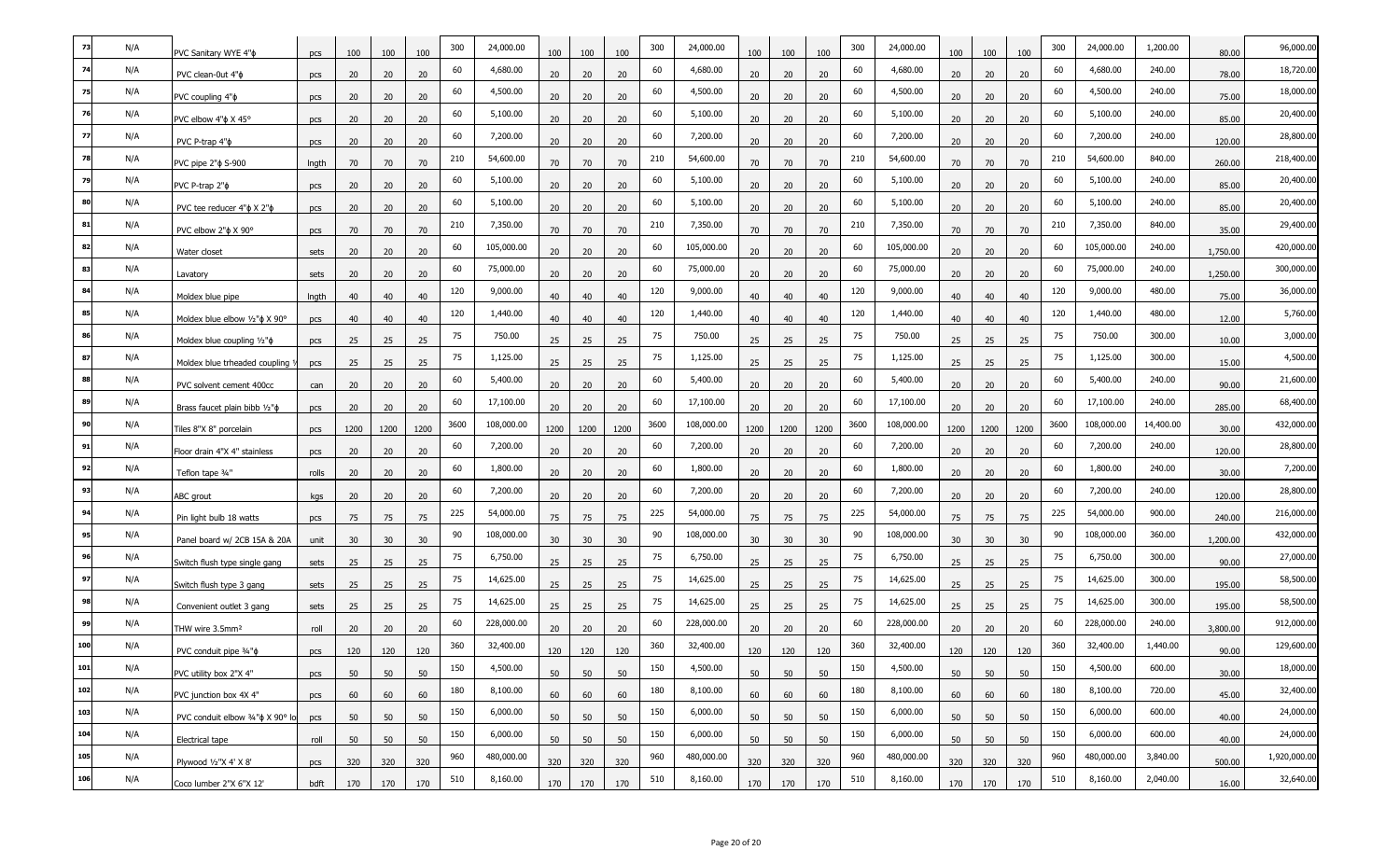| 107<br>450<br>450<br>450<br>N/A<br>7,200.00<br>7,200.00<br>7,200.00<br>450<br>7,200.00                                                                                                                                                                                  | 28,800.00<br>1,800.00               |
|-------------------------------------------------------------------------------------------------------------------------------------------------------------------------------------------------------------------------------------------------------------------------|-------------------------------------|
| 150<br>150<br>150<br>150<br>150<br>150<br>150<br>150<br>150<br>150<br>150<br>150<br>Coco lumber 2"X 6"X 8"<br>bdft                                                                                                                                                      | 16.00                               |
| 108<br>N/A<br>1800<br>1800<br>1800<br>1800<br>28,800.00<br>28,800.00<br>28,800.00<br>28,800.00<br>600<br>600<br>600<br>600<br>Coco lumber 2"X 4"X 12"<br>600<br>600<br>600<br>600<br>600<br>600<br>600<br>600<br>bdft                                                   | 115,200.00<br>7,200.00<br>16.00     |
| 109<br>N/A<br>1050<br>16,800.00<br>1050<br>16,800.00<br>1050<br>16,800.00<br>1050<br>16,800.00<br>350<br>350<br>Coco lumber 2"X 3"X 10'<br>350<br>350<br>350<br>350<br>350<br>350<br>350<br>350<br>350<br>350<br>bdft                                                   | 4,200.00<br>67,200.00<br>16.00      |
| 110<br>N/A<br>1050<br>16,800.00<br>1050<br>16,800.00<br>1050<br>16,800.00<br>1050<br>16,800.00<br>350<br>350<br>350<br>350<br>350<br>350<br>350<br>350<br>350<br>350<br>350<br>350<br>Coco lumber 2"X 2"X 10"<br>bdft                                                   | 4,200.00<br>67,200.00<br>16.00      |
| 111<br>N/A<br>750<br>750<br>750<br>525,000.00<br>525,000.00<br>525,000.00<br>525,000.00<br>750<br>250<br>250<br>250<br>250<br>250<br>250<br>250<br>250<br>250<br>250<br>250<br>250<br>Flat latex paint white (primer)<br>gls                                            | 3,000.00<br>2,100,000.00<br>700.00  |
| 112<br>N/A<br>750<br>446,250.00<br>750<br>446,250.00<br>750<br>446,250.00<br>750<br>446,250.00<br>250<br>250<br>250<br>250<br>250<br>250<br>250<br>250<br>250<br>250<br>250<br>Latex paint gloss<br>250<br>gls                                                          | 1,785,000.00<br>3,000.00<br>595.00  |
| 113<br>N/A<br>75<br>4,125.00<br>75<br>4,125.00<br>75<br>4,125.00<br>75<br>4,125.00<br>25<br>25<br>25<br>25<br>25<br>25<br>25<br>25<br>25<br>25<br>25<br>25<br>atex tinting color (lamp black).<br>pint                                                                  | 16,500.00<br>300.00<br>55.00        |
| 114<br>75<br>75<br>75<br>75<br>N/A<br>4,500.00<br>4,500.00<br>4,500.00<br>4,500.00<br>25<br>25<br>25<br>25<br>25<br>25<br>25<br>25<br>25<br>25<br>25<br>25<br>Latex tinting color (venetian red<br>pint                                                                 | 18,000.00<br>300.00<br>60.00        |
| 115<br>N/A<br>210<br>231,000.00<br>210<br>231,000.00<br>210<br>231,000.00<br>210<br>231,000.00<br>70<br>70<br>70<br>70<br>70<br>70<br>70<br>70<br>70<br>70<br>70<br>Epoxy metal primer (gray)<br>70<br>gls                                                              | 924,000.00<br>840.00<br>1,100.00    |
| 116<br>N/A<br>210<br>210<br>210<br>210<br>8,400.00<br>8,400.00<br>8,400.00<br>8,400.00<br>70<br>70<br>70<br>70<br>70<br>70<br>70<br>70<br>70<br>70<br>Masking tape 1"<br>70<br>70<br>roll                                                                               | 33,600.00<br>840.00<br>40.00        |
| 210<br>12,600.00<br>210<br>12,600.00<br>210<br>12,600.00<br>12,600.00<br>117<br>N/A<br>210<br>70<br>70<br>70<br>70<br>70<br>70<br>70<br>Paint brush 2"<br>70<br>70<br>70<br>70<br>70<br>pcs                                                                             | 50,400.00<br>840.00<br>60.00        |
| <b>REHAB AND LIVELIHOOD SUPPLIES</b>                                                                                                                                                                                                                                    |                                     |
| 4500<br>382,500.00<br>1,147,500.00<br>4500<br>382,500.00<br>4500<br>382,500.00<br>13500<br>N/A<br>4500<br>4500<br>4500<br>4500<br>4500<br><b>rellow Shirt</b><br>4500<br>$\Omega$<br>$\Omega$<br>$\Omega$<br>$\Omega$<br>$\Omega$<br>$\Omega$<br>pcs                    | 2,295,000.00<br>27,000.00<br>85.00  |
| 4500<br>N/A<br>4500<br>427,500.00<br>427,500.00<br>4500<br>4500<br>427,500.00<br>427,500.00<br>4500<br>4500<br>4500<br>Jogging pants (for inmates)<br>4500<br>$\Omega$<br>$\Omega$<br>$\mathbf{0}$<br>$\Omega$<br>$\Omega$<br>$\Omega$<br>$\Omega$<br>$\Omega$<br>pcs   | 18,000.00<br>1,710,000.00<br>95.00  |
| 225,000.00<br>4500<br>225,000.00<br>4500<br>225,000.00<br>225,000.00<br>N/A<br>4500<br>4500<br>4500<br>4500<br>4500<br>$\mathbf{0}$<br>4500<br>$\Omega$<br>Short pants (for inmates)<br>$\Omega$<br>$\Omega$<br>$\Omega$<br>$\Omega$<br>$\Omega$<br>$\mathbf{0}$<br>pcs | 18,000.00<br>900,000.00<br>50.00    |
| 742,500.00<br>742,500.00<br>13500<br>N/A<br>13500<br>13500<br>13500<br>742,500.00<br>742,500.00<br>4500<br>4500<br>4500<br>4500<br>4500<br>4500<br>4500<br>4500<br>4500<br>4500<br>4500<br>4500<br>Groaming kit<br>set                                                  | 54,000.00<br>2,970,000.00<br>55.00  |
| N/A<br>13500<br>303,615.00<br>13500<br>303,615.00<br>13500<br>303,615.00<br>13500<br>303,615.00<br>pcs<br>4500<br>4500<br>4500<br>Bathroom soap, 90gms<br>4500<br>4500<br>4500<br>4500<br>4500<br>4500<br>4500<br>4500<br>4500                                          | 1,214,460.00<br>54,000.00<br>22.49  |
| 13500<br>67,500.00<br>13500<br>67,500.00<br>13500<br>13500<br>N/A<br>67,500.00<br>67,500.00<br>sachet<br>4500<br>4500<br>4500<br>4500<br>4500<br>4500<br>4500<br>4500<br>4500<br>4500<br>4500<br>4500<br>Shampoo                                                        | 270,000.00<br>54,000.00<br>5.00     |
| 81,000.00<br>13500<br>N/A<br>13500<br>13500<br>81,000.00<br>13500<br>81,000.00<br>81,000.00<br>sachet<br>4500<br>4500<br>Foothpaste, 30gms<br>4500<br>4500<br>4500<br>4500<br>4500<br>4500<br>4500<br>4500<br>4500<br>4500                                              | 54,000.00<br>324,000.00<br>6.00     |
| N/A<br>13500<br>202,500.00<br>13500<br>202,500.00<br>13500<br>13500<br>202,500.00<br>202,500.00<br>4500<br>4500<br>4500<br>4500<br>4500<br>4500<br>4500<br>4500<br>4500<br>4500<br>Toothbrush<br>4500<br>4500<br>pcs                                                    | 810,000.00<br>54,000.00<br>15.00    |
| 13500<br>1,620,000.00<br>13500<br>1,620,000.00<br>13500<br>N/A<br>13500<br>1,620,000.00<br>1,620,000.00<br>4500<br>4500<br>4500<br>4500<br>4500<br>4500<br>4500<br>4500<br>4500<br>4500<br>4500<br>4500<br>Sleeping mat<br>pcs                                          | 6,480,000.00<br>54,000.00<br>120.00 |
| 4500<br>630,000.00<br>4500<br>630,000.00<br>4500<br>630,000.00<br>4500<br>630,000.00<br>N/A<br>0<br>$\mathbf 0$<br>$\Omega$<br>$\mathbf{0}$<br>0<br>0<br>0<br>4500<br>4500<br>4500<br>4500<br>Mosquito net<br>pcs                                                       | 18,000.00<br>2,520,000.00<br>140.00 |
| N/A<br>13500<br>472,500.00<br>13500<br>472,500.00<br>13500<br>472,500.00<br>13500<br>472,500.00<br>11<br>4500<br>4500<br>4500<br>4500<br>4500<br>Slipper<br>4500<br>4500<br>4500<br>4500<br>4500<br>4500<br>4500<br>pcs                                                 | 54,000.00<br>1,890,000.00<br>35.00  |
| 12<br>13500<br>1,147,500.00<br>13500<br>1,147,500.00<br>1,147,500.00<br>13500<br>1,147,500.00<br>N/A<br>13500<br>4500<br>4500<br>4500<br>4500<br>4500<br>4500<br>4500<br>4500<br>4500<br>4500<br>4500<br>4500<br>Food tray<br>pcs                                       | 4,590,000.00<br>54,000.00<br>85.00  |
| 202,500.00<br>N/A<br>13500<br>202,500.00<br>13500<br>202,500.00<br>13500<br>202,500.00<br>13500<br>4500<br>4500<br>4500<br>4500<br>4500<br>4500<br>4500<br>4500<br>4500<br>4500<br>4500<br>4500<br>Good morning towel<br>pcs                                            | 54,000.00<br>810,000.00<br>15.00    |
| 20<br>60<br>60<br>60<br>60<br>14<br>N/A<br>20<br>46,800.00<br>20<br>20<br>20<br>46,800.00<br>20<br>20<br>20<br>46,800.00<br>20<br>20<br>20<br>46,800.00<br>20<br>Basketball<br>pcs                                                                                      | 240.00<br>187,200.00<br>780.00      |
| 20<br>51,000.00<br>20<br>20<br>20<br>51,000.00<br>15<br>N/A<br>20<br>20<br>60<br>20<br>20<br>60<br>51,000.00<br>20<br>60<br>51,000.00<br>20<br>20<br>20<br>60<br>Basketball ring with net<br>set                                                                        | 204,000.00<br>240.00<br>850.00      |
| 60<br>20<br>60<br>20<br>20<br>60<br>20<br>60<br>16<br>N/A<br>20<br>20<br>20<br>42,000.00<br>20<br>20<br>42,000.00<br>20<br>42,000.00<br>20<br>20<br>42,000.00<br>Volleyball<br>pcs                                                                                      | 168,000.00<br>240.00<br>700.00      |
| 12,000.00<br>12,000.00<br>12,000.00<br>12,000.00<br>17<br>N/A<br>20<br>60<br>20<br>20<br>20<br>60<br>20<br>20<br>60<br>20<br>20<br>20<br>60<br>20<br>20<br>20<br>Volleyball net<br>pcs                                                                                  | 48,000.00<br>240.00<br>200.00       |
| 30 <sup>°</sup><br>30 <sup>°</sup><br>18<br>N/A<br>30<br>30 <sup>°</sup><br>30<br>90<br>110,700.00<br>30<br>30<br>90<br>110,700.00<br>30 <sup>°</sup><br>30 <sup>°</sup><br>90<br>110,700.00<br>30<br>30<br>30<br>90<br>110,700.00<br>Dartboard with pin<br>set         | 360.00<br>442,800.00<br>1,230.00    |
| 19<br>60<br>60<br>180<br>N/A<br>60<br>60<br>60<br>180<br>24,300.00<br>60<br>60<br>180<br>24,300.00<br>60<br>60<br>24,300.00<br>60<br>60<br>60<br>180<br>24,300.00<br>Chessboard (big)<br>set                                                                            | 97,200.00<br>720.00<br>135.00       |
| 20<br>N/A<br>6<br>6<br>18<br>104,400.00<br>6<br>6<br>6<br>18<br>104,400.00<br>6<br>6<br>18<br>104,400.00<br>6<br>18<br>104,400.00<br>6<br>6<br>6<br>6<br>Table Tennis<br>set                                                                                            | 417,600.00<br>72.00<br>5,800.00     |
| 21<br>30<br>90<br>16,650.00<br>30<br>30 <sup>°</sup><br>30<br>90<br>16,650.00<br>30<br>30<br>90<br>16,650.00<br>30<br>30<br>16,650.00<br>N/A<br>30<br>30<br>30<br>30<br>90<br>Scrabble<br>set                                                                           | 66,600.00<br>360.00<br>185.00       |
|                                                                                                                                                                                                                                                                         |                                     |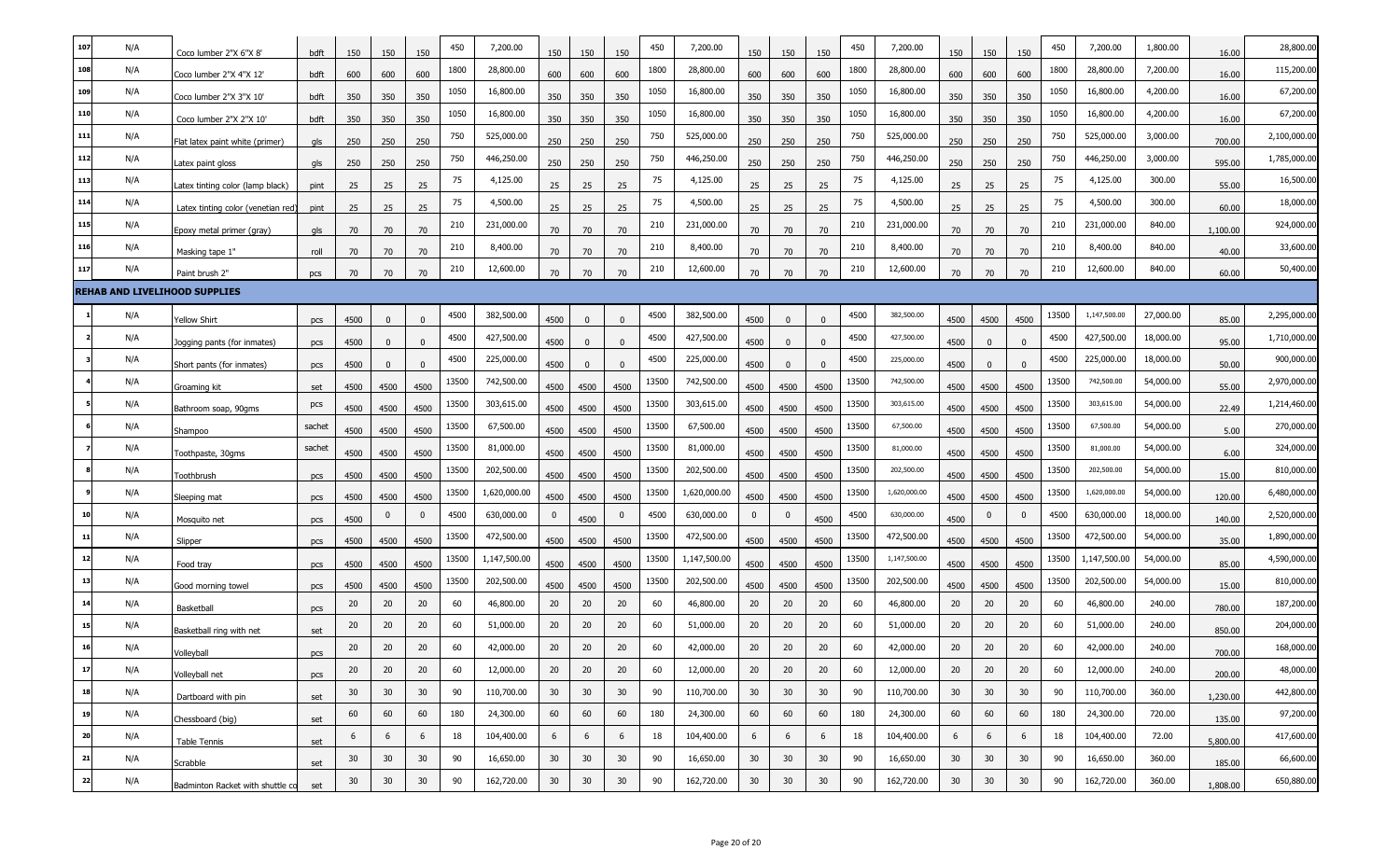| 23 | N/A | Barbell                                                          | pcs      | 5                       | 5              | 5              | 15    | 27,000.00    | 5              | -5             | 5              | 15          | 27,000.00    | 5              | 5              | 5              | 15    | 27,000.00    | 5              | 5              | 5              | 15          | 27,000.00    | 60.00      | 1,800.00  | 108,000.00    |
|----|-----|------------------------------------------------------------------|----------|-------------------------|----------------|----------------|-------|--------------|----------------|----------------|----------------|-------------|--------------|----------------|----------------|----------------|-------|--------------|----------------|----------------|----------------|-------------|--------------|------------|-----------|---------------|
| 24 | N/A | Dumbbell 5kgs                                                    | pcs      | 5                       | 5              | 5              | 15    | 11,250.00    | 5              | 5              | 5              | 15          | 11,250.00    | 5              | 5              | 5              | 15    | 11,250.00    | 5              | 5              | 5              | 15          | 11,250.00    | 60.00      | 750.00    | 45,000.00     |
| 25 | N/A | Dumbbell 4kgs                                                    | pcs      | 5                       | 5              | 5              | 15    | 8,550.00     | 5              | -5             | 5              | 15          | 8,550.00     | 5              | 5              | 5              | 15    | 8,550.00     | 5              | 5              | 5              | 15          | 8,550.00     | 60.00      | 570.00    | 34,200.00     |
| 26 | N/A | Dumbbell 3kgs                                                    | pcs      | 5                       | 5              | 5              | 15    | 9,975.00     | 5              | -5             | 5              | 15          | 9,975.00     | 5              | 5              | 5              | 15    | 9,975.00     | 5              | 5              | 5              | 15          | 9,975.00     | 60.00      | 665.00    | 39,900.00     |
| 27 | N/A | Stationary bike                                                  | unit     | 5                       | 5              | 5              | 15    | 112,500.00   | 5              | -5             | 5              | 15          | 112,500.00   | 5              | 5              | 5              | 15    | 112,500.00   | 5              | 5              | 5              | 15          | 112,500.00   | 60.00      | 7,500.00  | 450,000.00    |
| 28 | N/A | Punching bag                                                     | pcs      | -5                      | 5              | 5              | 15    | 37,500.00    | 5              | 5              | 5              | 15          | 37,500.00    | 5              | 5              | 5              | 15    | 37,500.00    | 5              | 5              | 5              | 15          | 37,500.00    | 60.00      | 2,500.00  | 150,000.00    |
| 29 | N/A | Skipping jump rope                                               | pcs      | 50                      | 50             | 50             | 150   | 105,000.00   | 50             | 50             | 50             | 150         | 105,000.00   | 50             | 50             | 50             | 150   | 105,000.00   | 50             | 50             | 50             | 150         | 105,000.00   | 600.00     | 700.00    | 420,000.00    |
|    |     | MILITARY SUPPLIES AND EQUIPMENTS                                 |          |                         |                |                |       |              |                |                |                |             |              |                |                |                |       |              |                |                |                |             |              |            |           |               |
|    | N/A | Ammunition Reloading Machine                                     | unit     |                         | 0              | $\mathbf{0}$   | -1    | 35,000.00    |                | $\Omega$       | $\Omega$       | -1          | 35,000.00    | $\Omega$       | $\Omega$       |                |       | 35,000.00    | 0              | 0              |                | 1           | 35,000.00    | 4.00       | 35,000.00 | 140,000.00    |
|    | N/A | Small Primer Flochi caliber 9mm                                  | pcs      | 2000                    | 2000           | 200            | 4200  | 9,240.00     | $\mathbf{0}$   | $\mathbf 0$    | $\mathbf{0}$   | $\mathbf 0$ | 0.00         | 2000           | 2000           | 200            | 4200  | 9,240.00     | 2000           | 2000           | 200            | 4200        | 9,240.00     | 12,600.00  | 2.20      | 27,720.00     |
|    | N/A | Bullet Head 125gms Teflon calibe                                 | pcs      | 2000                    | 2000           | 2000           | 6000  | 18,000.00    | $\mathbf 0$    | $\mathbf{0}$   | $\mathbf 0$    | $\mathbf 0$ | 0.00         | 2000           | 2000           | 2000           | 6000  | 18,000.00    | 2000           | 2000           | 2000           | 6000        | 18,000.00    | 18,000.00  | 3.00      | 54,000.00     |
|    | N/A | Gun Powder Zira caliber 9mm                                      | bts      | $\overline{\mathbf{3}}$ | 3              | 3              | 9     | 16,200.00    | $\mathbf{0}$   | $\mathbf{0}$   | $\mathbf{0}$   | 0           | 0.00         | 3              | -3             | 3              | 9     | 16,200.00    | $\mathbf{0}$   | 0              | $\mathbf 0$    | 0           | 0.00         | 18.00      | 1,800.00  | 32,400.00     |
|    | N/A | Empty shell caliber 9mm                                          | pcs      | 2000                    | 2000           | 2000           | 6000  | 42,900.00    | $\mathbf{0}$   | $\mathbf{0}$   | $\mathbf{0}$   | $\mathbf 0$ | 0.00         | 2000           | 2000           | 2000           | 6000  | 42,900.00    | $\mathbf{0}$   | $\mathbf{0}$   | $\mathbf 0$    | $\mathbf 0$ | 0.00         | 12,000.00  | 7.15      | 85,800.00     |
|    | N/A |                                                                  |          | 2000                    | 2000           | 2000           | 6000  | 48,000.00    | $\mathbf{0}$   | $\mathbf{0}$   | $\mathbf{0}$   | $\mathbf 0$ | 0.00         | 2000           | 2000           | 2000           | 6000  | 48,000.00    | $\mathbf{0}$   | $\mathbf{0}$   | $\mathbf 0$    | $\mathbf 0$ | 0.00         | 12,000.00  | 8.00      | 96,000.00     |
|    | N/A | Ammo Gauge caliber 9mm                                           | pcs      | $\overline{3}$          | 3              | 3              | 9     | 85,500.00    | $\mathbf{0}$   | $\mathbf{0}$   | $\mathbf{0}$   | 0           | 0.00         | 3              | -3             | 3              | 9     | 85,500.00    | $\mathbf{0}$   | $\mathbf{0}$   | $\mathbf 0$    | 0           | 0.00         | 18.00      |           | 171,000.00    |
|    | N/A | CED 7000 Shooting Timer                                          | pcs      | 2000                    | 2000           | 2000           | 6000  | 174,000.00   | $\mathbf 0$    | $\mathbf{0}$   | $\mathbf{0}$   | $\mathbf 0$ | 0.00         | 2000           | 2000           | 2000           | 6000  | 174,000.00   | $\mathbf{0}$   | $\mathbf{0}$   | $\mathbf 0$    | $\mathbf 0$ | 0.00         | 12,000.00  | 9,500.00  | 348,000.00    |
|    | N/A | Ammunition shotgun 12 Gauge                                      | rds      | 2000                    | 2000           | 2000           | 6000  | 192,000.00   | $\mathbf{0}$   | $\mathbf{0}$   | $\mathbf{0}$   | $\mathbf 0$ | 0.00         | 2000           | 2000           | 2000           | 6000  | 192,000.00   | $\mathbf{0}$   | $\mathbf{0}$   | $\mathbf{0}$   | $\mathbf 0$ | 0.00         | 12,000.00  | 29.00     | 384,000.00    |
| 10 | N/A | Ammunition M16 Rifle                                             | rds      | 2000                    | 2000           | 2000           | 6000  | 228,000.00   | $\mathbf{0}$   | $\mathbf{0}$   | $\mathbf{0}$   | $\mathbf 0$ | 0.00         | 2000           | 2000           | 2000           | 6000  | 228,000.00   | $\mathbf{0}$   | $\mathbf{0}$   | $\mathbf{0}$   | $\mathbf 0$ | 0.00         | 12,000.00  | 32.00     | 456,000.00    |
|    |     | Ammunition M14 Rifle<br>DOG PATROL SECURITY/CONTRABAND DETECTION | rds      |                         |                |                |       |              |                |                |                |             |              |                |                |                |       |              |                |                |                |             |              |            | 38.00     |               |
|    |     |                                                                  |          |                         |                |                |       |              |                |                |                |             |              |                |                |                |       |              |                |                |                |             |              |            |           |               |
|    | N/A | K9 Dogs                                                          | unit     | $\overline{2}$          | $\overline{2}$ | $\overline{2}$ | 6     | 120,000.00   | $\overline{2}$ | $\overline{2}$ | $\overline{2}$ | 6           | 120,000.00   | $\overline{2}$ | $\overline{2}$ | $\overline{2}$ | 6     | 120,000.00   | $\overline{2}$ | $\overline{2}$ | $\overline{2}$ | 6           | 120,000.00   | 24.00      | 20,000.00 | 480,000.00    |
|    |     | <b>PRISONER'S SUBSISTENCE ALLOWANCE</b>                          |          |                         |                |                |       |              |                |                |                |             |              |                |                |                |       |              |                |                |                |             |              |            |           |               |
|    | N/A | Assorted Spices                                                  | pcks     | 1200                    | 1200           | 1200           | 3600  | 1,260,000.00 | 1200           | 1200           | 1200           | 3600        | 1,260,000.00 | 1200           | 1200           | 1200           | 3600  | 1,260,000.00 | 1200           | 1200           | 1200           | 3600        | 1,260,000.00 | 14,400.00  | 350.00    | 5,040,000.00  |
|    | N/A | <b>Assorted Fruits</b>                                           | crates   | 600                     | 600            | 600            | 1800  | 558,000.00   | 600            | 600            | 600            | 1800        | 558,000.00   | 600            | 600            | 600            | 1800  | 558,000.00   | 600            | 600            | 600            | 1800        | 558,000.00   | 7,200.00   | 310.00    | 2,232,000.00  |
|    | N/A | <b>Assorted Vegetables</b>                                       | sack     | 2000                    | 2000           | 2000           | 6000  | 2,160,000.00 | 2000           | 2000           | 2000           | 6000        | 2,160,000.00 | 2000           | 2000           | 2000           | 6000  | 2,160,000.00 | 2000           | 2000           | 2000           | 6000        | 2,160,000.00 | 24,000.00  | 360.00    | 8,640,000.00  |
|    | N/A | Misua/Odong/Bihon/Sotanghon/I                                    | pcks     | 6000                    | 6000           | 6000           | 18000 | 9,360,000.00 | 6000           | 6000           | 6000           | 18000       | 9,360,000.00 | 6000           | 6000           | 6000           | 18000 | 9,360,000.00 | 6000           | 6000           | 6000           | 18000       | 9,360,000.00 | 72,000.00  | 520.00    | 37,440,000.00 |
|    | N/A | Beef                                                             | kls      | 6500                    | 6500           | 6500           | 19500 | 5,655,000.00 | 6500           | 6500           | 6500           | 19500       | 5,655,000.00 | 6500           | 6500           | 6500           | 19500 | 5,655,000.00 | 6500           | 6500           | 6500           | 19500       | 5,655,000.00 | 78,000.00  | 290.00    | 22,620,000.00 |
|    | N/A | Chicken                                                          | kls      | 10000                   | 10000          | 10000          | 30000 | 5,100,000.00 | 10000          | 10000          | 10000          | 30000       | 5,100,000.00 | 10000          | 10000          | 10000          | 30000 | 5,100,000.00 | 10000          | 10000          | 10000          | 30000       | 5,100,000.00 | 120,000.00 | 170.00    | 20,400,000.00 |
|    | N/A | Condiments                                                       | pck/btls | 800                     | 800            | 800            | 2400  | 1,080,000.00 | 800            | 800            | 800            | 2400        | 1,080,000.00 | 800            | 800            | 800            | 2400  | 1,080,000.00 | 800            | 800            | 800            | 2400        | 1,080,000.00 | 9,600.00   | 450.00    | 4,320,000.00  |
|    | N/A | Dried Fish                                                       | kls      | 8000                    | 8000           | 8000           | 24000 | 8,400,000.00 | 8000           | 8000           | 8000           | 24000       | 8,400,000.00 | 8000           | 8000           | 8000           | 24000 | 8,400,000.00 | 8000           | 8000           | 8000           | 24000       | 8,400,000.00 | 96,000.00  | 350.00    | 33,600,000.00 |
|    | N/A | Eggs                                                             | tray     | 8000                    | 8000           | 8000           | 24000 | 4,800,000.00 | 8000           | 8000           | 8000           | 24000       | 4,800,000.00 | 8000           | 8000           | 8000           | 24000 | 4,800,000.00 | 8000           | 8000           | 8000           | 24000       | 4,800,000.00 | 96,000.00  | 200.00    | 19,200,000.00 |
| 10 | N/A | Fresh Fish                                                       | kls      | 12000                   | 12000          | 12000          | 36000 | 6,480,000.00 | 12000          | 12000          | 12000          | 36000       | 6,480,000.00 | 12000          | 12000          | 12000          | 36000 | 6,480,000.00 | 12000          | 12000          | 12000          | 36000       | 6,480,000.00 | 144,000.00 | 180.00    | 25,920,000.00 |
| 11 | N/A | Pork                                                             | kls      | 4000                    | 4000           | 4000           | 12000 | 2,520,000.00 | 4000           | 4000           | 4000           | 12000       | 2,520,000.00 | 4000           | 4000           | 4000           | 12000 | 2,520,000.00 | 4000           | 4000           | 4000           | 12000       | 2,520,000.00 | 48,000.00  | 210.00    | 10,080,000.00 |
| 12 | N/A | Sardines                                                         | can      | 4000                    | 4000           | 4000           | 12000 | 216,000.00   | 4000           | 4000           | 4000           | 12000       | 216,000.00   | 4000           | 4000           | 4000           | 12000 | 216,000.00   | 4000           | 4000           | 4000           | 12000       | 216,000.00   | 48,000.00  | 18.00     | 864,000.00    |
|    |     |                                                                  |          |                         |                |                |       |              |                |                |                |             |              |                |                |                |       |              |                |                |                |             |              |            |           |               |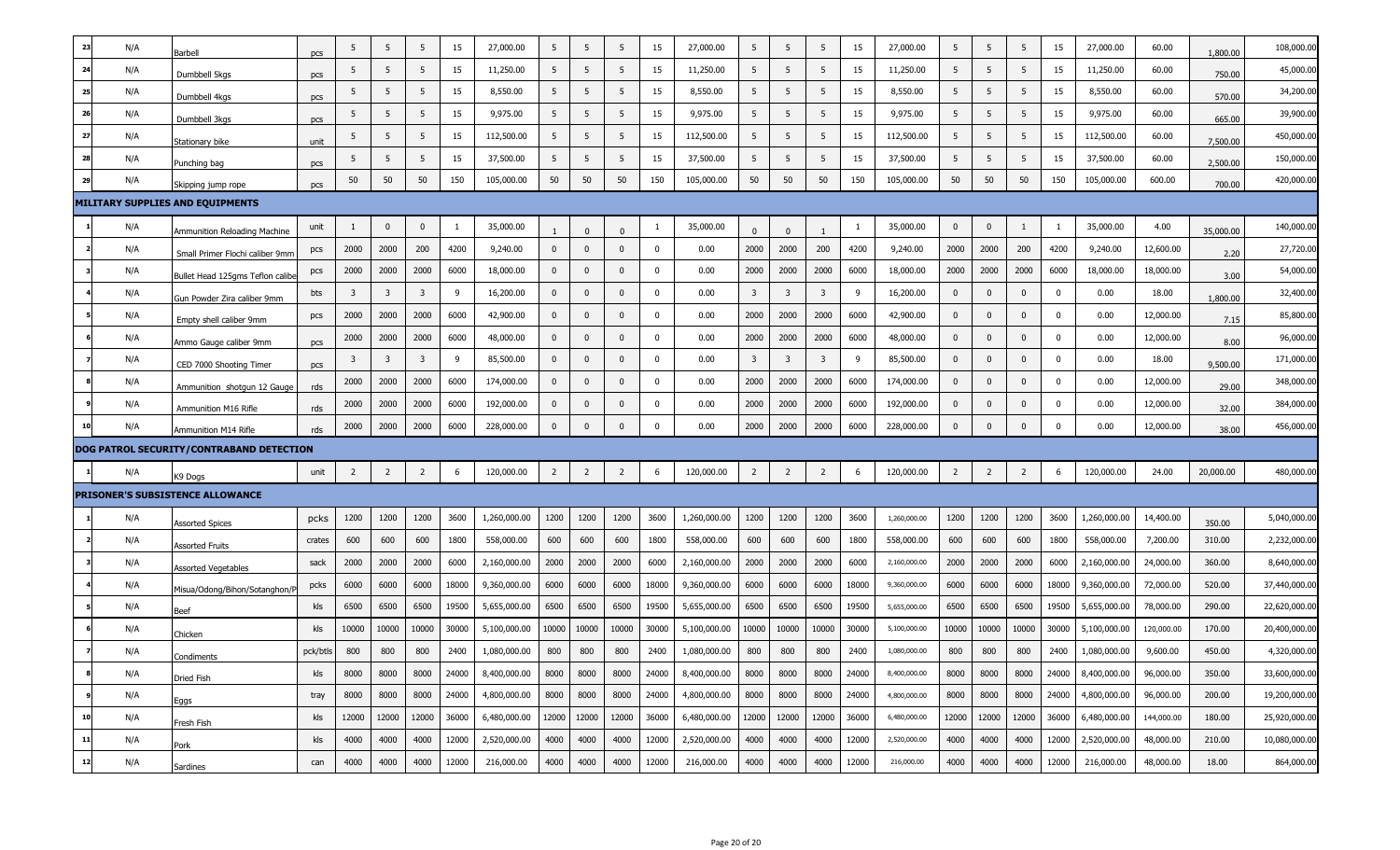| 13 |  |        |  |    |     | 4000   4000   4000   12000   2,160,000.00   4000   4000   4000   4000   2,160,000.00   4000   4000   4000   2,160,000.00   4000   4000   4000   4000   2,160,000.00   48,000.00   48,000.00   48,000.00   48,000.00   4000 |  |  |                                                                                      |  |  |  |  |  |        | 180.00 | 8,640,000.00  |
|----|--|--------|--|----|-----|----------------------------------------------------------------------------------------------------------------------------------------------------------------------------------------------------------------------------|--|--|--------------------------------------------------------------------------------------|--|--|--|--|--|--------|--------|---------------|
| 14 |  | sack I |  |    |     | 1400   1400   1400   4200   6,930,000.00   1400   1400   1400   1400   6,930,000.00   1400   1400   4200   6,930,000.00   1400   1400   1400   4200   6,930,000.00   16,800.00   1,650.00   1,650.00   1,650.00   1,650.00 |  |  |                                                                                      |  |  |  |  |  |        |        | 27,720,000.00 |
|    |  | tank   |  | 50 | 150 | 147,900.00 50 50 50                                                                                                                                                                                                        |  |  | 150   147,900.00   50   50   50   150   147,900.00   50   50   50   150   147,900.00 |  |  |  |  |  | 600.00 | 986.00 | 591,600.00    |